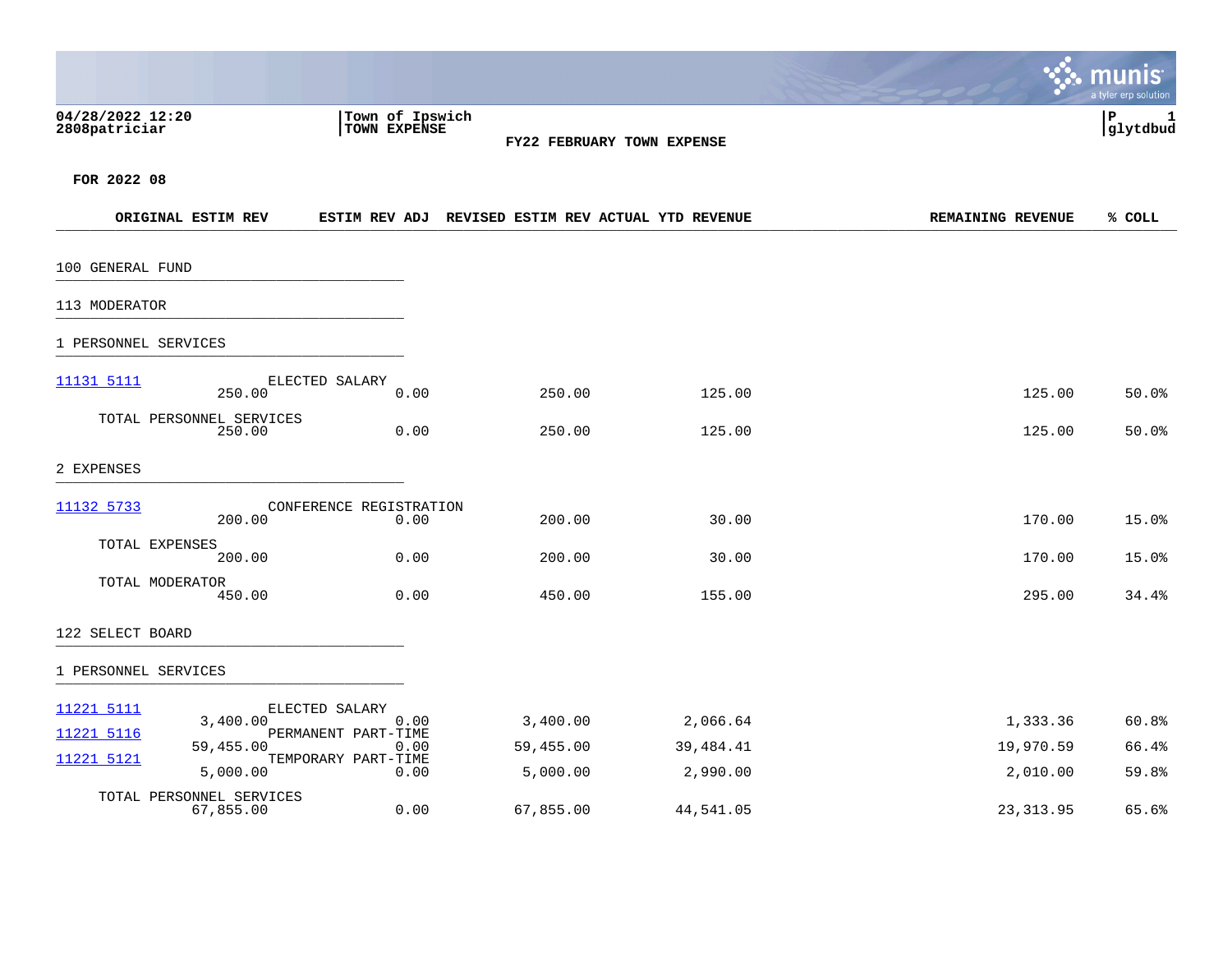|                                                      |                                                                                         |                                                                                                             |                                                   |                                                  |                                                | a tyler erp solution                       |
|------------------------------------------------------|-----------------------------------------------------------------------------------------|-------------------------------------------------------------------------------------------------------------|---------------------------------------------------|--------------------------------------------------|------------------------------------------------|--------------------------------------------|
| 04/28/2022 12:20<br>2808patriciar                    |                                                                                         | Town of Ipswich<br>TOWN EXPENSE                                                                             |                                                   | FY22 FEBRUARY TOWN EXPENSE                       |                                                | lР<br>glytdbud                             |
| FOR 2022 08                                          | ORIGINAL ESTIM REV                                                                      | ESTIM REV ADJ                                                                                               |                                                   | REVISED ESTIM REV ACTUAL YTD REVENUE             | <b>REMAINING REVENUE</b>                       | % COLL                                     |
| 2 EXPENSES                                           |                                                                                         |                                                                                                             |                                                   |                                                  |                                                |                                            |
| 11222 5304<br>11222 5351<br>11222 5712<br>11222 5720 | 6.000.00<br>2,400.00<br>700.00<br>200.00                                                | ADVERTISING<br>$-2.00$<br>PROGRAM SERVICES<br>0.00<br>MEALS/LODGING<br>$-135.00$<br>IN-STATE TRAVEL<br>0.00 | 5,998.00<br>2,400.00<br>565.00<br>200.00          | 4,854.45<br>1,745.30<br>217.98<br>0.00           | 1,143.55<br>654.70<br>347.02<br>200.00         | 80.9%<br>72.7%<br>38.6%<br>.0 <sub>8</sub> |
| 11222 5731<br>11222 5732<br>11222 5733               | 2,900.00<br>50.00<br>300.00                                                             | ASSOCIATION DUES<br>2.00<br>PUB & SUBSCRIPTIONS<br>0.00<br>CONFERENCE REGISTRAT<br>135.00                   | 2,902.00<br>50.00<br>435.00                       | 2,902.00<br>0.00<br>435.00                       | 0.00<br>50.00<br>0.00                          | 100.0%<br>.0%<br>100.0%                    |
| TOTAL EXPENSES<br>TOTAL SELECT BOARD                 | 12,550.00<br>80,405.00                                                                  | 0.00<br>0.00                                                                                                | 12,550.00<br>80,405.00                            | 10,154.73<br>54,695.78                           | 2,395.27<br>25,709.22                          | 80.9%<br>68.0%                             |
| 123 TOWN MANAGER                                     |                                                                                         |                                                                                                             |                                                   |                                                  |                                                |                                            |
| 1 PERSONNEL SERVICES                                 |                                                                                         |                                                                                                             |                                                   |                                                  |                                                |                                            |
| 11231 5112<br>11231 5113<br>11231 5115               | 144,471.00<br>SALARY<br>76,335.00<br>8,475.00<br>TOTAL PERSONNEL SERVICES<br>229,281.00 | APPOINTED SALARY<br>0.00<br>0.00<br>PERMANENT WAGES<br>0.00<br>0.00                                         | 144,471.00<br>76,335.00<br>8,475.00<br>229,281.00 | 86,877.24<br>46,831.71<br>8,097.97<br>141,806.92 | 57,593.76<br>29,503.29<br>377.03<br>87, 474.08 | 60.1%<br>61.4%<br>95.6%<br>61.8%           |
| 2 EXPENSES                                           |                                                                                         |                                                                                                             |                                                   |                                                  |                                                |                                            |
| 11232 5299                                           | 2,000.00                                                                                | OTHER EXPENSES<br>936.26                                                                                    | 2,936.26                                          | 418.73                                           | 1,239.27                                       | 57.8%                                      |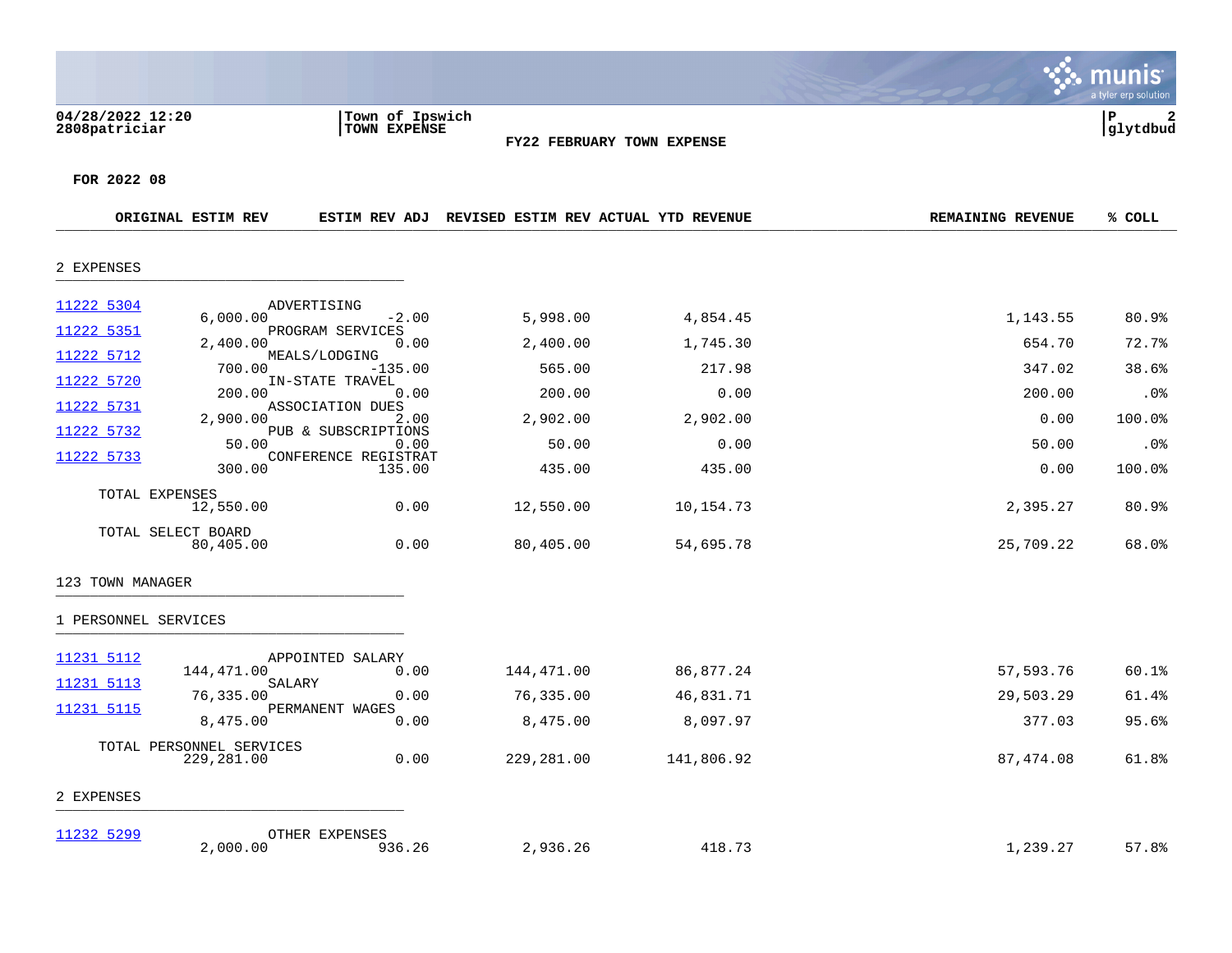

**FOR 2022 08**

|            | ORIGINAL ESTIM REV           | <b>ESTIM REV ADJ</b>            | REVISED ESTIM REV ACTUAL YTD REVENUE |            | <b>REMAINING REVENUE</b> | % COLL     |
|------------|------------------------------|---------------------------------|--------------------------------------|------------|--------------------------|------------|
| 11232 5304 |                              | ADVERTISING                     |                                      |            |                          |            |
| 11232 5310 | 1,000.00                     | 0.00<br>CONSULTANT              | 1,000.00                             | 225.00     | 775.00                   | 22.5%      |
| 11232 5341 | 0.00                         | 20,480.96<br>TELEPHONE          | 20,480.96                            | 20,423.46  | 57.50                    | 99.7%      |
|            | 1,000.00                     | 0.00                            | 1,000.00                             | 0.00       | 1,000.00                 | .0%        |
| 11232 5422 | 500.00                       | PRINTED FORMS<br>0.00           | 500.00                               | 0.00       | 500.00                   | .0%        |
| 11232 5711 | 500.00                       | MILEAGE<br>0.00                 | 500.00                               | 41.22      | 458.78                   | 8.2%       |
| 11232 5712 | 1,300.00                     | MEALS/LODGING<br>0.00           | 1,300.00                             | 0.00       | 1,300.00                 | .0%        |
| 11232 5721 | 1,900.00                     | <b>OUT-STATE TRAVEL</b><br>0.00 | 1,900.00                             | 0.00       | 1,900.00                 | .0%        |
| 11232 5731 | 1,700.00                     | ASSOCIATION DUES<br>342.00      | 2,042.00                             | 2,042.00   | 0.00                     | 100.0%     |
| 11232 5732 | 1,665.00                     | PUB & SUBSCRIPTIONS<br>0.00     | 1,665.00                             | 1,088.18   | 576.82                   | 65.4%      |
| 11232 5733 | 1,600.00                     | CONFERENCE REGISTRATION<br>0.00 | 1,600.00                             | 1,215.00   | 385.00                   | 75.9%      |
|            |                              |                                 |                                      |            |                          |            |
|            | TOTAL EXPENSES<br>13,165.00  | 21,759.22                       | 34,924.22                            | 25, 453.59 | 8,192.37                 | 72.9%      |
|            | TOTAL TOWN MANAGER           |                                 |                                      |            |                          |            |
|            | 242,446.00                   | 21,759.22                       | 264, 205. 22                         | 167,260.51 | 95,666.45                | 63.3%      |
| 124 LEGAL  |                              |                                 |                                      |            |                          |            |
| 2 EXPENSES |                              |                                 |                                      |            |                          |            |
| 11242 5312 |                              | <b>SERVICES</b>                 |                                      |            |                          |            |
|            | 135,000.00                   | 0.00                            | 135,000.00                           | 67,576.47  | 67, 423.53               | 50.1%      |
|            | TOTAL EXPENSES<br>135,000.00 | 0.00                            | 135,000.00                           | 67,576.47  | 67,423.53                | $50.1$ $%$ |
|            | TOTAL LEGAL<br>135,000.00    | 0.00                            | 135,000.00                           | 67,576.47  | 67,423.53                | 50.1%      |

131 FINANCE COMMITTEE **Example 20** FINANCE **COMMITTEE**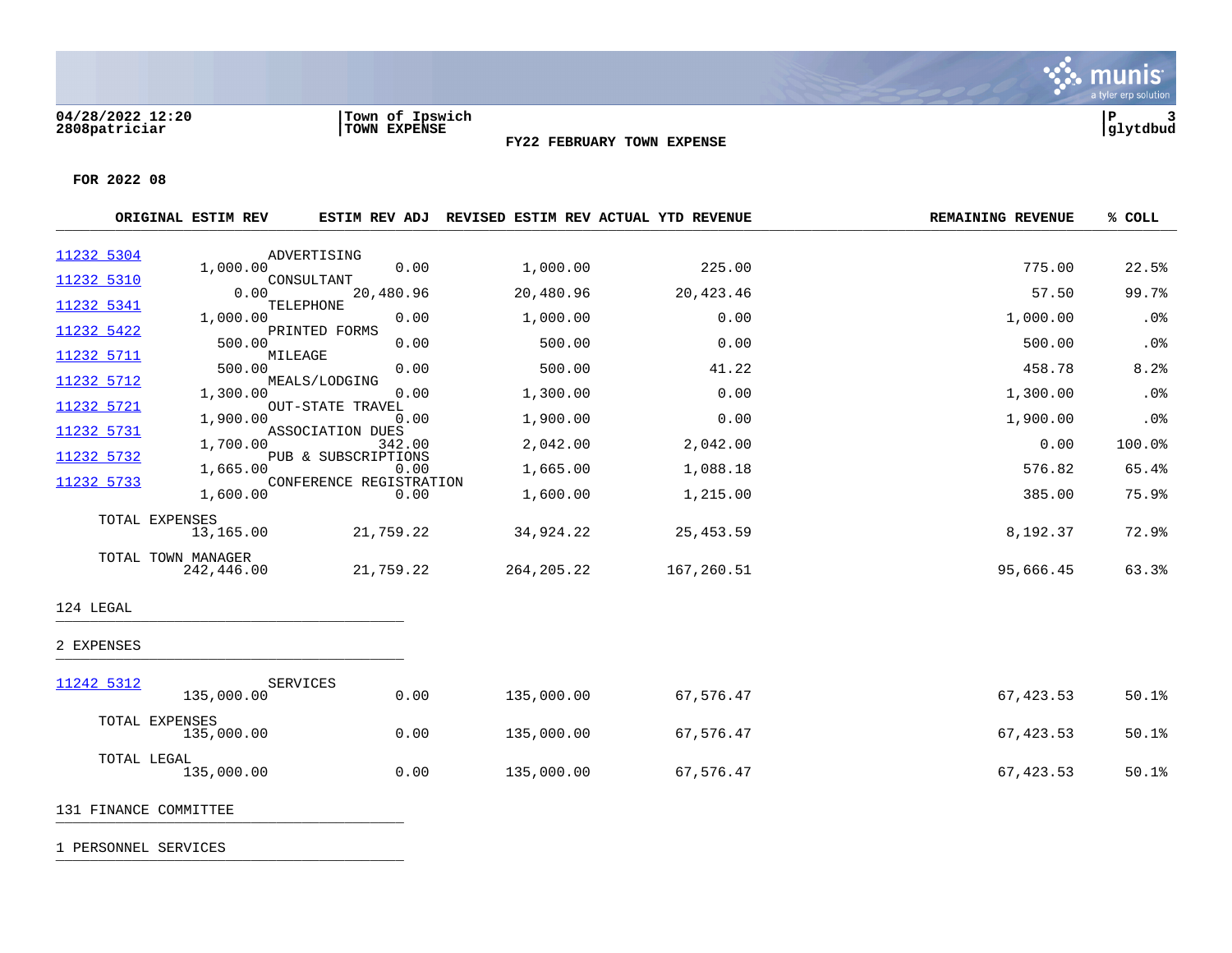### **04/28/2022 12:20 |Town of Ipswich |P 4 2808patriciar |TOWN EXPENSE |glytdbud**



 $\mathbf{\ddot{\cdot}}$  munis

a tyler erp solution

**FOR 2022 08**

|                          | ORIGINAL ESTIM REV                   | <b>ESTIM REV ADJ</b>                                | REVISED ESTIM REV ACTUAL YTD REVENUE |          | <b>REMAINING REVENUE</b> | % COLL |
|--------------------------|--------------------------------------|-----------------------------------------------------|--------------------------------------|----------|--------------------------|--------|
|                          |                                      |                                                     |                                      |          |                          |        |
| 11311 5121               | 3,190.00                             | TEMP PART-TIME<br>1,455.00                          | 4,645.00                             | 1,040.00 | 2,150.00                 | 53.7%  |
|                          | TOTAL PERSONNEL SERVICES<br>3,190.00 | 1,455.00                                            | 4,645.00                             | 1,040.00 | 2,150.00                 | 22.4%  |
| 2 EXPENSES               |                                      |                                                     |                                      |          |                          |        |
| 11312 5304               |                                      | ADVERTISING                                         |                                      |          |                          |        |
| 11312 5423               | 200.00                               | 0.00<br>SPECIAL PRINTING                            | 200.00                               | 31.25    | 168.75                   | 15.6%  |
|                          | 12,500.00                            | 0.00                                                | 12,500.00                            | 6,075.00 | 6,425.00                 | 48.6%  |
| 11312 5731<br>11312 5733 | 210.00                               | ASSOCIATION DUES<br>0.00<br>CONFERENCE REGISTRATION | 210.00                               | 210.00   | 0.00                     | 100.0% |
|                          | 150.00                               | 0.00                                                | 150.00                               | 0.00     | 150.00                   | .0%    |
|                          | TOTAL EXPENSES<br>13,060.00          | 0.00                                                | 13,060.00                            | 6,316.25 | 6,743.75                 | 48.4%  |
|                          | TOTAL FINANCE COMMITTEE<br>16,250.00 | 1,455.00                                            | 17,705.00                            | 7,356.25 | 8,893.75                 | 41.5%  |
| 132 RESERVE FUND         |                                      |                                                     |                                      |          |                          |        |
| 2 EXPENSES               |                                      |                                                     |                                      |          |                          |        |
| 11322 5730               |                                      | RESERVE FUND                                        |                                      |          |                          |        |
|                          | 45,000.00                            | 0.00                                                | 45,000.00                            | 0.00     | 45,000.00                | .0%    |
|                          | TOTAL EXPENSES<br>45,000.00          | 0.00                                                | 45,000.00                            | 0.00     | 45,000.00                | .0%    |
|                          | TOTAL RESERVE FUND<br>45,000.00      | 0.00                                                | 45,000.00                            | 0.00     | 45,000.00                | .0%    |

1 PERSONNEL SERVICES \_\_\_\_\_\_\_\_\_\_\_\_\_\_\_\_\_\_\_\_\_\_\_\_\_\_\_\_\_\_\_\_\_\_\_\_\_\_\_\_\_

134 ACCOUNTING \_\_\_\_\_\_\_\_\_\_\_\_\_\_\_\_\_\_\_\_\_\_\_\_\_\_\_\_\_\_\_\_\_\_\_\_\_\_\_\_\_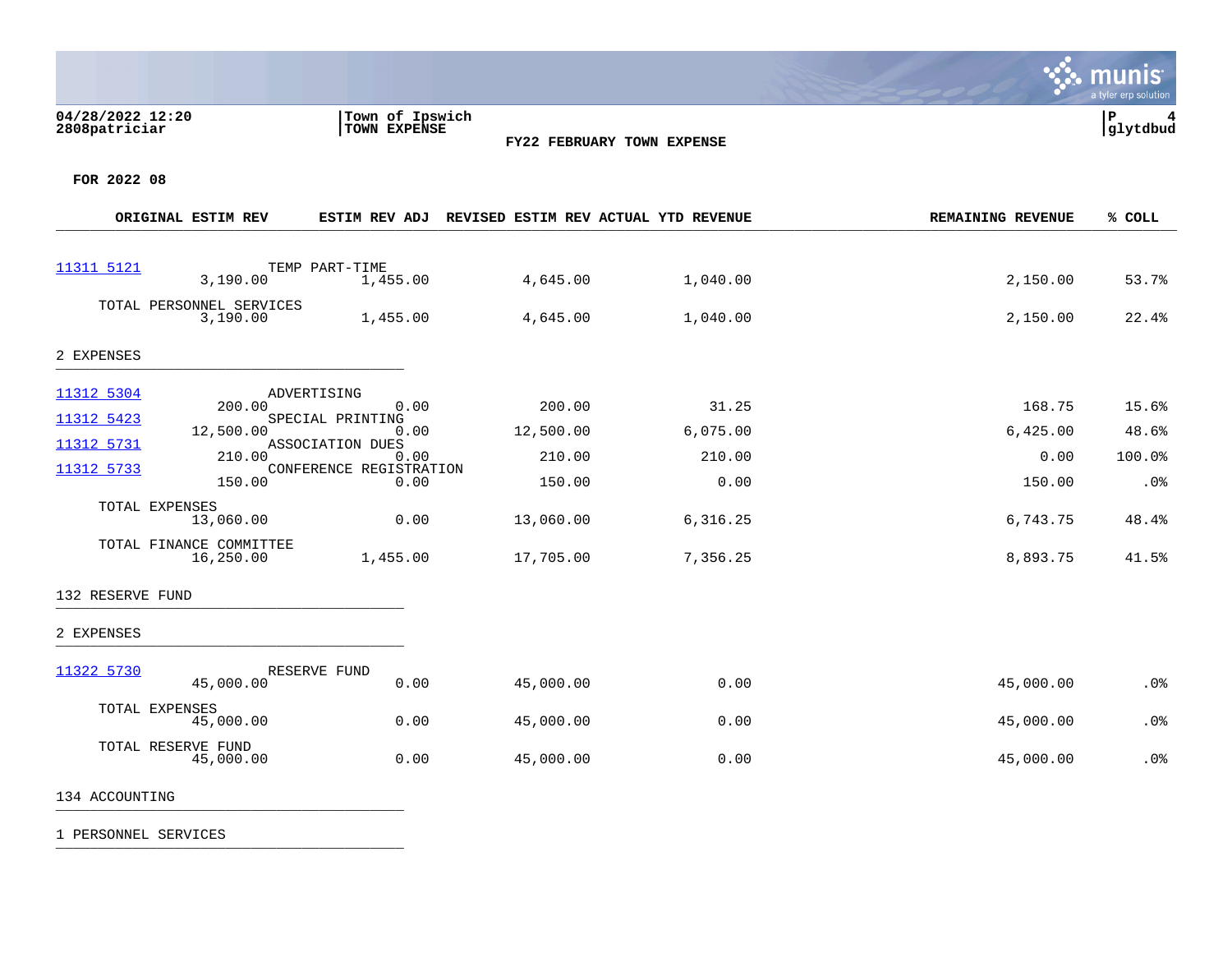**04/28/2022 12:20 |Town of Ipswich |P 5**



**FOR 2022 08**

|            | ORIGINAL ESTIM REV             | ESTIM REV ADJ                          |            | REVISED ESTIM REV ACTUAL YTD REVENUE | <b>REMAINING REVENUE</b> | % COLL |
|------------|--------------------------------|----------------------------------------|------------|--------------------------------------|--------------------------|--------|
|            |                                |                                        |            |                                      |                          |        |
| 11341 5112 | 117,938.00                     | APPOINTED SALARY<br>$-16,642.00$       | 101,296.00 | 69,713.96                            | 31,582.04                | 68.8%  |
| 11341 5113 | SALARY<br>86,824.00            | 10,400.00                              | 97,224.00  | 58,905.45                            | 38, 318.55               | 60.6%  |
| 11341 5115 | 95,293.00                      | PERMANENT WAGES<br>0.00                | 95,293.00  | 59,173.60                            | 36,119.40                | 62.1%  |
| 11341 5131 | OVERTIME<br>400.00             | 1,000.00                               | 1,400.00   | 597.73                               | 802.27                   | 42.7%  |
|            | TOTAL PERSONNEL SERVICES       |                                        |            |                                      |                          |        |
|            | 300,455.00                     | $-5, 242.00$                           | 295,213.00 | 188,390.74                           | 106,822.26               | 63.8%  |
| 2 EXPENSES |                                |                                        |            |                                      |                          |        |
| 11342 5301 |                                | MEDICAL EXAMS                          |            |                                      |                          |        |
| 11342 5422 | 50.00                          | 0.00<br>PRINTED FORMS                  | 50.00      | 50.00                                | 0.00                     | 100.0% |
| 11342 5511 | 300.00                         | 0.00<br>TRAINING                       | 300.00     | 217.84                               | 82.16                    | 72.6%  |
|            | 1,000.00                       | 0.00                                   | 1,000.00   | 0.00                                 | 1,000.00                 | .0%    |
| 11342 5711 | MILEAGE<br>250.00              | 0.00                                   | 250.00     | 0.00                                 | 250.00                   | .0%    |
| 11342 5712 | 750.00                         | MEALS/LODGING<br>0.00                  | 750.00     | 0.00                                 | 750.00                   | .0%    |
| 11342 5731 | 750.00                         | ASSOCIATION DUES<br>0.00               | 750.00     | 300.00                               | 450.00                   | 40.0%  |
| 11342 5733 | 2,000.00                       | CONFERENCE REGISTRATION<br>$-1,000.00$ | 1,000.00   | 0.00                                 | 1,000.00                 | .0%    |
|            | TOTAL EXPENSES<br>5,100.00     | $-1,000.00$                            | 4,100.00   | 567.84                               | 3,532.16                 | 13.8%  |
|            | TOTAL ACCOUNTING<br>305,555.00 | $-6, 242.00$                           | 299,313.00 | 188,958.58                           | 110,354.42               | 63.1%  |

# 137 ASSESSOR \_\_\_\_\_\_\_\_\_\_\_\_\_\_\_\_\_\_\_\_\_\_\_\_\_\_\_\_\_\_\_\_\_\_\_\_\_\_\_\_\_

| 11371 5112 | APPOINTED SALARY |      |            |           |           |       |
|------------|------------------|------|------------|-----------|-----------|-------|
|            | 107,100.00       | J.OO | 107,100.00 | 68,351.71 | 38,748.29 | 63.8% |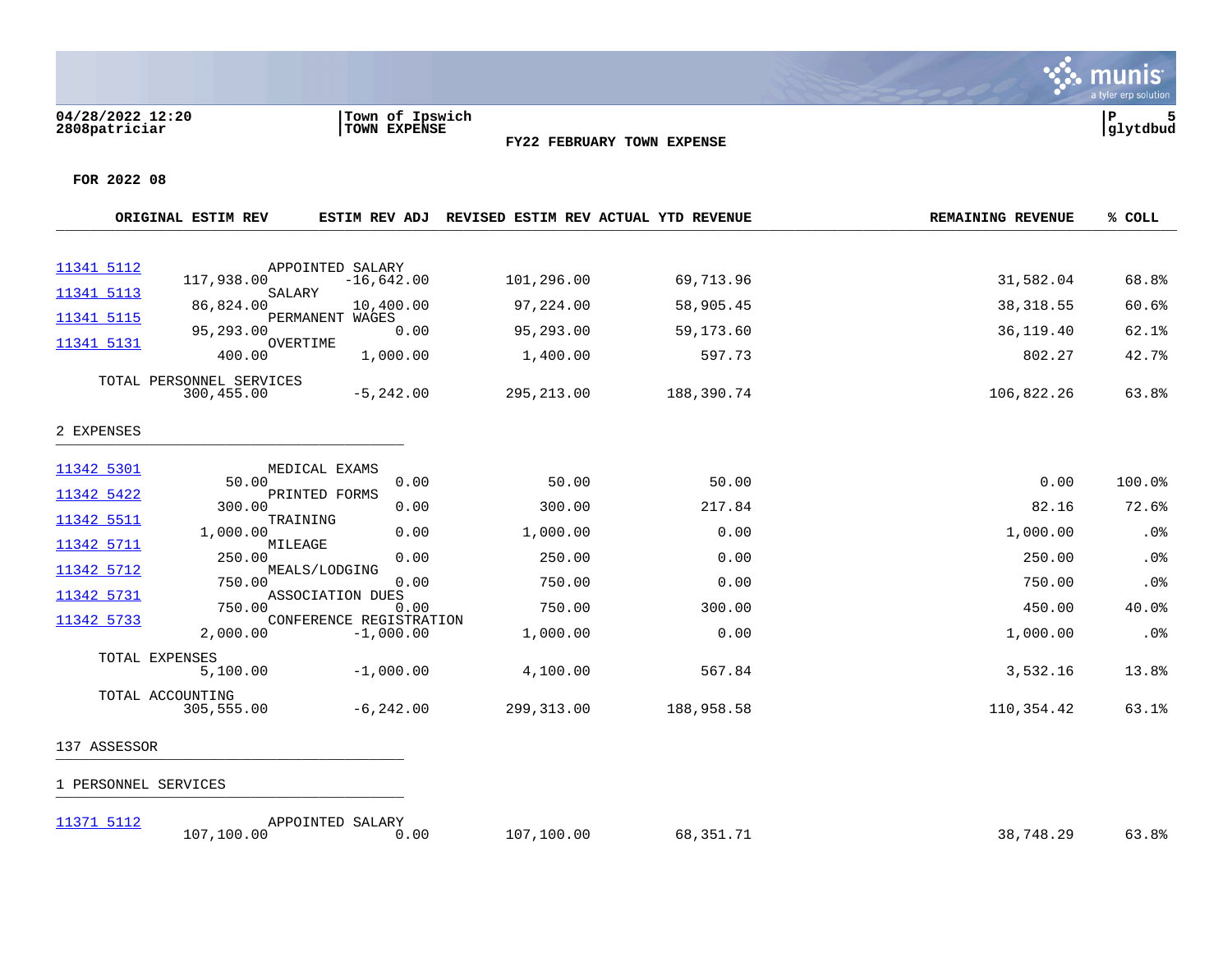

**FOR 2022 08**

|            | ORIGINAL ESTIM REV                     | ESTIM REV ADJ                   |            | REVISED ESTIM REV ACTUAL YTD REVENUE | <b>REMAINING REVENUE</b> | % COLL |
|------------|----------------------------------------|---------------------------------|------------|--------------------------------------|--------------------------|--------|
| 11371 5115 |                                        | PERMANENT WAGES                 |            |                                      |                          |        |
|            | 81,494.61                              | 0.00                            | 81,494.61  | 52,425.24                            | 29,069.37                | 64.3%  |
| 11371 5116 | 25,074.17                              | PERMANENT PART-TIME<br>0.00     | 25,074.17  | 12,326.08                            | 12,748.09                | 49.2%  |
|            | TOTAL PERSONNEL SERVICES<br>213,668.78 | 0.00                            | 213,668.78 | 133,103.03                           | 80,565.75                | 62.3%  |
| 2 EXPENSES |                                        |                                 |            |                                      |                          |        |
| 11372 5244 |                                        | MAINTENANCE CONTRACTS           |            |                                      |                          |        |
| 11372 5311 | 10,750.00                              | 0.00<br>OTHER CONSULTANTS       | 10,750.00  | 10,750.00                            | 0.00                     | 100.0% |
|            | 5,000.00                               | 0.00                            | 5,000.00   | 5,000.00                             | 0.00                     | 100.0% |
| 11372 5315 | 18,000.00                              | OUTSIDE CONSULTANTS<br>4,000.00 | 22,000.00  | 21,000.00                            | 1,000.00                 | 95.5%  |
| 11372 5422 | 250.00                                 | PRINTED FORMS<br>118.10         | 368.10     | 368.10                               | 0.00                     | 100.0% |
| 11372 5711 | MILEAGE<br>450.00                      | 0.00                            | 450.00     | 355.62                               | 94.38                    | 79.0%  |
| 11372 5712 | 2,000.00                               | MEALS/LODGING<br>$-353.10$      | 1,646.90   | 1,084.00                             | 562.90                   | 65.8%  |
| 11372 5731 | 877.50                                 | ASSOCIATION DUES<br>235.00      | 1,112.50   | 1,112.50                             | 0.00                     | 100.0% |
| 11372 5732 |                                        | PUBLICATIONS & SUBSCRIPTIONS    |            |                                      |                          |        |
|            | 40.00                                  | 0.00                            | 40.00      | 35.50                                | 4.50                     | 88.8%  |
|            | TOTAL EXPENSES<br>37,367.50            | 4,000.00                        | 41,367.50  | 39,705.72                            | 1,661.78                 | 96.0%  |
|            | TOTAL ASSESSOR<br>251,036.28           | 4,000.00                        | 255,036.28 | 172,808.75                           | 82,227.53                | 67.8%  |
|            | 138 TREASURER/COLLECTOR                |                                 |            |                                      |                          |        |
|            |                                        |                                 |            |                                      |                          |        |

| 11381 5112 | APPOINTED SALARY |      |            |           |           |       |
|------------|------------------|------|------------|-----------|-----------|-------|
|            | 103,180.00       | J.OO | 103,180.00 | 63,462.47 | 39,717.53 | 61.5% |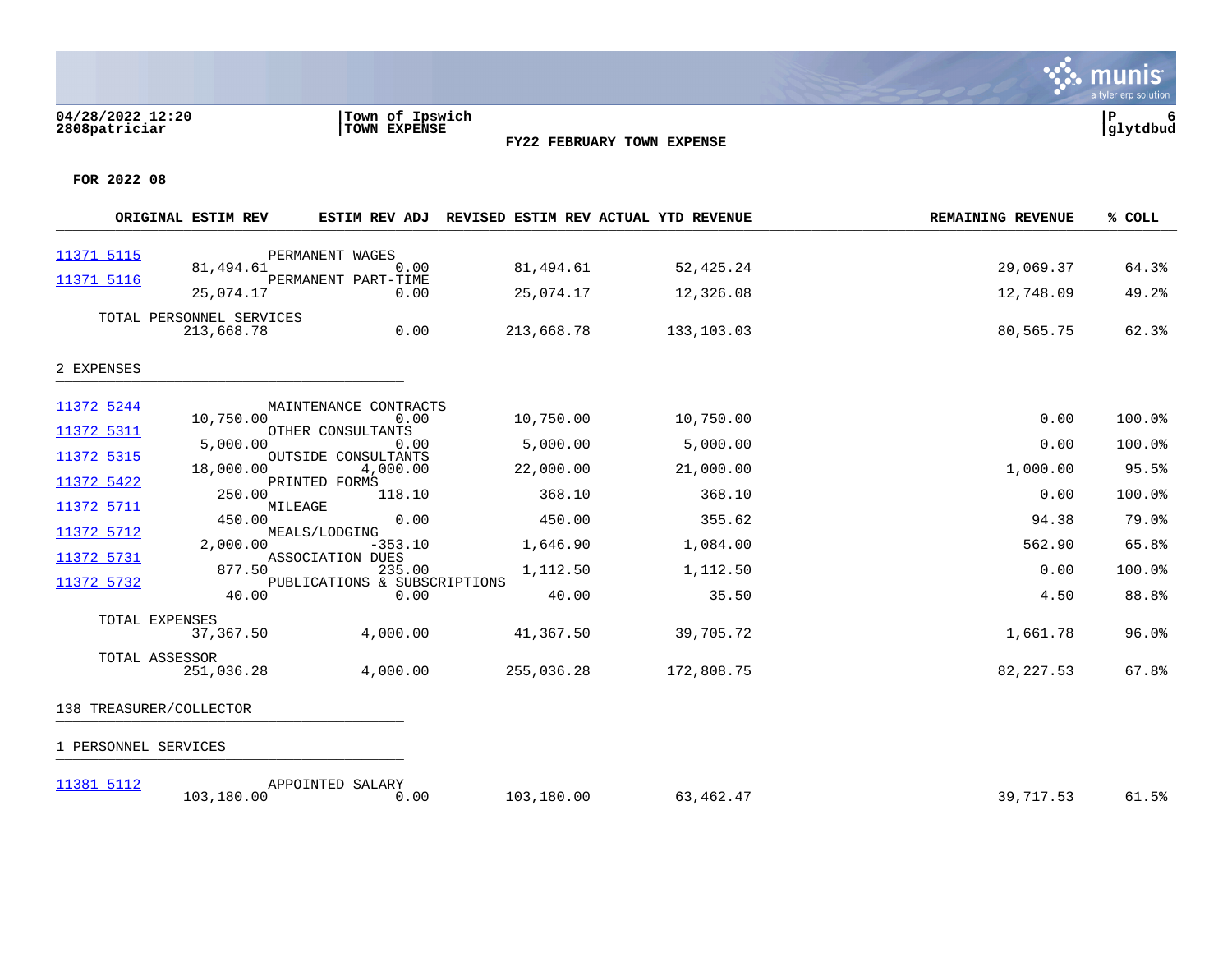

**FOR 2022 08**

|            | ORIGINAL ESTIM REV                      | <b>ESTIM REV ADJ</b>                 | REVISED ESTIM REV ACTUAL YTD REVENUE |            | <b>REMAINING REVENUE</b> | % COLL |
|------------|-----------------------------------------|--------------------------------------|--------------------------------------|------------|--------------------------|--------|
| 11381 5113 | SALARY                                  |                                      |                                      |            |                          |        |
| 11381 5115 | 62,617.41                               | 0.00<br>PERMANENT WAGES              | 62,617.41                            | 40,154.97  | 22,462.44                | 64.1%  |
|            | 50,991.57                               | 0.00                                 | 50,991.57                            | 32,543.06  | 18,448.51                | 63.8%  |
| 11381 5116 | 2,500.00                                | PERMANENT PART-TIME<br>0.00          | 2,500.00                             | 1,442.40   | 1,057.60                 | 57.7%  |
| 11381 5131 | 450.00                                  | OVERTIME<br>0.00                     | 450.00                               | 167.47     | 282.53                   | 37.2%  |
|            | TOTAL PERSONNEL SERVICES<br>219,738.98  | 0.00                                 | 219,738.98                           | 137,770.37 | 81,968.61                | 62.7%  |
| 2 EXPENSES |                                         |                                      |                                      |            |                          |        |
| 11382 5278 | 380.00                                  | OTHER RENTALS<br>42.00               | 422.00                               | 422.00     | 0.00                     | 100.0% |
| 11382 5303 | 5,900.00                                | LEGAL-DEEDS<br>0.00                  | 5,900.00                             | 760.00     | 5,140.00                 | 12.9%  |
| 11382 5304 |                                         | ADVERTISING                          |                                      |            |                          |        |
| 11382 5422 | 500.00                                  | 0.00<br>PRINTED FORMS                | 500.00                               | 200.00     | 300.00                   | 40.0%  |
| 11382 5711 | 2,150.00<br>MILEAGE                     | 0.00                                 | 2,150.00                             | 1,621.15   | 528.85                   | 75.4%  |
| 11382 5712 | 1,500.00                                | 0.00<br>MEALS/LODGING                | 1,500.00                             | 63.85      | 1,436.15                 | 4.3%   |
| 11382 5731 | 1,000.00                                | $-62.00$<br>ASSOCIATION DUES         | 938.00                               | 0.00       | 938.00                   | .0%    |
|            | 130.00                                  | 20.00                                | 150.00                               | 150.00     | 0.00                     | 100.0% |
| 11382 5732 | 200.00                                  | PUBLICATIONS & SUBSCRIPTIONS<br>0.00 | 200.00                               | 200.00     | 0.00                     | 100.0% |
| 11382 5733 | 300.00                                  | CONFERENCE REGISTRATION<br>0.00      | 300.00                               | 0.00       | 300.00                   | .0%    |
| 11382 5935 | 100.00                                  | CASH VARIANCE<br>0.00                | 100.00                               | 0.00       | 100.00                   | .0%    |
| 11382 5936 | 100.00                                  | <b>BANKING FEES</b><br>0.00          | 100.00                               | 35.99      | 64.01                    | 36.0%  |
|            | TOTAL EXPENSES<br>12,260.00             | 0.00                                 | 12,260.00                            | 3,452.99   | 8,807.01                 | 28.2%  |
|            | TOTAL TREASURER/COLLECTOR<br>231,998.98 | 0.00                                 | 231,998.98                           | 141,223.36 | 90,775.62                | 60.9%  |

**FY22 FEBRUARY TOWN EXPENSE**

154 INFORMATION TECHNOLOGY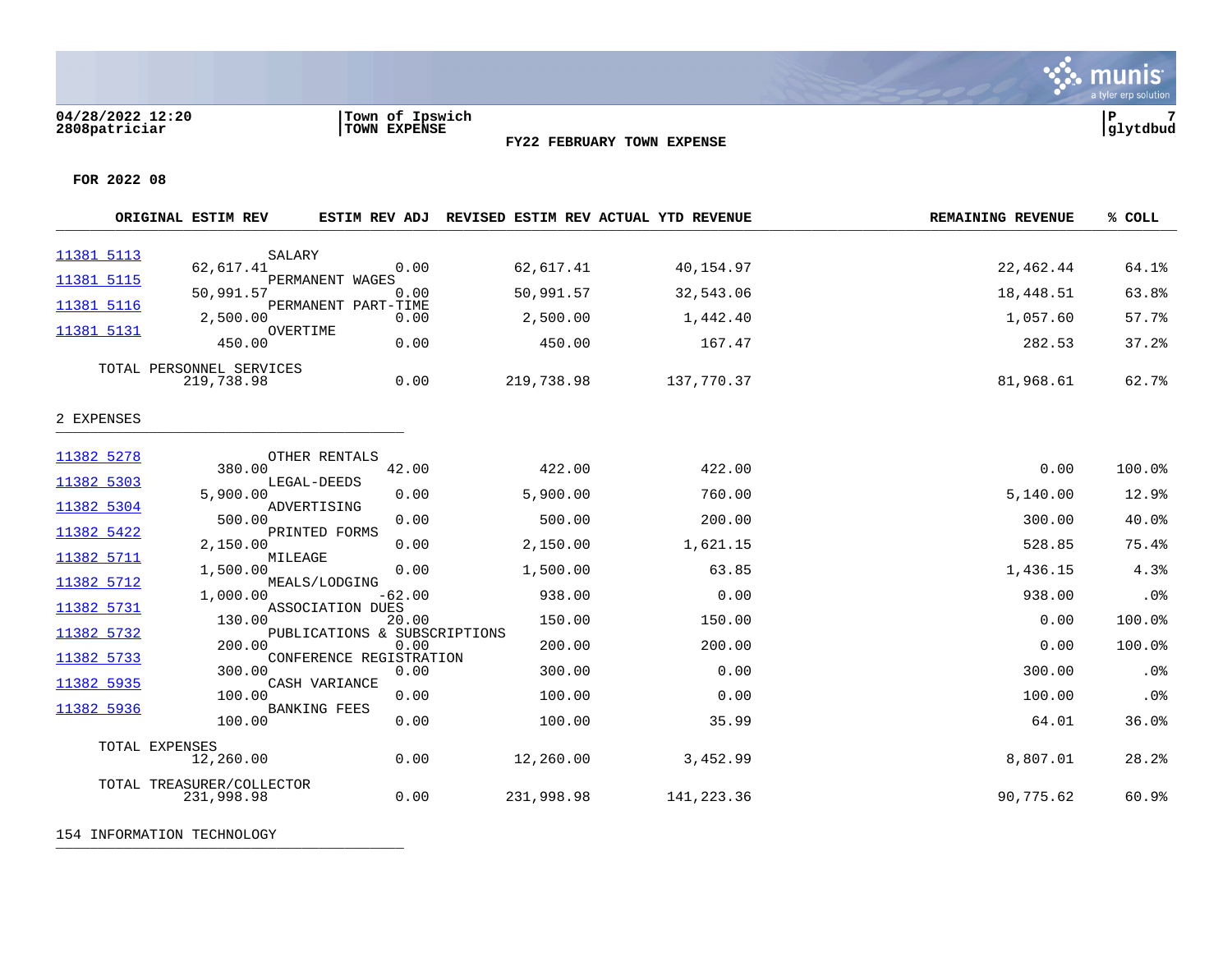### **04/28/2022 12:20 |Town of Ipswich |P 8 2808patriciar |TOWN EXPENSE |glytdbud**



a tyler erp solution

**∵∴** munis

|                          | ORIGINAL ESTIM REV                         |                                                        | ESTIM REV ADJ REVISED ESTIM REV ACTUAL YTD REVENUE |            | <b>REMAINING REVENUE</b> | % COLL |
|--------------------------|--------------------------------------------|--------------------------------------------------------|----------------------------------------------------|------------|--------------------------|--------|
| 1 PERSONNEL SERVICES     |                                            |                                                        |                                                    |            |                          |        |
| 11541 5112               | 84,851.00                                  | APPOINTED SALARY<br>0.00                               | 84,851.00                                          | 46,171.92  | 38,679.08                | 54.4%  |
| 11541 5113               | SALARY<br>34,493.00                        | 0.00                                                   | 34,493.00                                          | 22,013.47  | 12,479.53                | 63.8%  |
| 11541 5121               | 17,788.00                                  | TEMPORARY PART-TIME<br>0.00                            | 17,788.00                                          | 9,683.25   | 8,104.75                 | 54.4%  |
|                          | TOTAL PERSONNEL SERVICES<br>137,132.00     | 0.00                                                   | 137,132.00                                         | 77,868.64  | 59,263.36                | 56.8%  |
| 2 EXPENSES               |                                            |                                                        |                                                    |            |                          |        |
| 11542 5244               | 116,882.00                                 | MAINTENANCE CONTRACTS<br>0.00                          | 116,882.00                                         | 98,431.82  | 10,868.24                | 90.7%  |
| 11542 5262               | 2,000.00                                   | COMPUTER SUPPLIES<br>2,000.00                          | 4,000.00                                           | 2,013.05   | 1,986.95                 | 50.3%  |
| 11542 5263               | 3,000.00                                   | HARDWARE EOUIPMENT<br>15.57                            | 3,015.57                                           | 1,126.25   | 1,873.75                 | 37.9%  |
| 11542 5264               | 2,000.00                                   | COMPUTER SOFTWARE<br>0.00                              | 2,000.00                                           | 1.47       | 1,998.53                 | .1%    |
| 11542 5265               | 16,794.00                                  | INTERNET SERVICES<br>1,102.25                          | 17,896.25                                          | 8,447.53   | 6,526.02                 | 63.5%  |
| 11542 5310               | 8,500.00                                   | CONSULTANT<br>$-1,000.00$                              | 7,500.00                                           | 2,594.95   | 4,905.05                 | 34.6%  |
| 11542 5341               | 78,000.00                                  | TELEPHONE<br>0.00                                      | 78,000.00                                          | 36,465.86  | 41,534.14                | 46.8%  |
| 11542 5511<br>11542 5711 | 5,000.00                                   | TRAINING<br>$-2, 200.00$                               | 2,800.00                                           | 0.00       | 2,800.00                 | .0%    |
| 11542 5712               | 500.00                                     | MILEAGE<br>0.00                                        | 500.00                                             | 0.00       | 500.00                   | .0%    |
| 11542 5725               | 200.00                                     | MEALS/LODGING<br>0.00                                  | 200.00                                             | 0.00       | 200.00                   | .0%    |
| 11542 5731               | 200.00                                     | OFFICE EQUIP/FURNITURE<br>1,200.00<br>ASSOCIATION DUES | 1,400.00                                           | 0.00       | 1,400.00                 | .0%    |
|                          | 100.00                                     | 0.00                                                   | 100.00                                             | 0.00       | 100.00                   | .0%    |
| 11542 5732               | 200.00                                     | PUBLICATIONS & SUBSCRIPTIONS<br>0.00                   | 200.00                                             | 0.00       | 200.00                   | .0%    |
|                          | TOTAL EXPENSES<br>233,376.00               | 1,117.82                                               | 234,493.82                                         | 149,080.93 | 74,892.68                | 63.6%  |
|                          | TOTAL INFORMATION TECHNOLOGY<br>370,508.00 | 1,117.82                                               | 371,625.82                                         | 226,949.57 | 134,156.04               | 61.1%  |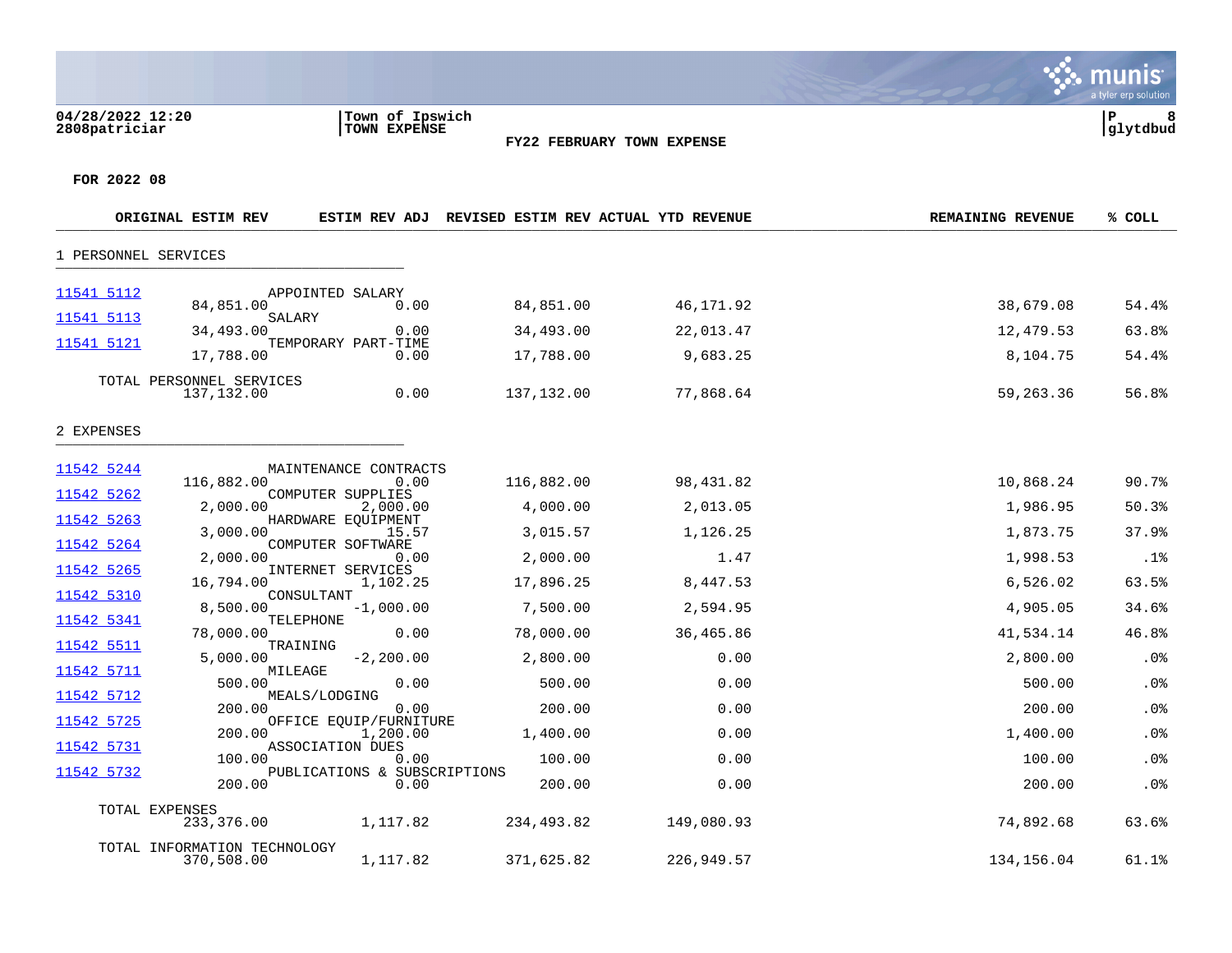|                                   |                                        |                                                |                                      |           |                          | a tyler erp solution |
|-----------------------------------|----------------------------------------|------------------------------------------------|--------------------------------------|-----------|--------------------------|----------------------|
| 04/28/2022 12:20<br>2808patriciar |                                        | Town of Ipswich<br>TOWN EXPENSE                | FY22 FEBRUARY TOWN EXPENSE           |           |                          | 9<br>l P<br>glytdbud |
| FOR 2022 08                       |                                        |                                                |                                      |           |                          |                      |
|                                   | ORIGINAL ESTIM REV                     | ESTIM REV ADJ                                  | REVISED ESTIM REV ACTUAL YTD REVENUE |           | <b>REMAINING REVENUE</b> | % COLL               |
| 161 TOWN CLERK                    |                                        |                                                |                                      |           |                          |                      |
| 1 PERSONNEL SERVICES              |                                        |                                                |                                      |           |                          |                      |
| 11611 5112                        | 89,474.40                              | APPOINTED SALARY<br>0.00                       | 89, 474. 40                          | 56,858.14 | 32,616.26                | 63.5%                |
| 11611 5115                        | 49,237.65                              | PERMANENT WAGES<br>0.00                        | 49,237.65                            | 32,743.06 | 16,494.59                | 66.5%                |
| 11611 5131                        | 850.00                                 | OVERTIME<br>0.00                               | 850.00                               | 1,402.49  | $-552.49$                | $165.0$ *            |
| 11611 5141                        | 142.00                                 | DIFFER/INCENTIVE/ADD'L<br>0.00                 | 142.00                               | 0.00      | 142.00                   | .0%                  |
|                                   | TOTAL PERSONNEL SERVICES<br>139,704.05 | 0.00                                           | 139,704.05                           | 91,003.69 | 48,700.36                | 65.1%                |
| 2 EXPENSES                        |                                        |                                                |                                      |           |                          |                      |
| 11612 5244                        | 4,300.00                               | MAINTENANCE CONTRACTS<br>0.00                  | 4,300.00                             | 3,595.00  | 705.00                   | 83.6%                |
| 11612 5306                        | 4,129.00                               | DATA PROCESSING<br>0.00                        | 4,129.00                             | 0.00      | 4,129.00                 | .0%                  |
| 11612 5422<br>11612 5424          | 650.00                                 | PRINTED FORMS<br>0.00<br>OTHER OFFICE SUPPLIES | 650.00                               | 234.75    | 415.25                   | 36.1%                |
| 11612 5711                        | 8,402.00                               | 0.00<br>MILEAGE                                | 8,402.00                             | 629.46    | 7,772.54                 | 7.5%                 |
| 11612 5712                        | 196.00                                 | 0.00<br>MEALS/LODGING                          | 196.00                               | 0.00      | 196.00                   | .0%                  |
| 11612 5731                        | 877.00                                 | 0.00<br>ASSOCIATION DUES                       | 877.00                               | 112.00    | 765.00                   | 12.8%                |
| 11612 5733                        | 365.00                                 | 0.00<br>CONFERENCE REGISTRATION                | 365.00                               | 360.00    | 5.00                     | 98.6%                |
|                                   | 1,100.00                               | 0.00                                           | 1,100.00                             | 0.00      | 1,100.00                 | $.0\%$               |
| TOTAL EXPENSES                    | 20,019.00                              | 0.00                                           | 20,019.00                            | 4,931.21  | 15,087.79                | 24.6%                |
|                                   | TOTAL TOWN CLERK<br>159,723.05         | 0.00                                           | 159,723.05                           | 95,934.90 | 63,788.15                | 60.1%                |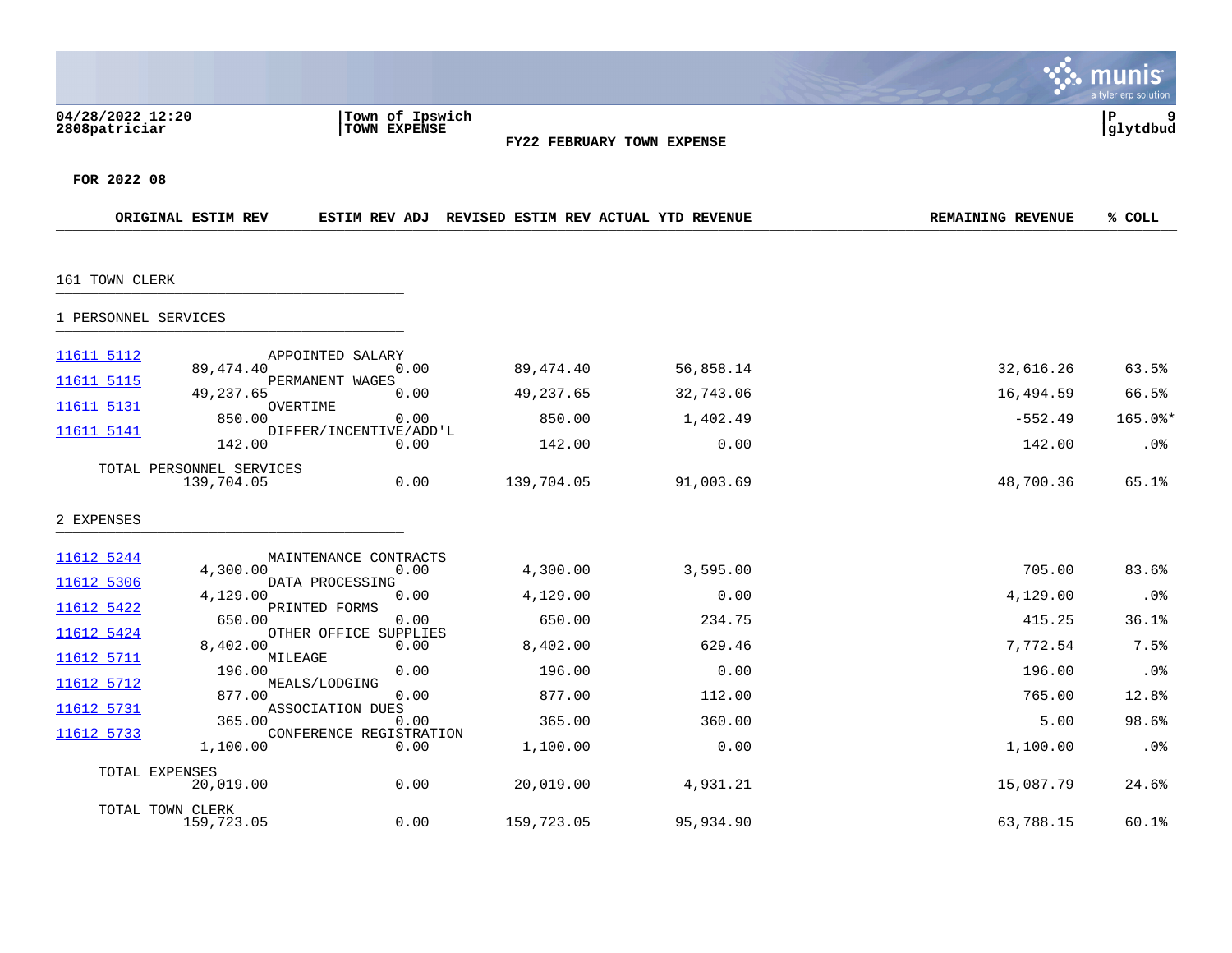|                                            |                                                 |                                                    |           |                          | INIS<br>mu<br>a tyler erp solution |
|--------------------------------------------|-------------------------------------------------|----------------------------------------------------|-----------|--------------------------|------------------------------------|
| 04/28/2022 12:20<br>2808patriciar          | Town of Ipswich<br>TOWN EXPENSE                 | FY22 FEBRUARY TOWN EXPENSE                         |           |                          | ∣P<br>10<br>glytdbud               |
| FOR 2022 08                                |                                                 |                                                    |           |                          |                                    |
| ORIGINAL ESTIM REV                         |                                                 | ESTIM REV ADJ REVISED ESTIM REV ACTUAL YTD REVENUE |           | <b>REMAINING REVENUE</b> | % COLL                             |
| 162 ELECTION & REGISTRATION                |                                                 |                                                    |           |                          |                                    |
| 1 PERSONNEL SERVICES                       |                                                 |                                                    |           |                          |                                    |
| 11621 5112<br>900.00<br>11621 5116         | APPOINTED SALARY<br>0.00<br>PERMANENT PART-TIME | 900.00                                             | 600.00    | 300.00                   | 66.7%                              |
| 650.00                                     | 0.00                                            | 650.00                                             | 433.36    | 216.64                   | 66.7%                              |
| 11621 5121<br>25,000.00                    | TEMPORARY PART-TIME<br>0.00                     | 25,000.00                                          | 16,033.33 | 8,966.67                 | 64.1%                              |
| 11621 5123<br>OTHER PAY<br>13,000.00       | 0.00                                            | 13,000.00                                          | 7,818.24  | 5,181.76                 | 60.1%                              |
| TOTAL PERSONNEL SERVICES<br>39,550.00      | 0.00                                            | 39,550.00                                          | 24,884.93 | 14,665.07                | 62.9%                              |
| 2 EXPENSES                                 |                                                 |                                                    |           |                          |                                    |
| 11622 5255                                 | OTHER REPAIRS & MAINTENANCE                     |                                                    |           |                          |                                    |
| 3,000.00<br>11622 5311                     | 0.00<br>OTHER CONSULTANTS                       | 3,000.00                                           | 0.00      | 3,000.00                 | .0%                                |
| 5,000.00<br>11622 5342<br>POSTAGE          | $-600.00$                                       | 4,400.00                                           | 1,513.18  | 2,886.82                 | 34.4%                              |
| 3,000.00<br>11622 5422                     | 0.00<br>PRINTED FORMS                           | 3,000.00                                           | 2,982.00  | 18.00                    | 99.4%                              |
| 650.00<br>11622 5423                       | 0.00<br>SPECIAL PRINTING                        | 650.00                                             | 0.00      | 650.00                   | .0%                                |
| 6,364.00<br>11622 5424                     | $-1,000.00$<br>OTHER OFFICE SUPPLIES            | 5,364.00                                           | 3,124.45  | 2,239.55                 | 58.2%                              |
| 1,450.00<br>11622 5712                     | $-99.59$<br>MEALS/LODGING                       | 1,350.41                                           | 0.00      | 1,350.41                 | .0%                                |
| 100.00                                     | 1,699.59                                        | 1,799.59                                           | 1,799.59  | 0.00                     | 100.0%                             |
| TOTAL EXPENSES<br>19,564.00                | 0.00                                            | 19,564.00                                          | 9,419.22  | 10,144.78                | 48.1%                              |
| TOTAL ELECTION & REGISTRATION<br>59,114.00 | 0.00                                            | 59,114.00                                          | 34,304.15 | 24,809.85                | 58.0%                              |
| 171 PLANNING BOARD                         |                                                 |                                                    |           |                          |                                    |

 $\bullet$ 

1 PERSONNEL SERVICES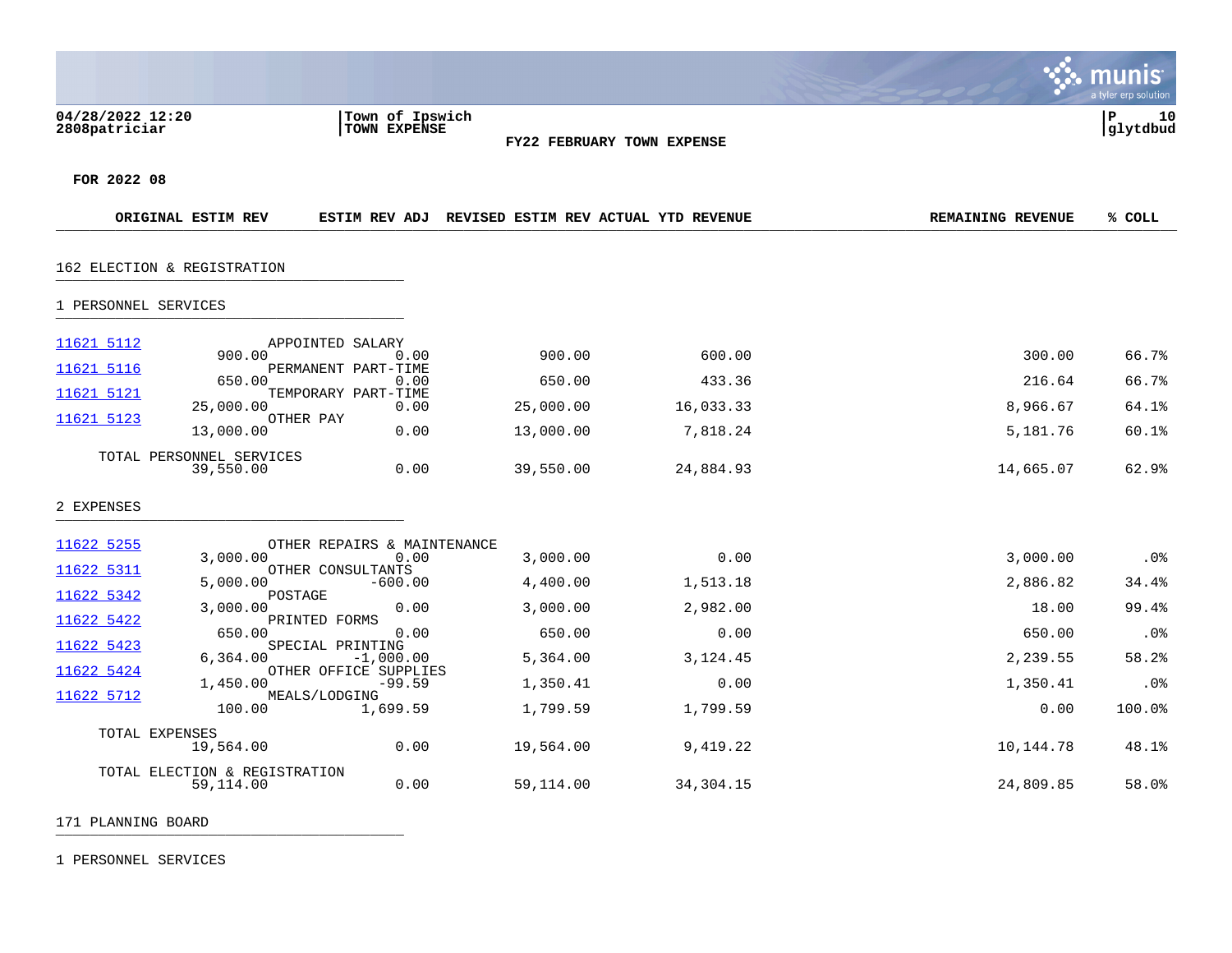**04/28/2022 12:20 |Town of Ipswich |P 11 2808patriciar |TOWN EXPENSE |glytdbud**



 $\ddot{\mathbf{w}}$  munis a tyler erp solution

**FOR 2022 08**

|            | ORIGINAL ESTIM REV                     | ESTIM REV ADJ                   |            | REVISED ESTIM REV ACTUAL YTD REVENUE | <b>REMAINING REVENUE</b> | % COLL |
|------------|----------------------------------------|---------------------------------|------------|--------------------------------------|--------------------------|--------|
|            |                                        |                                 |            |                                      |                          |        |
| 11711 5112 |                                        | APPOINTED SALARY                |            |                                      |                          |        |
| 11711 5113 | 98,250.17                              | 0.00<br>SALARY                  | 98,250.17  | 62,703.65                            | 35,546.52                | 63.8%  |
|            | 70,747.20                              | 0.00                            | 70,747.20  | 45, 151. 19                          | 25,596.01                | 63.8%  |
| 11711 5116 | 8,945.00                               | PERMANENT PART-TIME<br>0.00     | 8,945.00   | 8,922.50                             | 22.50                    | 99.7%  |
| 11711 5121 | 5,000.00                               | TEMPORARY PART-TIME<br>0.00     | 5,000.00   | 2,227.00                             | 2,773.00                 | 44.5%  |
|            | TOTAL PERSONNEL SERVICES<br>182,942.37 | 0.00                            | 182,942.37 | 119,004.34                           | 63,938.03                | 65.1%  |
| 2 EXPENSES |                                        |                                 |            |                                      |                          |        |
| 11712 5299 |                                        | OTHER EXPENSES                  |            |                                      |                          |        |
|            | 3,000.00                               | 0.00<br>LEGAL-DEEDS             | 3,000.00   | 0.00                                 | 3,000.00                 | .0%    |
| 11712 5303 | 300.00                                 | 0.00                            | 300.00     | 112.50                               | 187.50                   | 37.5%  |
| 11712 5304 | 450.00                                 | ADVERTISING<br>0.00             | 450.00     | 315.00                               | 135.00                   | 70.0%  |
| 11712 5422 | 150.00                                 | PRINTED FORMS<br>0.00           | 150.00     | 0.00                                 | 150.00                   | .0%    |
| 11712 5423 | 400.00                                 | SPECIAL PRINTING<br>0.00        | 400.00     | 61.00                                | 339.00                   | 15.3%  |
| 11712 5511 | 450.00                                 | TRAINING<br>0.00                | 450.00     | 65.00                                | 385.00                   | 14.4%  |
| 11712 5583 |                                        | PROGRAM SUPPLIES                |            |                                      |                          |        |
| 11712 5711 | 100.00                                 | 0.00<br>MILEAGE                 | 100.00     | 78.59                                | 21.41                    | 78.6%  |
| 11712 5731 | 100.00                                 | 0.00<br>ASSOCIATION DUES        | 100.00     | 0.00                                 | 100.00                   | .0%    |
| 11712 5733 | 1,000.00                               | 0.00<br>CONFERENCE REGISTRATION | 1,000.00   | 581.00                               | 419.00                   | 58.1%  |
|            | 2,000.00                               | 0.00                            | 2,000.00   | 903.69                               | 1,096.31                 | 45.2%  |
|            | TOTAL EXPENSES<br>7,950.00             | 0.00                            | 7,950.00   | 2,116.78                             | 5,833.22                 | 26.6%  |
|            | TOTAL PLANNING BOARD<br>190,892.37     | 0.00                            | 190,892.37 | 121, 121. 12                         | 69,771.25                | 63.4%  |

173 CONSERVATION COMMISSION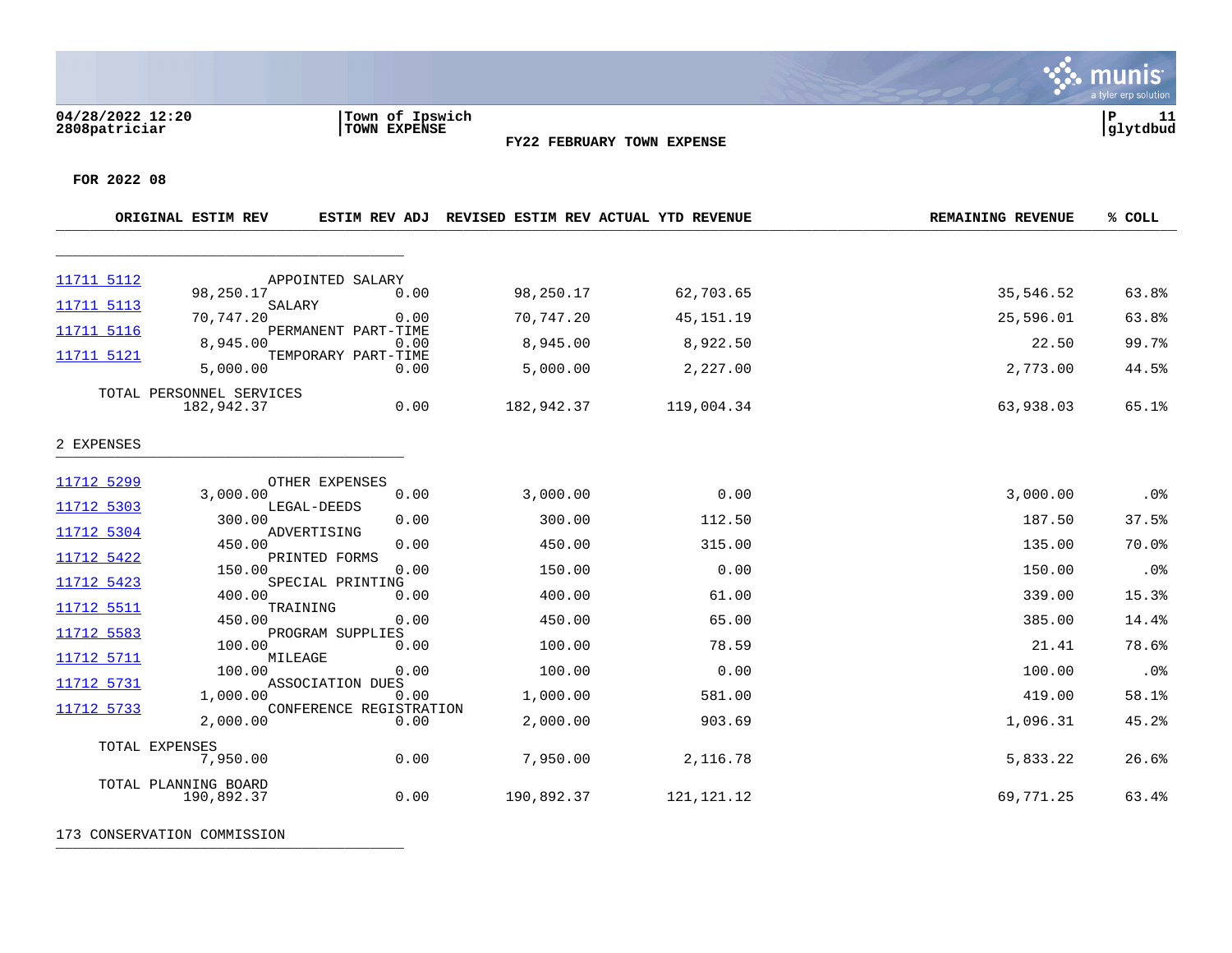## **04/28/2022 12:20 |Town of Ipswich |P 12 2808patriciar |TOWN EXPENSE |glytdbud**



**∵ munis** a tyler erp solution

**FOR 2022 08**

|                          | ORIGINAL ESTIM REV                          | <b>ESTIM REV ADJ</b>                            |            | REVISED ESTIM REV ACTUAL YTD REVENUE | <b>REMAINING REVENUE</b> | % COLL |
|--------------------------|---------------------------------------------|-------------------------------------------------|------------|--------------------------------------|--------------------------|--------|
| 1 PERSONNEL SERVICES     |                                             |                                                 |            |                                      |                          |        |
| 11731 5112<br>11731 5116 | 67,626.00                                   | APPOINTED SALARY<br>0.00<br>PERMANENT PART-TIME | 67,626.00  | 46,588.86                            | 21,037.14                | 68.9%  |
|                          | 43,653.26                                   | 0.00                                            | 43,653.26  | 27,887.94                            | 15,765.32                | 63.9%  |
|                          | TOTAL PERSONNEL SERVICES<br>111,279.26      | 0.00                                            | 111,279.26 | 74,476.80                            | 36,802.46                | 66.9%  |
| 2 EXPENSES               |                                             |                                                 |            |                                      |                          |        |
| 11732 5304               | 65.00                                       | ADVERTISING<br>0.00                             | 65.00      | 56.25                                | 8.75                     | 86.5%  |
| 11732 5422               |                                             | PRINTED FORMS                                   |            |                                      |                          |        |
| 11732 5424               | 100.00                                      | 0.00<br>OTHER OFFICE SUPPLIES                   | 100.00     | 0.00                                 | 100.00                   | .0%    |
|                          | 100.00                                      | 0.00                                            | 100.00     | 0.00                                 | 100.00                   | .0%    |
| 11732 5485               | 400.00                                      | OTHER EQUIPMENT<br>$-259.30$                    | 140.70     | 60.89                                | 79.81                    | 43.3%  |
| 11732 5511               | TRAINING<br>300.00                          | 259.30                                          | 559.30     | 559.30                               | 0.00                     | 100.0% |
| 11732 5711               | MILEAGE<br>100.00                           | 0.00                                            | 100.00     | 0.00                                 | 100.00                   | .0%    |
| 11732 5731               |                                             | ASSOCIATION DUES                                |            |                                      |                          |        |
| 11732 5733               | 704.00                                      | 0.00<br>CONFERENCE REGISTRATION                 | 704.00     | 660.00                               | 44.00                    | 93.8%  |
|                          | 850.00                                      | 0.00                                            | 850.00     | 150.00                               | 700.00                   | 17.6%  |
|                          | TOTAL EXPENSES<br>2,619.00                  | 0.00                                            | 2,619.00   | 1,486.44                             | 1,132.56                 | 56.8%  |
|                          | TOTAL CONSERVATION COMMISSION<br>113,898.26 | 0.00                                            | 113,898.26 | 75,963.24                            | 37,935.02                | 66.7%  |

# 174 APPEALS BOARD \_\_\_\_\_\_\_\_\_\_\_\_\_\_\_\_\_\_\_\_\_\_\_\_\_\_\_\_\_\_\_\_\_\_\_\_\_\_\_\_\_

| $11741$ 512 <sup>*</sup><br>--- | TEMPORARY PART-T | -TIME |        |           |                                      |          |
|---------------------------------|------------------|-------|--------|-----------|--------------------------------------|----------|
|                                 | 11,158.5.        | 0.00  | 158.52 | 20,905.92 | 250<br>'n<br>, 202.0<br>$\mathbf{r}$ | . د . 69 |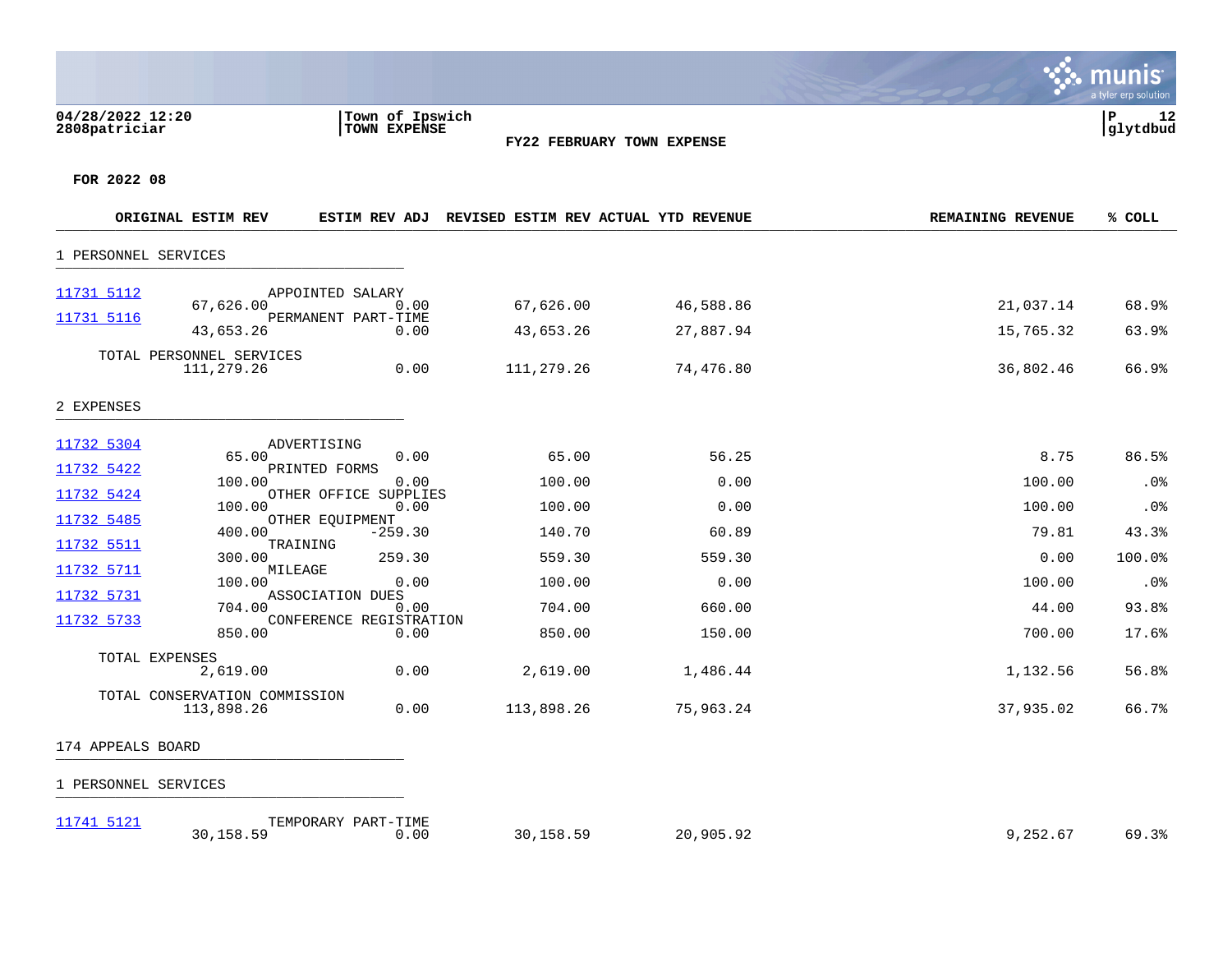| 04/28/2022 12:20<br>2808patriciar     | Town of Ipswich<br>TOWN EXPENSE | <b>FY22 FEBRUARY TOWN EXPENSE</b>    |           |                          | a tyler erp solution<br>ΙP<br>13<br>glytdbud |
|---------------------------------------|---------------------------------|--------------------------------------|-----------|--------------------------|----------------------------------------------|
| FOR 2022 08<br>ORIGINAL ESTIM REV     | <b>ESTIM REV ADJ</b>            | REVISED ESTIM REV ACTUAL YTD REVENUE |           | <b>REMAINING REVENUE</b> | % COLL                                       |
|                                       |                                 |                                      |           |                          |                                              |
| TOTAL PERSONNEL SERVICES<br>30,158.59 | 0.00                            | 30,158.59                            | 20,905.92 | 9,252.67                 | 69.3%                                        |

 $\mathcal{L}$ 

### 2 EXPENSES \_\_\_\_\_\_\_\_\_\_\_\_\_\_\_\_\_\_\_\_\_\_\_\_\_\_\_\_\_\_\_\_\_\_\_\_\_\_\_\_\_

| 11742 5304 | ADVERTISING         |                       |           |           |           |        |
|------------|---------------------|-----------------------|-----------|-----------|-----------|--------|
|            | 1,700.00            | 0.00                  | 1,700.00  | 387.50    | 1,312.50  | 22.8%  |
| 11742 5422 |                     | PRINTED FORMS         |           |           |           |        |
|            | 250.00              | 0.00                  | 250.00    | 0.00      | 250.00    | $.0\%$ |
| 11742 5424 |                     | OTHER OFFICE SUPPLIES |           |           |           |        |
|            |                     |                       |           |           |           |        |
|            | 100.00              | 0.00                  | 100.00    | 0.00      | 100.00    | $.0\%$ |
|            |                     |                       |           |           |           |        |
|            | TOTAL EXPENSES      |                       |           |           |           |        |
|            | 2,050.00            | 0.00                  | 2,050.00  | 387.50    | 1,662.50  | 18.9%  |
|            |                     |                       |           |           |           |        |
|            | TOTAL APPEALS BOARD |                       |           |           |           |        |
|            |                     |                       |           |           |           |        |
|            | 32,208.59           | 0.00                  | 32,208.59 | 21,293.42 | 10,915.17 | 66.1%  |

# 175 HISTORICAL COMMISSION \_\_\_\_\_\_\_\_\_\_\_\_\_\_\_\_\_\_\_\_\_\_\_\_\_\_\_\_\_\_\_\_\_\_\_\_\_\_\_\_\_

| 11751 5121 | 975.00                       | TEMPORARY PART-TIME<br>$-500.00$ | 475.00   | 0.00   | 475.00   | .0%    |
|------------|------------------------------|----------------------------------|----------|--------|----------|--------|
| TOTAL      | PERSONNEL SERVICES<br>975.00 | $-500.00$                        | 475.00   | 0.00   | 475.00   | .0%    |
| 2 EXPENSES |                              |                                  |          |        |          |        |
| 11752 5299 | OTHER EXPENSES               |                                  |          |        |          |        |
| 11752 5311 | 200.00                       | 0.00<br>OTHER CONSULTANTS        | 200.00   | 0.00   | 200.00   | $.0\%$ |
|            | 0.00                         | 500.00                           | 500.00   | 500.00 | 0.00     | 100.0% |
| 11752 5589 | FLAGS/PLAQUES                |                                  |          |        |          |        |
|            | 2,100.00                     | 0.00                             | 2,100.00 | 0.00   | 2,100.00 | .0%    |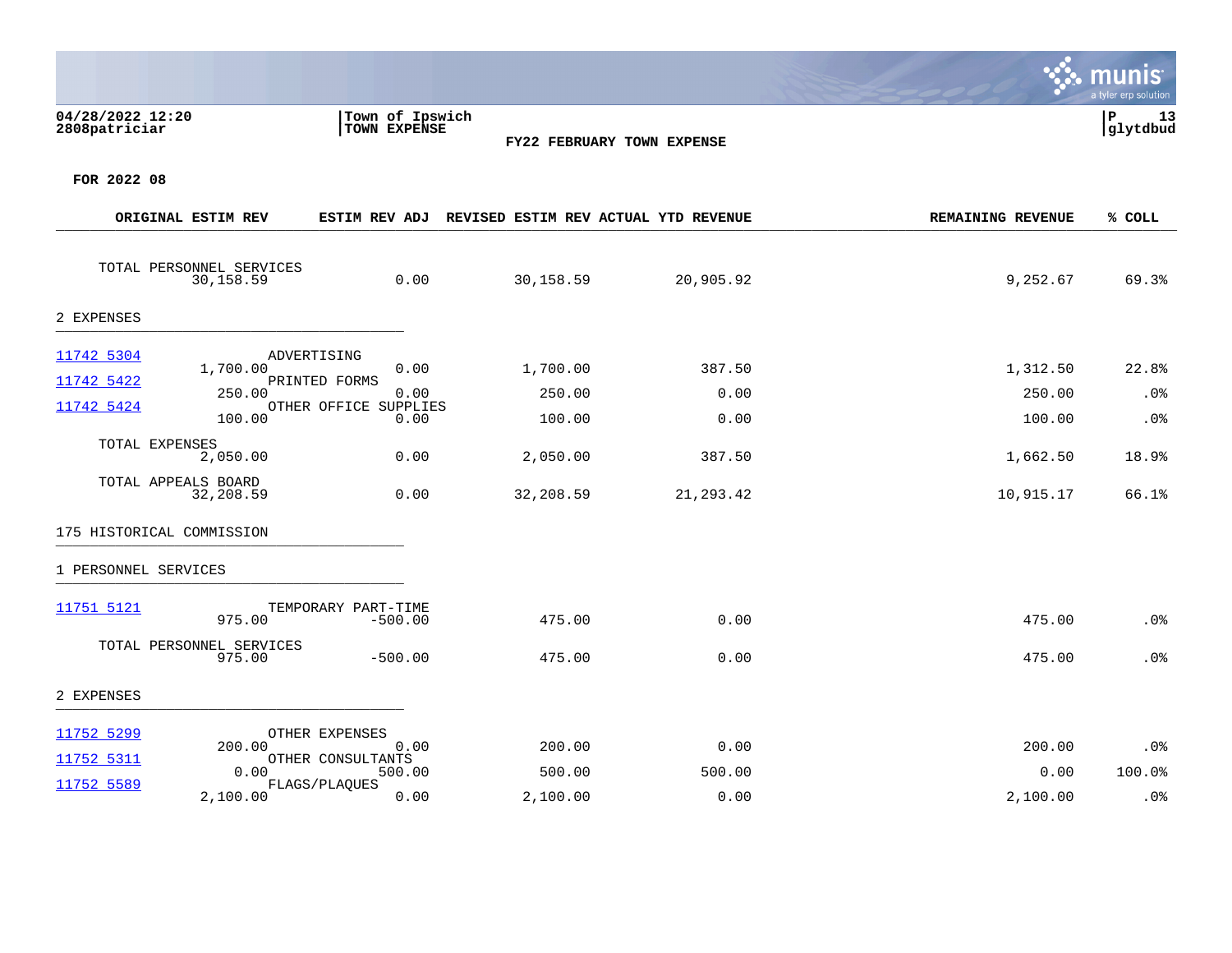## **04/28/2022 12:20 |Town of Ipswich |P 14 2808patriciar |TOWN EXPENSE |glytdbud**



**∵∴** munis a tyler erp solution

**FOR 2022 08**

|                      | ORIGINAL ESTIM REV                       | <b>ESTIM REV ADJ</b>                 | REVISED ESTIM REV ACTUAL YTD REVENUE |              | <b>REMAINING REVENUE</b> | % COLL    |
|----------------------|------------------------------------------|--------------------------------------|--------------------------------------|--------------|--------------------------|-----------|
|                      | TOTAL EXPENSES                           |                                      |                                      |              |                          |           |
|                      | 2,300.00                                 | 500.00                               | 2,800.00                             | 500.00       | 2,300.00                 | 17.9%     |
|                      | TOTAL HISTORICAL COMMISSION<br>3,275.00  | 0.00                                 | 3,275.00                             | 500.00       | 2,775.00                 | 15.3%     |
| 191 BENEFITS         |                                          |                                      |                                      |              |                          |           |
| 1 PERSONNEL SERVICES |                                          |                                      |                                      |              |                          |           |
| 11911 5174           | 850.00                                   | LIFE INSURANCE<br>0.00               | 850.00                               | 495.30       | 354.70                   | 58.3%     |
| 11911 5175           |                                          | HEALTH INSURANCE                     |                                      |              |                          |           |
| 11911 5177           | 1,682,335.27                             | 0.00<br>HEALTH REIMBURSEMENT ACCOUNT | 1,682,335.27                         | 969,525.39   | 712,809.88               | 57.6%     |
|                      | 2,750.00                                 | 0.00                                 | 2,750.00                             | 432.95       | 2,317.05                 | 15.7%     |
| 11911 5178           | 2,000.00                                 | VETERANS PENSION<br>0.00             | 2,000.00                             | 0.00         | 2,000.00                 | .0%       |
| 11911 5193           | RETIREMENT<br>2,354,035.70               | 0.00                                 | 2,354,035.70                         | 2,354,035.71 | $-0.01$                  | $100.0$ * |
| 11911 5194           | MEDICARE<br>162,000.00                   | 0.00                                 | 162,000.00                           | 100,877.70   | 61,122.30                | 62.3%     |
|                      |                                          |                                      |                                      |              |                          |           |
|                      | TOTAL PERSONNEL SERVICES<br>4,203,970.97 | 0.00                                 | 4,203,970.97                         | 3,425,367.05 | 778,603.92               | 81.5%     |
|                      | TOTAL BENEFITS<br>4,203,970.97           | 0.00                                 | 4,203,970.97                         | 3,425,367.05 | 778,603.92               | 81.5%     |
| 192 INSURANCE        |                                          |                                      |                                      |              |                          |           |

### 2 EXPENSES \_\_\_\_\_\_\_\_\_\_\_\_\_\_\_\_\_\_\_\_\_\_\_\_\_\_\_\_\_\_\_\_\_\_\_\_\_\_\_\_\_

| 11922 5736 |           | WORKERS COMPENSATION      |           |           |           |       |
|------------|-----------|---------------------------|-----------|-----------|-----------|-------|
|            | 66,000.00 | 2,863.96                  | 68,863.96 | 52,825.50 | 13,174.50 | 80.9% |
| 11922 5737 |           | UNEMPLOYMENT COMPENSATION |           |           |           |       |
|            | 30,000.00 | 35,000.00                 | 65,000.00 | 13,759.69 | 28,534.50 | 56.1% |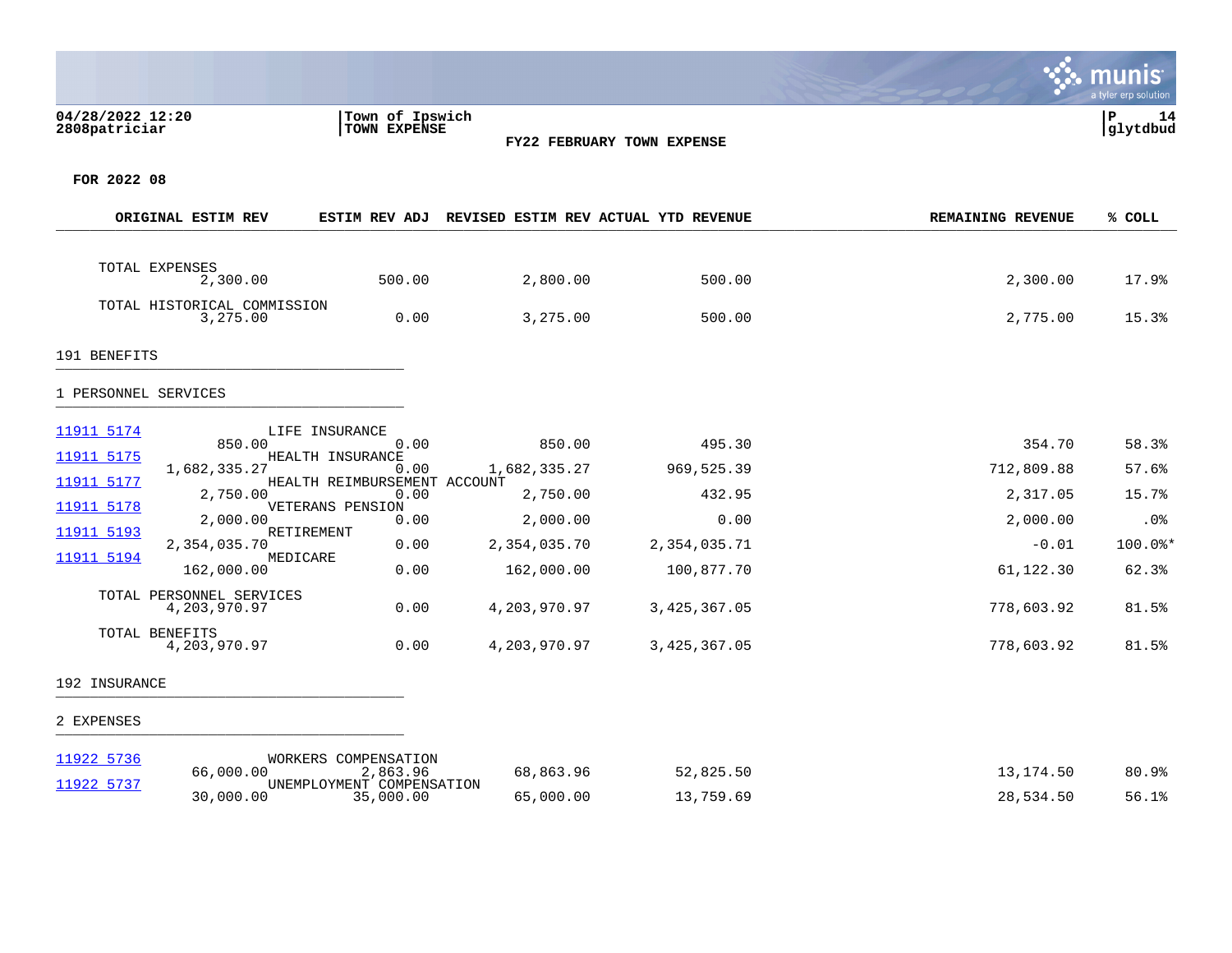### **04/28/2022 12:20 |Town of Ipswich |P 15 2808patriciar |TOWN EXPENSE |glytdbud**



**FY22 FEBRUARY TOWN EXPENSE**

| 11922 5742<br>PACKAGE INSURANCE<br>269,500.00<br>269,500.00<br>0.00<br>287,691.45<br>11922 5743<br>PUBLIC OFFICIALS BOND<br>1,200.00<br>968.00<br>1,200.00<br>0.00<br>11922 5744<br>LEGAL LIABILITY INSURANCE<br>29,300.00<br>29,300.00<br>0.00<br>19,523.40<br>TOTAL EXPENSES | $-18, 191.45$<br>232.00<br>9,776.60 | 106.8%*<br>80.7% |
|--------------------------------------------------------------------------------------------------------------------------------------------------------------------------------------------------------------------------------------------------------------------------------|-------------------------------------|------------------|
|                                                                                                                                                                                                                                                                                |                                     |                  |
|                                                                                                                                                                                                                                                                                |                                     |                  |
|                                                                                                                                                                                                                                                                                |                                     | 66.6%            |
| 37,863.96<br>396,000.00<br>433,863.96<br>374,768.04                                                                                                                                                                                                                            | 33,526.15                           | 86.4%            |
| TOTAL INSURANCE<br>37,863.96<br>433,863.96<br>396,000.00<br>374,768.04                                                                                                                                                                                                         | 33,526.15                           | 86.4%            |
| 193 MISCELLANEOUS EXPENSE                                                                                                                                                                                                                                                      |                                     |                  |
| 1 PERSONNEL SERVICES                                                                                                                                                                                                                                                           |                                     |                  |
| 11931 5110<br>MANAGEMENT TRANSFER ACCOUNT<br>0.00<br>90,000.00<br>$-12, 283.76$<br>77,716.24                                                                                                                                                                                   | 77,716.24                           | $.0\%$           |
| TOTAL PERSONNEL SERVICES<br>$-12, 283.76$<br>77,716.24<br>0.00<br>90,000.00                                                                                                                                                                                                    | 77,716.24                           | $.0\%$           |
| 2 EXPENSES                                                                                                                                                                                                                                                                     |                                     |                  |
| 11932 5270<br>LEASES                                                                                                                                                                                                                                                           |                                     |                  |
| 8,500.00<br>4,906.06<br>8,500.00<br>0.00<br>11932 5299<br>OTHER EXPENSES                                                                                                                                                                                                       | 3,593.94                            | 57.7%            |
| 19,800.00<br>2,000.00<br>21,800.00<br>20,049.91<br>11932 5301<br>MEDICAL EXAMS                                                                                                                                                                                                 | 1,750.09                            | $92.0$ $%$       |
| 6,000.00<br>6,000.00<br>2,940.00<br>0.00<br>11932 5302<br>AUDIT                                                                                                                                                                                                                | 3,060.00                            | 49.0%            |
| 15,500.00<br>0.00<br>15,500.00<br>4,200.00                                                                                                                                                                                                                                     | 11,300.00                           | 27.1%            |
| 11932 5311<br>OTHER CONSULTANTS<br>3,000.00<br>3,000.00<br>0.00<br>325.00                                                                                                                                                                                                      | 2,675.00                            | 10.8%            |
| 11932 5340<br>REPAIR/REPLACE OFFICE EQUIP<br>4,000.00<br>4,000.00<br>2,000.00<br>0.00                                                                                                                                                                                          | 2,000.00                            | 50.0%            |
| 11932 5342<br>POSTAGE<br>38,500.00<br>0.00<br>38,500.00<br>34,258.96                                                                                                                                                                                                           | 4,241.04                            | 89.0%            |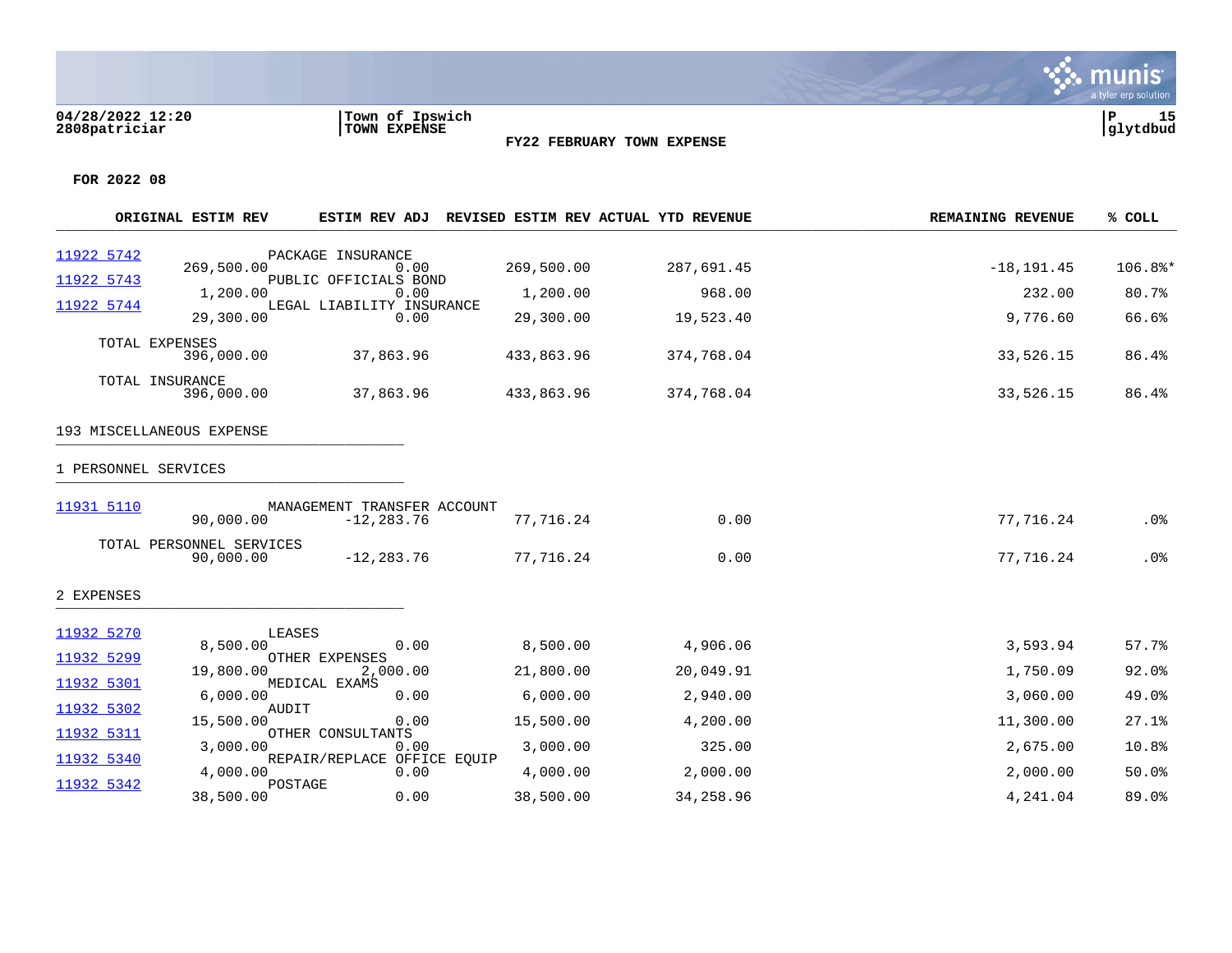

**FOR 2022 08**

|                      | ORIGINAL ESTIM REV                        |                                | ESTIM REV ADJ REVISED ESTIM REV ACTUAL YTD REVENUE |              | <b>REMAINING REVENUE</b> | % COLL |
|----------------------|-------------------------------------------|--------------------------------|----------------------------------------------------|--------------|--------------------------|--------|
| 11932 5421           |                                           | OFFICE SUPPLIES                |                                                    |              |                          |        |
| 11932 5511           | 26,000.00<br>TRAINING                     | 5,000.00                       | 31,000.00                                          | 19,675.25    | 10,596.51                | 65.8%  |
|                      | 4,500.00                                  | 746.05                         | 5,246.05                                           | 5,246.05     | 0.00                     | 100.0% |
|                      | TOTAL EXPENSES<br>125,800.00              | 7,746.05                       | 133,546.05                                         | 93,601.23    | 39,216.58                | 70.1%  |
|                      | TOTAL MISCELLANEOUS EXPENSE<br>215,800.00 | $-4,537.71$                    | 211,262.29                                         | 93,601.23    | 116,932.82               | 44.3%  |
| 210 POLICE           |                                           |                                |                                                    |              |                          |        |
| 1 PERSONNEL SERVICES |                                           |                                |                                                    |              |                          |        |
| 12101 5112           | 162,875.00                                | APPOINTED SALARY<br>0.00       | 162,875.00                                         | 104, 221. 28 | 58,653.72                | 64.0%  |
| 12101 5113           | SALARY                                    |                                |                                                    |              |                          |        |
| 12101 5114           | 131,351.00                                | 0.00<br>PERMANENT OTHER        | 131,351.00                                         | 84,047.76    | 47,303.24                | 64.0%  |
| 12101 5115           | 478,083.00                                | 0.00                           | 478,083.00                                         | 306,206.22   | 171,876.78               | 64.0%  |
|                      | 1,382,329.00                              | PERMANENT WAGES<br>0.00        | 1,382,329.00                                       | 909,388.91   | 472,940.09               | 65.8%  |
| 12101 5116           | 52,195.00                                 | PERMANENT PART-TIME<br>0.00    | 52,195.00                                          | 39,842.95    | 12,352.05                | 76.3%  |
| 12101 5131           | OVERTIME<br>290,000.00                    | 0.00                           | 290,000.00                                         | 242,480.89   | 47,519.11                | 83.6%  |
| 12101 5132           | 13,000.00                                 | OVERTIME COURT FEES<br>0.00    | 13,000.00                                          | 4,562.81     | 8,437.19                 | 35.1%  |
| 12101 5133           | 5,000.00                                  | OVERTIME-CIVIC EVENTS<br>0.00  | 5,000.00                                           | 433.00       | 4,567.00                 | 8.7%   |
| 12101 5141           | 85,039.00                                 | DIFFER/INCENTIVE/ADD'L<br>0.00 | 85,039.00                                          | 52,694.77    | 32, 344. 23              | 62.0%  |
| 12101 5151           | 101,000.00                                | HOLIDAY PAY<br>0.00            | 101,000.00                                         | 69,538.81    | 31,461.19                | 68.9%  |
| 12101 5197           | 39,000.00                                 | UNIFORM ALLOWANCE<br>0.00      | 39,000.00                                          | 19,258.57    | 19,741.43                | 49.4%  |
|                      | TOTAL PERSONNEL SERVICES                  |                                |                                                    |              |                          |        |
|                      | 2,739,872.00                              | 0.00                           | 2,739,872.00                                       | 1,832,675.97 | 907,196.03               | 66.9%  |

2 EXPENSES \_\_\_\_\_\_\_\_\_\_\_\_\_\_\_\_\_\_\_\_\_\_\_\_\_\_\_\_\_\_\_\_\_\_\_\_\_\_\_\_\_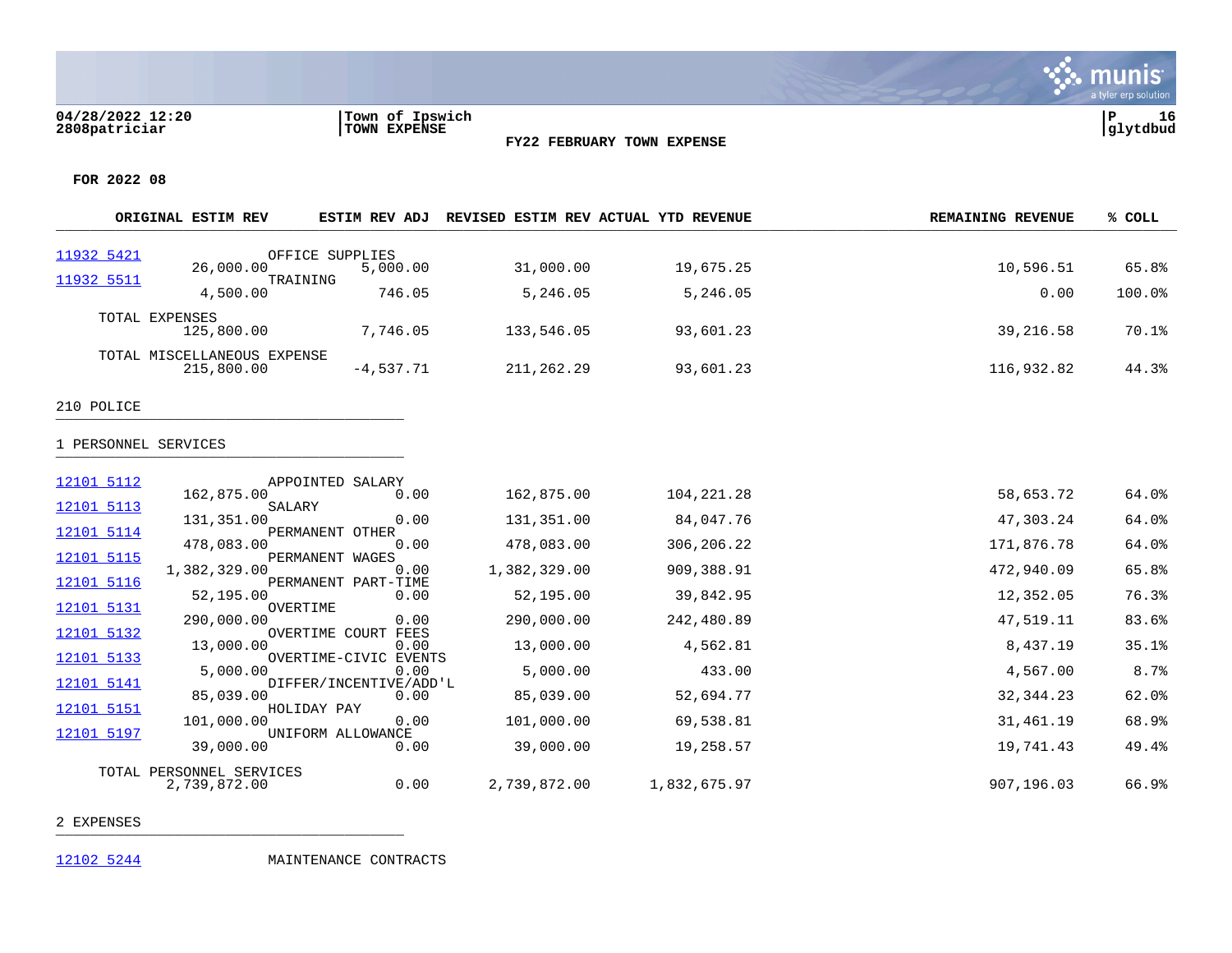|            | ORIGINAL ESTIM REV |                                         | ESTIM REV ADJ REVISED ESTIM REV ACTUAL YTD REVENUE |            | <b>REMAINING REVENUE</b> | % COLL |
|------------|--------------------|-----------------------------------------|----------------------------------------------------|------------|--------------------------|--------|
|            | 38,000.00          | $-7, 225.05$                            | 30,774.95                                          | 21,323.99  | 8,432.68                 | 72.6%  |
| 12102 5245 | 12,850.00          | MOTOR VEHICLES<br>8,127.71              | 20,977.71                                          | 11,555.09  | 9,422.62                 | 55.1%  |
| 12102 5246 | 12,500.00          | RADIO EQUIPMENT<br>7,548.15             | 20,048.15                                          | 18,923.45  | 0.00                     | 100.0% |
| 12102 5270 | 4,000.00           | LEASES<br>302.40                        | 4,302.40                                           | 2,419.20   | 371.20                   | 91.4%  |
| 12102 5299 | 500.00             | OTHER EXPENSES<br>0.00                  | 500.00                                             | 499.00     | 1.00                     | 99.8%  |
| 12102 5301 | 3,000.00           | MEDICAL EXAMS<br>0.00                   | 3,000.00                                           | 2,458.31   | 541.69                   | 81.9%  |
| 12102 5311 | 500.00             | OTHER CONSULTANTS<br>0.00               | 500.00                                             | 488.64     | 11.36                    | 97.7%  |
| 12102 5343 | 26,500.00          | OTHER COMMUNICATIONS<br>0.00            | 26,500.00                                          | 26, 194.67 | 305.33                   | 98.8%  |
| 12102 5346 | 5,000.00           | SECURITY<br>0.00                        | 5,000.00                                           | 1,025.00   | 3,975.00                 | 20.5%  |
| 12102 5420 | 2,000.00           | DEPARTMENT SUPPLIES<br>0.00             | 2,000.00                                           | 258.69     | 1,741.31                 | 12.9%  |
| 12102 5422 | 1,000.00           | PRINTED FORMS<br>0.00                   | 1,000.00                                           | 168.90     | 831.10                   | 16.9%  |
| 12102 5481 | 2,000.00           | OIL & LUBE<br>0.00                      | 2,000.00                                           | 39.81      | 1,960.19                 | 2.0%   |
| 12102 5482 | TIRES<br>3,500.00  | 0.00                                    | 3,500.00                                           | 0.00       | 3,500.00                 | .0%    |
| 12102 5483 | 500.00             | PARTS IN-HOUSE REPAIR<br>0.00           | 500.00                                             | 0.00       | 500.00                   | .0%    |
| 12102 5502 | 3,000.00           | OTHER SUPPLIES<br>0.00                  | 3,000.00                                           | 714.03     | 2,285.97                 | 23.8%  |
| 12102 5511 | 18,000.00          | TRAINING<br>0.00                        | 18,000.00                                          | 17,241.16  | 758.84                   | 95.8%  |
| 12102 5584 | 800.00             | PHOTO ID<br>0.00                        | 800.00                                             | 620.42     | 179.58                   | 77.6%  |
| 12102 5586 | 50.00              | MEALS-PRISONERS<br>0.00                 | 50.00                                              | 36.01      | 13.99                    | 72.0%  |
| 12102 5587 | 8,500.00           | AMMUNITION<br>0.00                      | 8,500.00                                           | 8,440.05   | 59.95                    | 99.3%  |
| 12102 5721 | 2,500.00           | <b>OUT-STATE TRAVEL</b><br>$-1, 179.00$ | 1,321.00                                           | 437.56     | 883.44                   | 33.1%  |
| 12102 5731 | 10,000.00          | ASSOCIATION DUES<br>1,179.00            | 11,179.00                                          | 11,179.00  | 0.00                     | 100.0% |
| 12102 5732 | 4,500.00           | PUBLICATIONS & SUBSCRIPTIONS<br>256.71  | 4,756.71                                           | 2,380.15   | 1,028.81                 | 78.4%  |
|            | TOTAL EXPENSES     |                                         |                                                    |            |                          |        |
|            | 159,200.00         | 9,009.92                                | 168,209.92                                         | 126,403.13 | 36,804.06                | 75.1%  |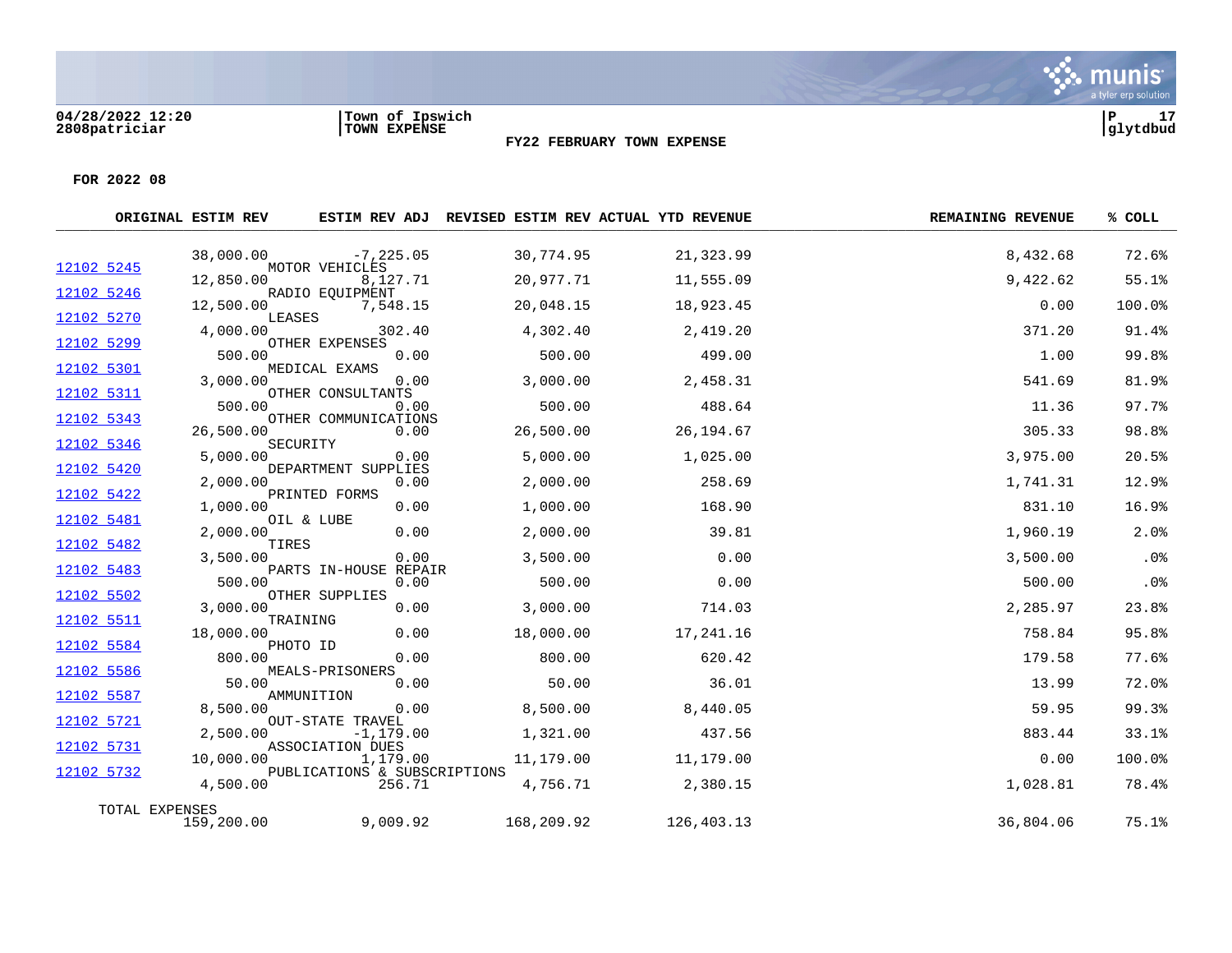nıs mıl tyler erp solutior **04/28/2022 12:20 |Town of Ipswich |P 18 2808patriciar |TOWN EXPENSE |glytdbud FY22 FEBRUARY TOWN EXPENSE FOR 2022 08 ORIGINAL ESTIM REV ESTIM REV ADJ REVISED ESTIM REV ACTUAL YTD REVENUE REMAINING REVENUE % COLL** \_\_\_\_\_\_\_\_\_\_\_\_\_\_\_\_\_\_\_\_\_\_\_\_\_\_\_\_\_\_\_\_\_\_\_\_\_\_\_\_\_\_\_\_\_\_\_\_\_\_\_\_\_\_\_\_\_\_\_\_\_\_\_\_\_\_\_\_\_\_\_\_\_\_\_\_\_\_\_\_\_\_\_\_\_\_\_\_\_\_\_\_\_\_\_\_\_\_\_\_\_\_\_\_\_\_\_\_\_\_\_\_\_\_\_\_\_\_\_\_\_\_\_\_\_\_\_\_\_\_\_\_ 3 CAPITAL \_\_\_\_\_\_\_\_\_\_\_\_\_\_\_\_\_\_\_\_\_\_\_\_\_\_\_\_\_\_\_\_\_\_\_\_\_\_\_\_\_ [12103 5818](https://yvwlndash063.tylertech.com/sites/mu2808/Live/_layouts/15/DashboardMunisV6.3/PassThru.aspx?-E=XmaWFZ%2BRKcphma/eDLCi6J0Bb%2BQu5AkXOj5l5cfuM0qGUSURgYTIZPSW4%2Bl9nXqY&) **VEHICLES**<br>50,000.00 50,000.00 574.59 50,574.59 574.49 1,850.60 96.3% TOTAL CAPITAL 50,000.00 574.59 50,574.59 574.49 1,850.60 1.1% TOTAL POLICE<br>2,949,072.00

2,949,072.00 9,584.51 2,958,656.51 1,959,653.59 945,850.69 66.2%

#### 220 FIRE \_\_\_\_\_\_\_\_\_\_\_\_\_\_\_\_\_\_\_\_\_\_\_\_\_\_\_\_\_\_\_\_\_\_\_\_\_\_\_\_\_

| <u>12201 5112</u> |                        | APPOINTED SALARY                 |             |            |            |        |
|-------------------|------------------------|----------------------------------|-------------|------------|------------|--------|
|                   | 134,786.63             | 0.00                             | 134,786.63  | 106,692.20 | 28,094.43  | 79.2%  |
| 12201 5113        | SALARY<br>109,252.71   | 0.00                             | 109,252.71  | 69,689.72  | 39,562.99  | 63.8%  |
| 12201 5114        |                        | PERMANENT OTHER                  |             |            |            |        |
|                   | 408,493.57             | 0.00                             | 408,493.57  | 261,678.67 | 146,814.90 | 64.1%  |
| 12201 5115        | 823,675.75             | PERMANENT WAGES<br>0.00          | 823,675.75  | 513,702.28 | 309,973.47 | 62.4%  |
| 12201 5116        |                        | PERMANENT PART-TIME              |             |            |            |        |
| 12201 5123        | 42,000.00<br>OTHER PAY | 0.00                             | 42,000.00   | 10,972.58  | 31,027.42  | 26.1%  |
|                   | 1,800.00               | 0.00                             | 1,800.00    | 0.00       | 1,800.00   | .0%    |
| 12201 5126        |                        | SICK LEAVE BUYBACK               |             |            |            |        |
| 12201 5131        | 5,000.00<br>OVERTIME   | 0.00                             | 5,000.00    | 0.00       | 5,000.00   | .0%    |
|                   | 245,000.00             | $-723.99$                        | 244, 276.01 | 162,872.54 | 81,403.47  | 66.7%  |
| 12201 5133        |                        | OVERTIME-CIVIC EVENTS            |             |            |            |        |
| 12201 5141        | 1,200.00               | 723.99<br>DIFFER/INCENTIVE/ADD'L | 1,923.99    | 1,923.99   | 0.00       | 100.0% |
|                   | 53,700.00              | 0.00                             | 53,700.00   | 28,418.98  | 25,281.02  | 52.9%  |
| <u>12201 5151</u> |                        | HOLIDAY PAY<br>0.00              |             |            |            | 75.1%  |
| 12201 5197        | 62,107.39              | UNIFORM ALLOWANCE                | 62,107.39   | 46,626.31  | 15,481.08  |        |
|                   | 28,500.00              | 0.00                             | 28,500.00   | 11,617.14  | 16,882.86  | 40.8%  |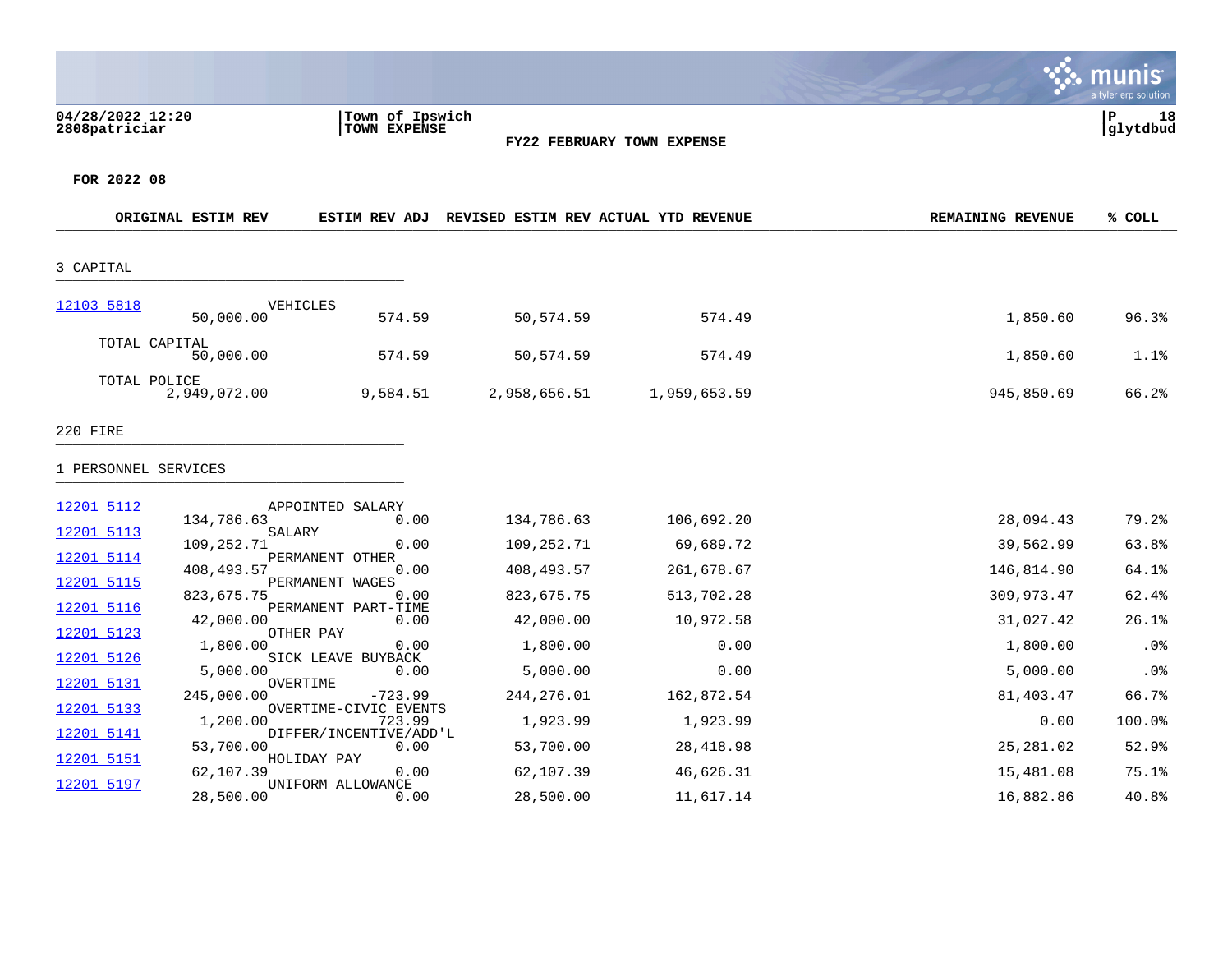| 04/28/2022 12:20<br>2808patriciar |                                          | Town of Ipswich<br>TOWN EXPENSE                           | <b>FY22 FEBRUARY TOWN EXPENSE</b>    |              |                          | a tyler erp solution<br>19<br>P<br> glytdbud |
|-----------------------------------|------------------------------------------|-----------------------------------------------------------|--------------------------------------|--------------|--------------------------|----------------------------------------------|
| FOR 2022 08                       |                                          |                                                           |                                      |              |                          |                                              |
|                                   | ORIGINAL ESTIM REV                       | ESTIM REV ADJ                                             | REVISED ESTIM REV ACTUAL YTD REVENUE |              | <b>REMAINING REVENUE</b> | % COLL                                       |
|                                   | TOTAL PERSONNEL SERVICES<br>1,915,516.05 | 0.00                                                      | 1,915,516.05                         | 1,214,194.41 | 701,321.64               | 63.4%                                        |
| 2 EXPENSES                        |                                          |                                                           |                                      |              |                          |                                              |
| 12202 5245<br>12202 5255          | 21,650.00                                | MOTOR VEHICLES<br>1,123.80<br>OTHER REPAIRS & MAINTENANCE | 22,773.80                            | 10,719.78    | 12,054.02                | 47.1%                                        |

 $\mathcal{L}$  munis

17,500.00 0.00 17,500.00 13,820.53 3,679.47 79.0%

6,000.00 0.00 6,000.00 3,337.72 2,448.42 59.2%

5,000.00 0.00 5,000.00 1,444.35 3,555.65 28.9%

250.00 750.00 1,000.00 558.32 441.68 55.8%

6,000.00 0.00 6,000.00 1,951.72 4,048.28 32.5%

500.00 0.00 500.00 0.00 500.00 .0%

200.00 0.00 200.00 28.10 171.90 14.1%

2,000.00 0.00 2,000.00 329.00 1,671.00 16.5%

32,100.00 3,936.94 36,036.94 16,924.83 18,777.16 47.9%

700.00 0.00 700.00 30.00 670.00 4.3%

1,775.00 0.00 1,775.00 0.00 1,775.00 .0%

3,300.00 0.00 3,300.00 3,140.00 160.00 95.2%

100.00 0.00 100.00 0.00 100.00 .0%

97,075.00 5,810.74 102,885.74 52,284.35 50,052.58 50.8%

2,012,591.05 5,810.74 2,018,401.79 1,266,478.76 751,374.22 62.7%

# 1 PERSONNEL SERVICES \_\_\_\_\_\_\_\_\_\_\_\_\_\_\_\_\_\_\_\_\_\_\_\_\_\_\_\_\_\_\_\_\_\_\_\_\_\_\_\_\_

TOTAL EXPENSES<br>97.075.00

TOTAL FIRE<br>2,012,591.05

[12202 5301](https://yvwlndash063.tylertech.com/sites/mu2808/Live/_layouts/15/DashboardMunisV6.3/PassThru.aspx?-E=82ybAly2Dr2qvr5utYpnyL7s6I%2BOhw/CtjXVeTGzJm4dYn5nfQ6ZMGcOj8OQFb7m&) MEDICAL EXAMS<br>6,000.00

[12202 5344](https://yvwlndash063.tylertech.com/sites/mu2808/Live/_layouts/15/DashboardMunisV6.3/PassThru.aspx?-E=2KLcGk5VzytEouENTEDr%2BECF3odqALdOVTRCjF8iJWLKAc1alF%2Bu3YzCHsFndUdB&) TWO-WAY RADIO<br>5.000.00

[12202 5511](https://yvwlndash063.tylertech.com/sites/mu2808/Live/_layouts/15/DashboardMunisV6.3/PassThru.aspx?-E=cH7JLvGgqXflLS82GOcSC6t9eibh9BseJX5Vu0B2AajbT77ksTVi9p6Js4EaBbXi&) TRAINING<br>2,000.00

[12202 5712](https://yvwlndash063.tylertech.com/sites/mu2808/Live/_layouts/15/DashboardMunisV6.3/PassThru.aspx?-E=1wstOauGlB/xdtJFc%2BmtskcPQ9nwUMYiJ8EWaHKcEqWeycLsUsCEED9oFhNxQkAZ&) MEALS/LODGING

[12202 5422](https://yvwlndash063.tylertech.com/sites/mu2808/Live/_layouts/15/DashboardMunisV6.3/PassThru.aspx?-E=8EeG3gLv2h1XpEbL564dYTn95NClU%2BdQ6it5tfM9ECKmmFTg/j8gNXcrqt9MPTJo&) **PRINTED FORMS**<br>250.00 750.00

[12202 5485](https://yvwlndash063.tylertech.com/sites/mu2808/Live/_layouts/15/DashboardMunisV6.3/PassThru.aspx?-E=n5nDFtns8LmlB61p20rgTAHLrpJIboV72pOKXQ3WEYIKcL8qm3qDiqaXkr/TP2gh&) OTHER EQUIPMENT 500.00

[12202 5490](https://yvwlndash063.tylertech.com/sites/mu2808/Live/_layouts/15/DashboardMunisV6.3/PassThru.aspx?-E=XRWPPeLwGMD8Yvlk8RXohu1GdGQ/h4l4pWIUaVJkcUJfUkbTq04jlKeaTey58foM&) FIRE PREVENTION 200.00

[12202 5581](https://yvwlndash063.tylertech.com/sites/mu2808/Live/_layouts/15/DashboardMunisV6.3/PassThru.aspx?-E=4e9myEvnbI%2BT2JYHHU/m9YGceFfJ0/jHgtla4LpVyQyzHtCMDlj13Pg8Y1k46x97&) FIREFIGHTING SUPPLIES<br>32,100.00 3,936.94

[12202 5721](https://yvwlndash063.tylertech.com/sites/mu2808/Live/_layouts/15/DashboardMunisV6.3/PassThru.aspx?-E=ftDi%2B%2Bre1d/o8RuxXq06%2B0CpRFB2xSQDLi/1FQ01LjNchQ5ckPpsdHlB7tEOZQgK&) OUT-STATE TRAVEL<br>1,775.00 0.00

[12202 5731](https://yvwlndash063.tylertech.com/sites/mu2808/Live/_layouts/15/DashboardMunisV6.3/PassThru.aspx?-E=unz2ij/UwXCDQ2pdVjpQ0krqOfL77gpR6YnSHLJe%2B9jrnLl2Vt6G0N2%2BumxFa5PM&) ASSOCIATION DUES<br>3,300.00 0.00

233 EMERGENCY MANAGEMENT \_\_\_\_\_\_\_\_\_\_\_\_\_\_\_\_\_\_\_\_\_\_\_\_\_\_\_\_\_\_\_\_\_\_\_\_\_\_\_\_\_

[12202 5732](https://yvwlndash063.tylertech.com/sites/mu2808/Live/_layouts/15/DashboardMunisV6.3/PassThru.aspx?-E=4HLaCumWwUhEcC2VT5MFSfbwNPLIMLfXhphtw3TvAQgNWdHL1snOjR6Z9TyOj9CC&) PUBLICATIONS & SUBSCRIPTIONS<br>100.00 0.00

[12202 5483](https://yvwlndash063.tylertech.com/sites/mu2808/Live/_layouts/15/DashboardMunisV6.3/PassThru.aspx?-E=fVP2PsSfpuqBWbS4AEXxh44b/qo1LbSFlIxYeZgDSLO4R18Va/GV5XAV1a0Qky1P&) PARTS IN-HOUSE REPAIRS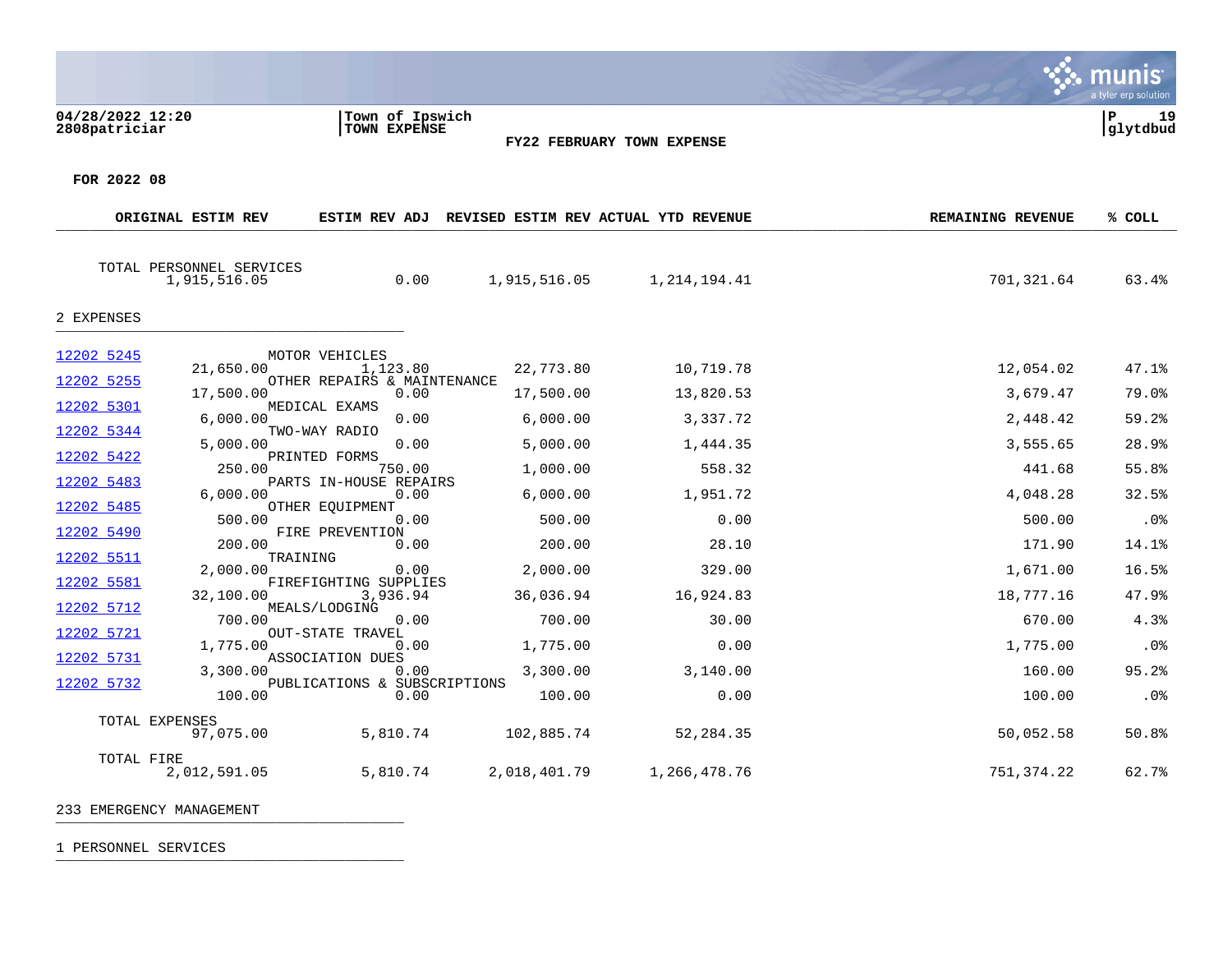

|                                                                                  | ORIGINAL ESTIM REV                                                                                                                                           |                                                                                                                                                                                                 | ESTIM REV ADJ REVISED ESTIM REV ACTUAL YTD REVENUE                                             |                                                                                       | <b>REMAINING REVENUE</b>                                                                | % COLL                                                              |
|----------------------------------------------------------------------------------|--------------------------------------------------------------------------------------------------------------------------------------------------------------|-------------------------------------------------------------------------------------------------------------------------------------------------------------------------------------------------|------------------------------------------------------------------------------------------------|---------------------------------------------------------------------------------------|-----------------------------------------------------------------------------------------|---------------------------------------------------------------------|
| 12331 5112                                                                       | 9,982.64                                                                                                                                                     | APPOINTED SALARY<br>0.00                                                                                                                                                                        | 9,982.64                                                                                       | 6,502.16                                                                              | 3,480.48                                                                                | 65.1%                                                               |
|                                                                                  | TOTAL PERSONNEL SERVICES<br>9,982.64                                                                                                                         | 0.00                                                                                                                                                                                            | 9,982.64                                                                                       | 6,502.16                                                                              | 3,480.48                                                                                | 65.1%                                                               |
| 2 EXPENSES                                                                       |                                                                                                                                                              |                                                                                                                                                                                                 |                                                                                                |                                                                                       |                                                                                         |                                                                     |
| 12332 5246<br>12332 5343<br>12332 5502<br>12332 5511<br>12332 5580<br>12332 5732 | 1,500.00<br>6, 200.00<br>2,600.00<br>TRAINING<br>2,000.00<br>2,000.00<br>2,030.00<br>TOTAL EXPENSES<br>16,330.00<br>TOTAL EMERGENCY MANAGEMENT<br>26, 312.64 | RADIO EQUIPMENT<br>0.00<br>OTHER COMMUNICATIONS<br>3,327.08<br>OTHER SUPPLIES<br>1,646.30<br>0.00<br>OTHER UNIFORMS<br>1,687.50<br>PUBLICATIONS & SUBSCRIPTIONS<br>0.00<br>6,660.88<br>6,660.88 | 1,500.00<br>9,527.08<br>4,246.30<br>2,000.00<br>3,687.50<br>2,030.00<br>22,990.88<br>32,973.52 | 0.00<br>4,040.15<br>1,566.46<br>0.00<br>1,582.09<br>2,010.00<br>9,198.70<br>15,700.86 | 0.00<br>4,856.00<br>2,557.00<br>2,000.00<br>2,000.00<br>20.00<br>11,433.00<br>14,913.48 | 100.0%<br>49.0%<br>39.8%<br>.0%<br>45.8%<br>99.0%<br>40.0%<br>47.6% |
| 1 PERSONNEL SERVICES                                                             | 251 BUILDING INSPECTOR                                                                                                                                       |                                                                                                                                                                                                 |                                                                                                |                                                                                       |                                                                                         |                                                                     |
|                                                                                  |                                                                                                                                                              |                                                                                                                                                                                                 |                                                                                                |                                                                                       |                                                                                         |                                                                     |
| 12511 5112<br>12511 5114<br>12511 5115<br>12511 5116                             | 89,843.75<br>60,060.00<br>51,991.49<br>21,003.28                                                                                                             | APPOINTED SALARY<br>0.00<br>PERMANENT OTHER<br>0.00<br>PERMANENT WAGES<br>0.00<br>PERMANENT PART-TIME<br>0.00                                                                                   | 89,843.75<br>60,060.00<br>51,991.49<br>21,003.28                                               | 57,338.72<br>44, 413. 78<br>33,511.33<br>13,249.50                                    | 32,505.03<br>15,646.22<br>18,480.16<br>7,753.78                                         | 63.8%<br>73.9%<br>64.5%<br>63.1%                                    |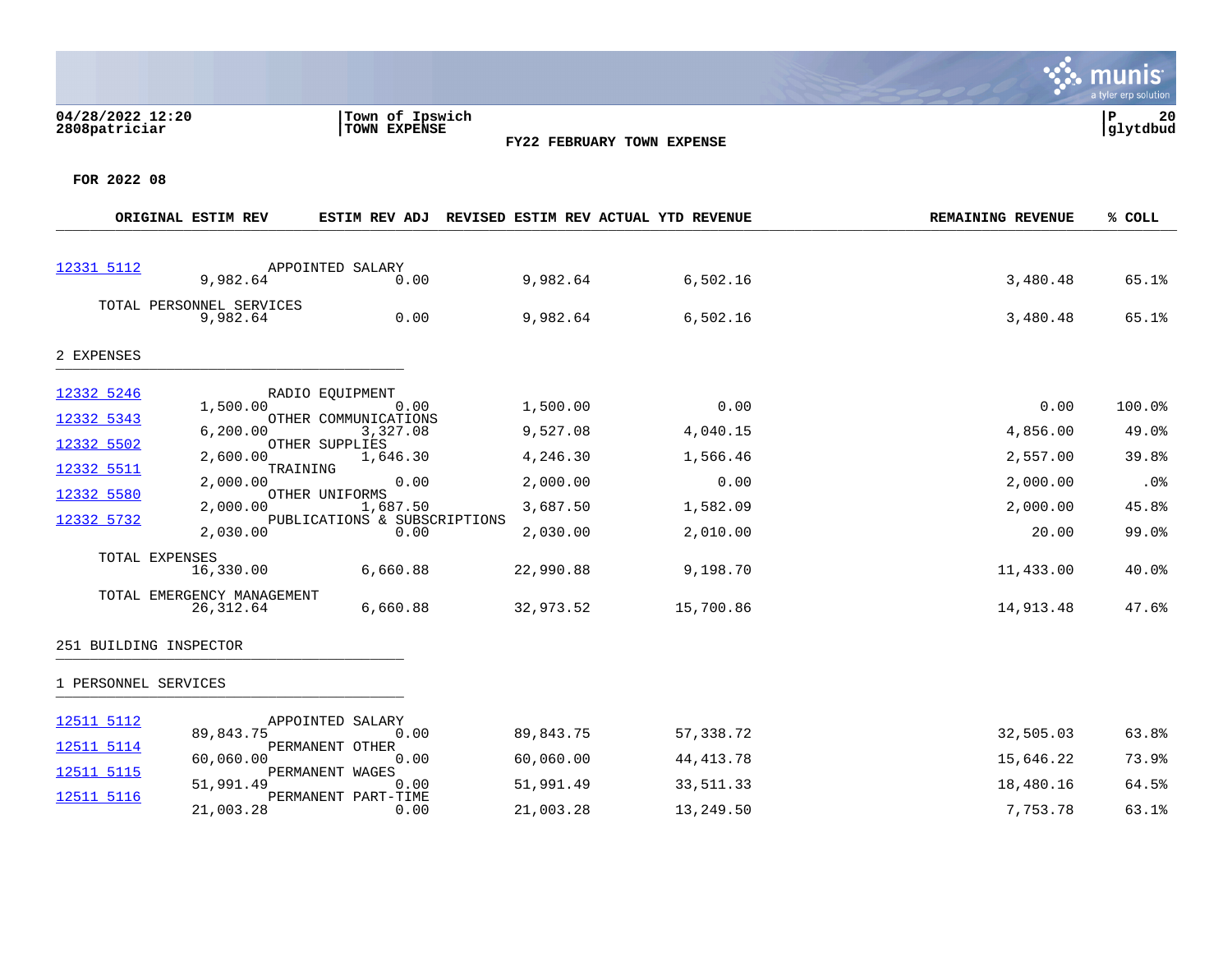

**FOR 2022 08**

|                          | ORIGINAL ESTIM REV                     | ESTIM REV ADJ                        | REVISED ESTIM REV ACTUAL YTD REVENUE |            | <b>REMAINING REVENUE</b> | % COLL |
|--------------------------|----------------------------------------|--------------------------------------|--------------------------------------|------------|--------------------------|--------|
| 12511 5121               |                                        | TEMPORARY PART-TIME                  |                                      |            |                          |        |
| 12511 5123               | 5,000.00<br>OTHER PAY                  | 0.00                                 | 5,000.00                             | 1,645.23   | 3,354.77                 | 32.9%  |
| 12511 5131               | 21,003.28<br>OVERTIME                  | 0.00                                 | 21,003.28                            | 13,954.09  | 7,049.19                 | 66.4%  |
|                          | 5,681.37                               | 0.00                                 | 5,681.37                             | 3,039.26   | 2,642.11                 | 53.5%  |
|                          | TOTAL PERSONNEL SERVICES<br>254,583.17 | 0.00                                 | 254,583.17                           | 167,151.91 | 87,431.26                | 65.7%  |
| 2 EXPENSES               |                                        |                                      |                                      |            |                          |        |
| 12512 5244               |                                        | MAINTENANCE CONTRACTS                |                                      |            |                          |        |
| 12512 5311               | 270.00                                 | 0.00<br>OTHER CONSULTANTS            | 270.00                               | 0.00       | 270.00                   | .0%    |
| 12512 5422               | 4,000.00                               | 4,000.00<br>PRINTED FORMS            | 8,000.00                             | 4,000.00   | 4,000.00                 | 50.0%  |
|                          | 600.00                                 | 0.00                                 | 600.00                               | 61.00      | 539.00                   | 10.2%  |
| 12512 5511<br>12512 5588 | TRAINING<br>1,000.00                   | 0.00<br>OTHER SUPPLIES               | 1,000.00                             | 390.00     | 610.00                   | 39.0%  |
|                          | 1,500.00                               | 0.00                                 | 1,500.00                             | 627.98     | 872.02                   | 41.9%  |
| 12512 5711               | MILEAGE<br>350.00                      | 0.00                                 | 350.00                               | 33.60      | 316.40                   | 9.6%   |
| 12512 5731               | 350.00                                 | ASSOCIATION DUES<br>0.00             | 350.00                               | 200.00     | 150.00                   | 57.1%  |
| 12512 5732               | 500.00                                 | PUBLICATIONS & SUBSCRIPTIONS<br>0.00 | 500.00                               | 0.00       | 500.00                   | .0%    |
| 12512 5733               | 400.00                                 | CONFERENCE REGISTRATION<br>0.00      | 400.00                               | 100.00     | 300.00                   | 25.0%  |
|                          | TOTAL EXPENSES<br>8,970.00             | 4,000.00                             | 12,970.00                            | 5,412.58   | 7,557.42                 | 41.7%  |
|                          | TOTAL BUILDING INSPECTOR<br>263,553.17 | 4,000.00                             | 267,553.17                           | 172,564.49 | 94,988.68                | 64.5%  |

292 ANIMAL CONTROL \_\_\_\_\_\_\_\_\_\_\_\_\_\_\_\_\_\_\_\_\_\_\_\_\_\_\_\_\_\_\_\_\_\_\_\_\_\_\_\_\_

1 PERSONNEL SERVICES \_\_\_\_\_\_\_\_\_\_\_\_\_\_\_\_\_\_\_\_\_\_\_\_\_\_\_\_\_\_\_\_\_\_\_\_\_\_\_\_\_

[12921 5112](https://yvwlndash063.tylertech.com/sites/mu2808/Live/_layouts/15/DashboardMunisV6.3/PassThru.aspx?-E=wYkjIeYFiGp5wtySfullzC6o6Dy/XDkX4Of8GR4JQo4xMsr00RMfwxhk5PHcaRbG&) <br>58,000.00 APPOINTED SALARY<br>0.00 00

58,000.00 0.00 58,000.00 37,114.08 20,885.92 64.0%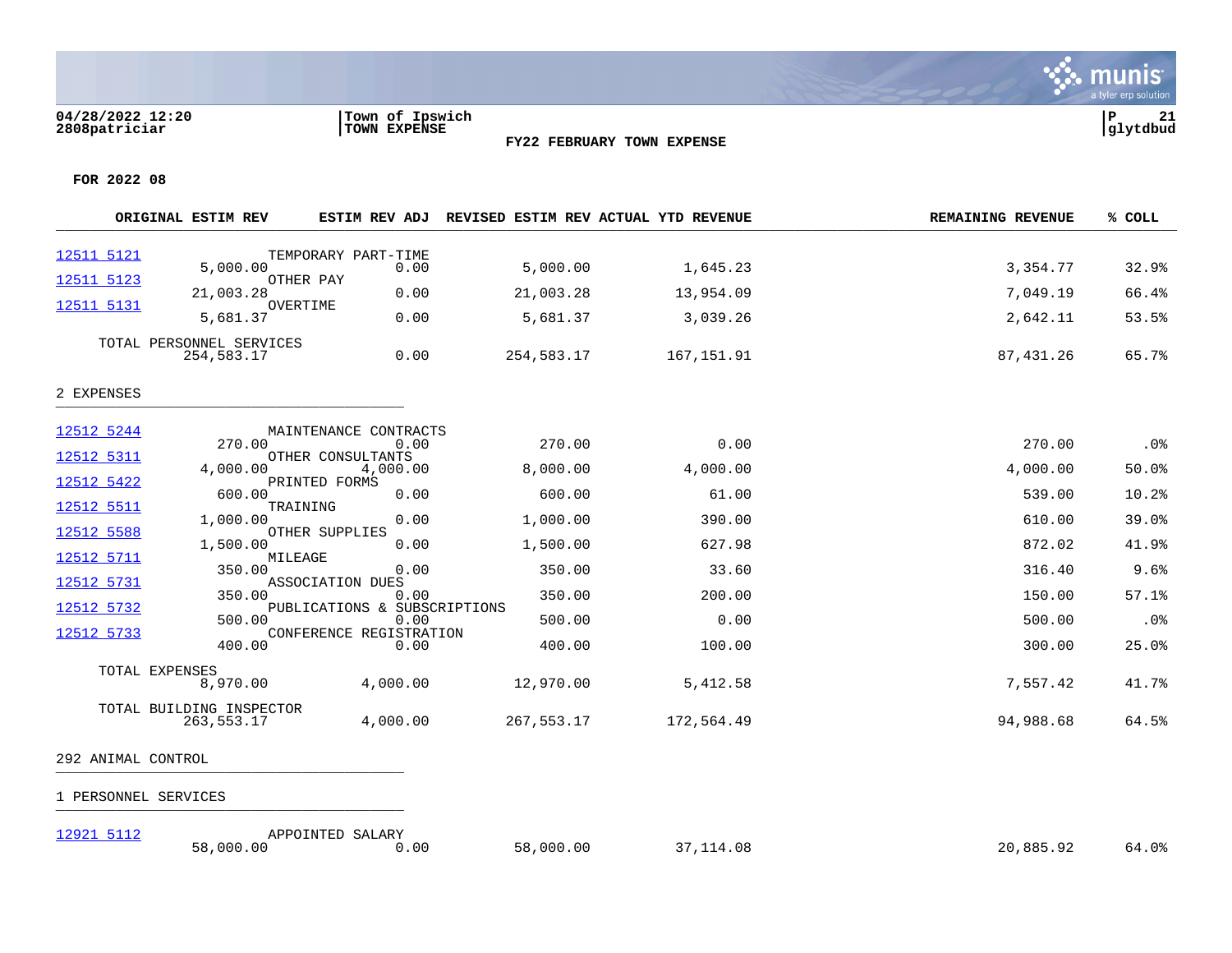

**FOR 2022 08**

|            | ORIGINAL ESTIM REV                    | ESTIM REV ADJ                        |           | REVISED ESTIM REV ACTUAL YTD REVENUE | <b>REMAINING REVENUE</b> | % COLL |
|------------|---------------------------------------|--------------------------------------|-----------|--------------------------------------|--------------------------|--------|
| 12921 5116 |                                       | PERMANENT PART-TIME                  |           |                                      |                          |        |
|            | 7,365.00                              | 0.00<br>OTHER PAY                    | 7,365.00  | 0.00                                 | 7,365.00                 | .0%    |
| 12921 5123 | 2,856.00                              | 0.00                                 | 2,856.00  | 166.68                               | 2,689.32                 | 5.8%   |
|            | TOTAL PERSONNEL SERVICES<br>68,221.00 | 0.00                                 | 68,221.00 | 37,280.76                            | 30,940.24                | 54.6%  |
| 2 EXPENSES |                                       |                                      |           |                                      |                          |        |
| 12922 5245 |                                       | MOTOR VEHICLES                       |           |                                      |                          |        |
| 12922 5246 | 150.00                                | 0.00<br>RADIO EQUIPMENT              | 150.00    | 75.76                                | 74.24                    | 50.5%  |
|            | 100.00                                | $-100.00$                            | 0.00      | 0.00                                 | 0.00                     | .0%    |
| 12922 5301 | 750.00                                | MEDICAL EXAMS<br>523.72              | 1,273.72  | 585.41                               | 688.31                   | 46.0%  |
| 12922 5422 | 750.00                                | PRINTED FORMS<br>0.00                | 750.00    | 729.53                               | 20.47                    | 97.3%  |
| 12922 5482 | TIRES<br>120.00                       | 0.00                                 | 120.00    | 0.00                                 | 120.00                   | .0%    |
| 12922 5511 | TRAINING<br>500.00                    | 0.00                                 | 500.00    | 500.00                               | 0.00                     | 100.0% |
| 12922 5585 | 50.00                                 | BOARDING DOGS<br>0.00                | 50.00     | 0.00                                 | 50.00                    | .0%    |
| 12922 5588 |                                       | OTHER SUPPLIES                       |           |                                      |                          |        |
| 12922 5721 | 600.00                                | $-223.72$<br><b>OUT-STATE TRAVEL</b> | 376.28    | 291.23                               | 85.05                    | 77.4%  |
| 12922 5731 | 100.00                                | 0.00<br>ASSOCIATION DUES             | 100.00    | 40.00                                | 60.00                    | 40.0%  |
|            | 200.00                                | $-200.00$                            | 0.00      | 0.00                                 | 0.00                     | .0%    |
|            | TOTAL EXPENSES<br>3,320.00            | 0.00                                 | 3,320.00  | 2,221.93                             | 1,098.07                 | 66.9%  |
|            | TOTAL ANIMAL CONTROL<br>71,541.00     | 0.00                                 | 71,541.00 | 39,502.69                            | 32,038.31                | 55.2%  |

- 295 HARBORMASTER 233 IIANDONMASI ER
- 1 PERSONNEL SERVICES \_\_\_\_\_\_\_\_\_\_\_\_\_\_\_\_\_\_\_\_\_\_\_\_\_\_\_\_\_\_\_\_\_\_\_\_\_\_\_\_\_
- 

[12951 5115](https://yvwlndash063.tylertech.com/sites/mu2808/Live/_layouts/15/DashboardMunisV6.3/PassThru.aspx?-E=6EAHI%2BAoIqJ3QL8n70fXkpAzCKc9ARRyOyuiohJpcHcFQj9egZf4aneldvrQKyw5&) PERMANENT WAGES  $0.00$   $40,094.04$   $40,094.04$   $40,094.04$   $40,094.04$   $40,094.04$   $40,094.04$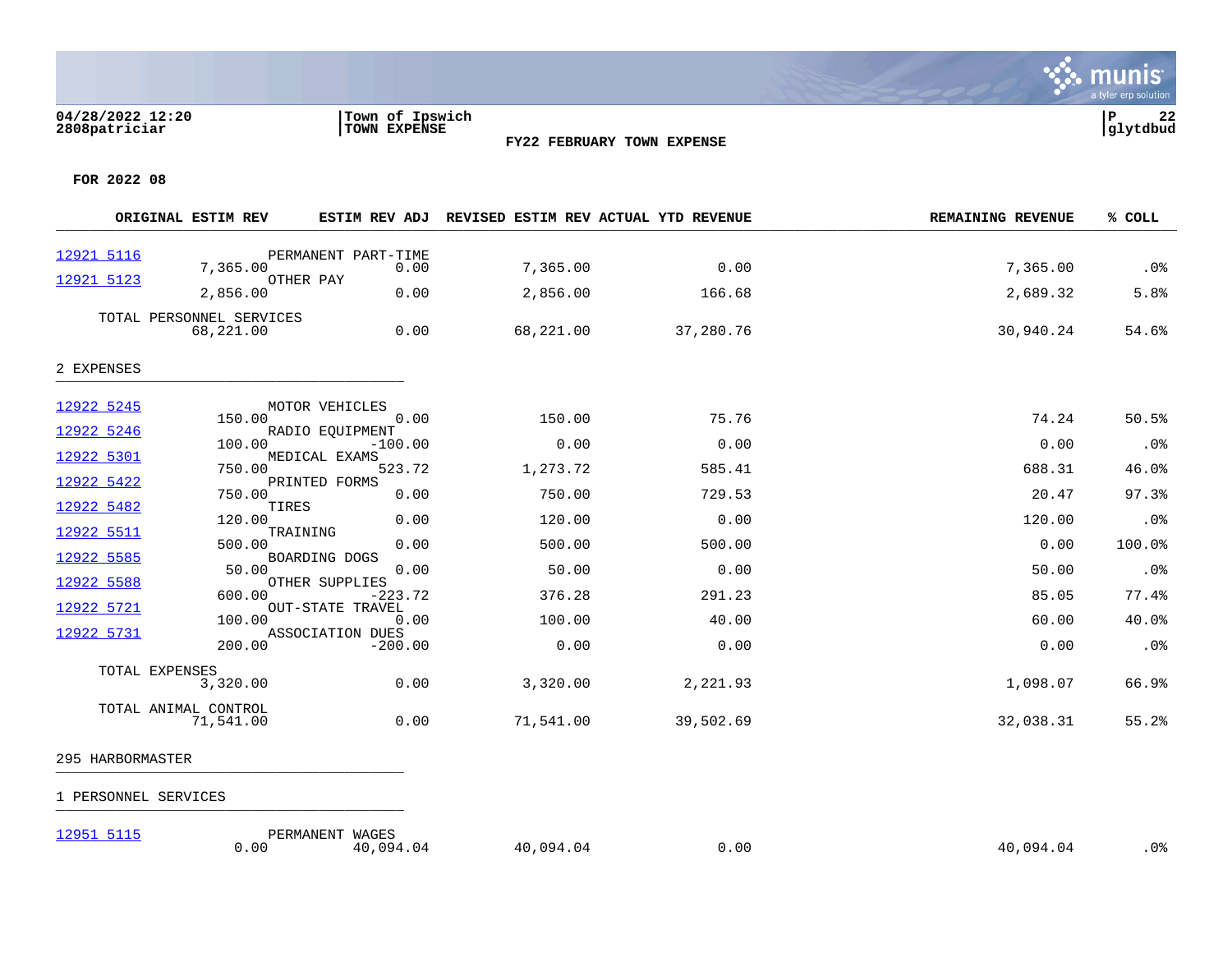

**FOR 2022 08**

|                          | ORIGINAL ESTIM REV       |                  |                                               | ESTIM REV ADJ REVISED ESTIM REV ACTUAL YTD REVENUE |           | <b>REMAINING REVENUE</b> | % COLL  |
|--------------------------|--------------------------|------------------|-----------------------------------------------|----------------------------------------------------|-----------|--------------------------|---------|
| 12951 5121               |                          | 0.00             | TEMPORARY PART-TIME<br>2,800.00               | 2,800.00                                           | 1,830.00  | 970.00                   | 65.4%   |
| 12951 5123               |                          | 0.00             | OTHER PAY<br>21,710.96                        | 21,710.96                                          | 21,959.12 | $-248.16$                | 101.1%* |
| 12951 5175               |                          | 0.00             | HEALTH INSURANCE<br>13,044.24                 | 13,044.24                                          | 0.00      | 13,044.24                | .0%     |
| 12951 5193               |                          | 0.00<br>MEDICARE | RETIREMENT<br>4,260.91                        | 4,260.91                                           | 0.00      | 4,260.91                 | .0%     |
| 12951 5194               |                          | 0.00             | 670.31                                        | 670.31                                             | 0.00      | 670.31                   | .0%     |
|                          | TOTAL PERSONNEL SERVICES | 0.00             | 82,580.46                                     | 82,580.46                                          | 23,789.12 | 58,791.34                | 28.8%   |
| 2 EXPENSES               |                          |                  |                                               |                                                    |           |                          |         |
| 12952 5215               |                          | GASOLINE         |                                               |                                                    |           |                          |         |
| 12952 5383               |                          | 0.00             | 4,000.00<br>OTHER PURCHASED SERV              | 4,000.00                                           | 3,622.58  | 377.42                   | 90.6%   |
|                          |                          | 0.00             | 18,500.00                                     | 18,500.00                                          | 18,221.88 | 278.12                   | 98.5%   |
| 12952 5422<br>12952 5432 |                          | 0.00             | PRINTED FORMS<br>1,104.75<br>OTHER STRUCTURES | 1,104.75                                           | 1,104.75  | 0.00                     | 100.0%  |
|                          |                          | 0.00             | 6, 200.00                                     | 6, 200.00                                          | 0.00      | 6, 200.00                | .0%     |
| 12952 5487               |                          | 0.00             | <b>BOAT SUPPLIES</b><br>4,500.00              | 4,500.00                                           | 3,624.78  | 875.22                   | 80.6%   |
| 12952 5536               |                          | 0.00             | SHOP SUPPLIES<br>192.07                       | 192.07                                             | 0.00      | 192.07                   | .0%     |
| 12952 5580               |                          | 0.00             | OTHER UNIFORMS<br>500.00                      | 500.00                                             | 448.00    | 52.00                    | 89.6%   |
| 12952 5731               |                          | 0.00             | ASSOCIATION DUES<br>250.00                    | 250.00                                             | 0.00      | 250.00                   | .0%     |
|                          |                          |                  |                                               |                                                    |           |                          |         |
|                          | TOTAL EXPENSES           | 0.00             | 35,246.82                                     | 35,246.82                                          | 27,021.99 | 8,224.83                 | 76.7%   |
|                          | TOTAL HARBORMASTER       | 0.00             | 117,827.28                                    | 117,827.28                                         | 50,811.11 | 67,016.17                | 43.1%   |

296 SHELLFISH \_\_\_\_\_\_\_\_\_\_\_\_\_\_\_\_\_\_\_\_\_\_\_\_\_\_\_\_\_\_\_\_\_\_\_\_\_\_\_\_\_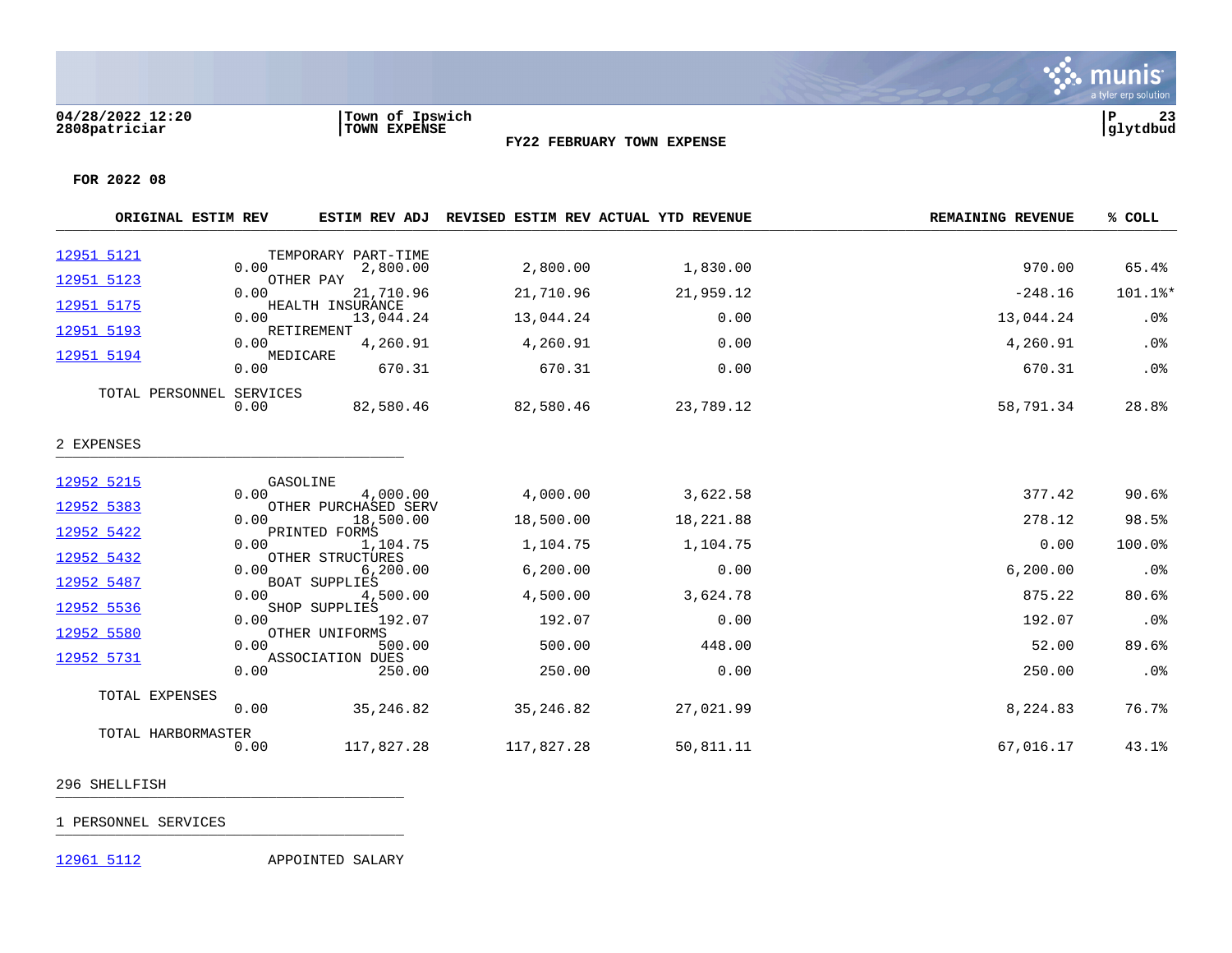

**FOR 2022 08**

|                          | ORIGINAL ESTIM REV                    | ESTIM REV ADJ                   | REVISED ESTIM REV ACTUAL YTD REVENUE |           | <b>REMAINING REVENUE</b> | % COLL |
|--------------------------|---------------------------------------|---------------------------------|--------------------------------------|-----------|--------------------------|--------|
|                          | 74,352.00                             | 0.00                            | 74,352.00                            | 47,574.96 | 26,777.04                | 64.0%  |
| 12961 5113               | SALARY<br>18,574.00                   | 0.00                            | 18,574.00                            | 12,846.14 | 5,727.86                 | 69.2%  |
|                          | TOTAL PERSONNEL SERVICES<br>92,926.00 | 0.00                            | 92,926.00                            | 60,421.10 | 32,504.90                | 65.0%  |
| 2 EXPENSES               |                                       |                                 |                                      |           |                          |        |
| 12962 5383               |                                       | OTHER PURCHASED SERVICES        |                                      |           |                          |        |
| 12962 5422               | 15,000.00                             | 0.00<br>PRINTED FORMS           | 15,000.00                            | 15,000.00 | 0.00                     | 100.0% |
|                          | 800.00                                | $-104.00$                       | 696.00                               | 696.00    | 0.00                     | 100.0% |
| 12962 5481<br>12962 5483 | OIL & LUBE<br>45.00                   | 0.00<br>PARTS IN-HOUSE REP      | 45.00                                | 35.00     | 10.00                    | 77.8%  |
| 12962 5485               | 50.00                                 | 0.00<br>OTHER EQUIPMENT         | 50.00                                | 0.00      | 50.00                    | .0%    |
|                          | 300.00                                | 104.00                          | 404.00                               | 92.89     | 311.11                   | 23.0%  |
| 12962 5487               | 300.00                                | <b>BOAT SUPPLIES</b><br>0.00    | 300.00                               | 0.00      | 300.00                   | .0%    |
| 12962 5536               | 100.00                                | SHOP SUPPLIES<br>0.00           | 100.00                               | 83.77     | 16.23                    | 83.8%  |
| 12962 5582               | 250.00                                | TURNOUT EQUIPMENT<br>0.00       | 250.00                               | 177.96    | 72.04                    | 71.2%  |
| 12962 5731               |                                       | ASSOCIATION DUES                |                                      |           |                          |        |
| 12962 5733               | 150.00                                | 0.00<br>CONFERENCE REGISTRATION | 150.00                               | 0.00      | 150.00                   | .0%    |
|                          | 200.00                                | 0.00                            | 200.00                               | 0.00      | 200.00                   | .0%    |
|                          | TOTAL EXPENSES<br>17,195.00           | 0.00                            | 17,195.00                            | 16,085.62 | 1,109.38                 | 93.5%  |
|                          | TOTAL SHELLFISH<br>110,121.00         | 0.00                            | 110,121.00                           | 76,506.72 | 33,614.28                | 69.5%  |

# 297 CIVILIAN DISPATCH \_\_\_\_\_\_\_\_\_\_\_\_\_\_\_\_\_\_\_\_\_\_\_\_\_\_\_\_\_\_\_\_\_\_\_\_\_\_\_\_\_

1 PERSONNEL SERVICES \_\_\_\_\_\_\_\_\_\_\_\_\_\_\_\_\_\_\_\_\_\_\_\_\_\_\_\_\_\_\_\_\_\_\_\_\_\_\_\_\_

[12971 5115](https://yvwlndash063.tylertech.com/sites/mu2808/Live/_layouts/15/DashboardMunisV6.3/PassThru.aspx?-E=Pwz7Hd5ubIVw6eTDVSNzSaf1PMgS3sKdwJ8b1jdSgggGKhmnrNNGlHpGc7GfkYGE&) PERMANENT WAGES

69,363.00 0.00 69,363.00 44,528.88 24,834.12 64.2%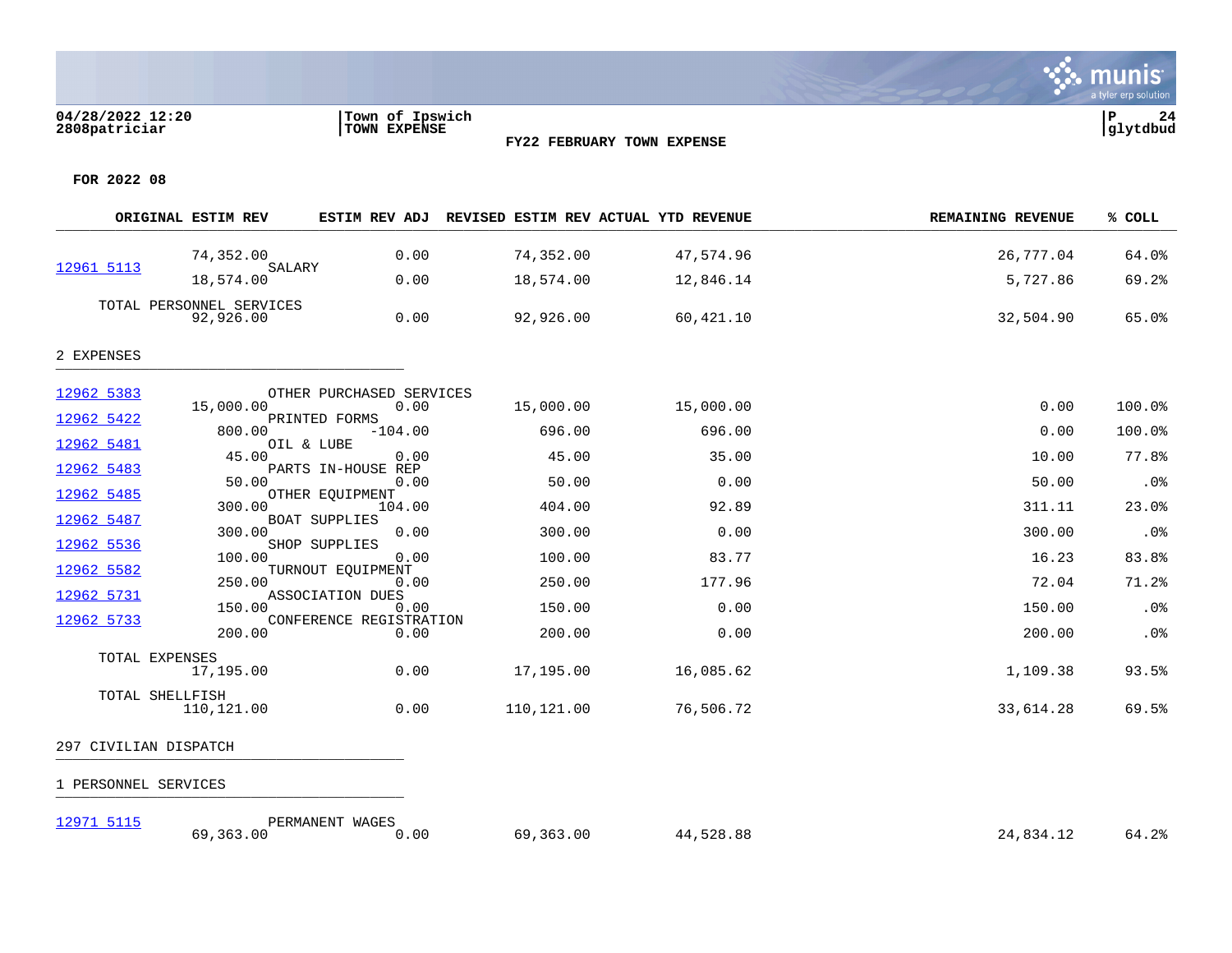

**FOR 2022 08**

|            | ORIGINAL ESTIM REV                     | ESTIM REV ADJ                         |            | REVISED ESTIM REV ACTUAL YTD REVENUE | <b>REMAINING REVENUE</b> | % COLL |
|------------|----------------------------------------|---------------------------------------|------------|--------------------------------------|--------------------------|--------|
| 12971 5116 |                                        | PERMANENT PART-TIME                   |            |                                      |                          |        |
| 12971 5117 | 24,012.00                              | 0.00<br><b>DISPATCHER</b>             | 24,012.00  | 15,985.00                            | 8,027.00                 | 66.6%  |
| 12971 5131 | 176,832.00                             | 0.00<br>OVERTIME                      | 176,832.00 | 112,555.20                           | 64,276.80                | 63.7%  |
| 12971 5141 | 78,570.00                              | 0.00<br>DIFFER/INCENTIVE/ADD'L        | 78,570.00  | 43,966.53                            | 34,603.47                | 56.0%  |
| 12971 5151 | 13,000.00                              | 0.00<br>HOLIDAY PAY                   | 13,000.00  | 10,645.50                            | 2,354.50                 | 81.9%  |
| 12971 5197 | 16,197.00                              | 0.00<br>UNIFORM ALLOWANCE             | 16,197.00  | 12,911.84                            | 3,285.16                 | 79.7%  |
|            | 2,700.00                               | 0.00                                  | 2,700.00   | 1,576.92                             | 1,123.08                 | 58.4%  |
|            | TOTAL PERSONNEL SERVICES<br>380,674.00 | 0.00                                  | 380,674.00 | 242,169.87                           | 138,504.13               | 63.6%  |
| 2 EXPENSES |                                        |                                       |            |                                      |                          |        |
| 12972 5244 |                                        | MAINTENANCE CONTRACTS                 |            |                                      |                          |        |
| 12972 5301 | 105.00                                 | 0.00<br>MEDICAL EXAMS                 | 105.00     | 98.00                                | 7.00                     | 93.3%  |
| 12972 5340 | 105.00                                 | 0.00<br>REPAIR & REPLACE OFFICE EQUIP | 105.00     | 0.00                                 | 105.00                   | .0%    |
| 12972 5511 | 0.00                                   | 3,099.00<br>TRAINING                  | 3,099.00   | 3,099.00                             | 0.00                     | 100.0% |
|            | 900.00                                 | 0.00                                  | 900.00     | 0.00                                 | 900.00                   | .0%    |
|            | TOTAL EXPENSES<br>1,110.00             | 3,099.00                              | 4,209.00   | 3,197.00                             | 1,012.00                 | 76.0%  |
|            | TOTAL CIVILIAN DISPATCH<br>381,784.00  | 3,099.00                              | 384,883.00 | 245,366.87                           | 139,516.13               | 63.8%  |
|            | 421 PUBLIC WORKS ADMINISTRATION        |                                       |            |                                      |                          |        |
|            | 1 PERSONNEL SERVICES                   |                                       |            |                                      |                          |        |
| 14211 5112 | 131,401.00                             | APPOINTED SALARY<br>0.00              | 131,401.00 | 84,499.19                            | 46,901.81                | 64.3%  |

131,401.00 0.00 131,401.00 84,499.19 46,901.81 64.3%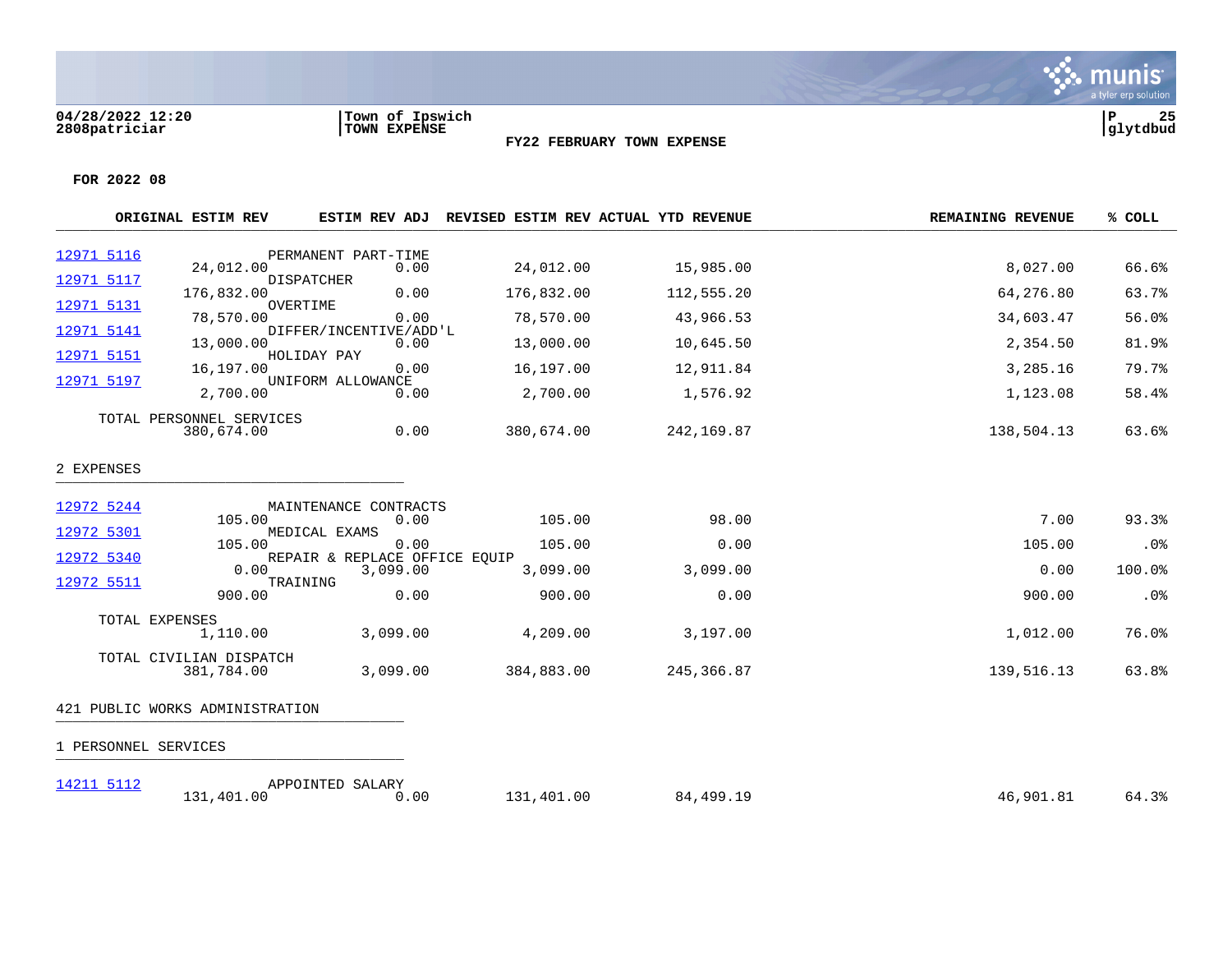### **04/28/2022 12:20 |Town of Ipswich |P 26 2808patriciar |TOWN EXPENSE |glytdbud**



**FY22 FEBRUARY TOWN EXPENSE**

**FOR 2022 08**

|            | ORIGINAL ESTIM REV                     | ESTIM REV ADJ                        |            | REVISED ESTIM REV ACTUAL YTD REVENUE | <b>REMAINING REVENUE</b> | % COLL  |
|------------|----------------------------------------|--------------------------------------|------------|--------------------------------------|--------------------------|---------|
| 14211 5115 |                                        | PERMANENT WAGES                      |            |                                      |                          |         |
| 14211 5121 | 51,391.50                              | 0.00<br>TEMPORARY PART-TIME          | 51,391.50  | 32,798.25                            | 18,593.25                | 63.8%   |
|            | 2,200.00                               | 0.00                                 | 2,200.00   | 1,881.62                             | 318.38                   | 85.5%   |
| 14211 5141 | 400.00                                 | DIFFER/INCENTIVE/ADD'L<br>0.00       | 400.00     | 0.00                                 | 400.00                   | .0%     |
|            | TOTAL PERSONNEL SERVICES<br>185,392.50 | 0.00                                 | 185,392.50 | 119,179.06                           | 66, 213.44               | 64.3%   |
| 2 EXPENSES |                                        |                                      |            |                                      |                          |         |
| 14212 5303 |                                        | LEGAL-DEEDS                          |            |                                      |                          |         |
| 14212 5304 | 300.00                                 | 200.00<br>ADVERTISING                | 500.00     | 420.00                               | 80.00                    | 84.0%   |
|            | 300.00                                 | $-200.00$                            | 100.00     | 0.00                                 | 100.00                   | .0%     |
| 14212 5420 | 1,000.00                               | DEPARTMENT SUPPLIES<br>900.00        | 1,900.00   | 1,100.00                             | 800.00                   | 57.9%   |
| 14212 5422 | 200.00                                 | PRINTED FORMS<br>$-200.00$           | 0.00       | 0.00                                 | 0.00                     | .0%     |
| 14212 5711 | 200.00                                 | MILEAGE<br>$-200.00$                 | 0.00       | 0.00                                 | 0.00                     | .0%     |
| 14212 5721 | 1,000.00                               | <b>OUT-STATE TRAVEL</b><br>400.00    | 1,400.00   | 795.47                               | $-224.47$                | 116.0%* |
| 14212 5731 |                                        | ASSOCIATION DUES                     |            |                                      |                          |         |
| 14212 5732 | 400.00                                 | 0.00<br>PUBLICATIONS & SUBSCRIPTIONS | 400.00     | 268.75                               | 131.25                   | 67.2%   |
|            | 300.00                                 | 200.00                               | 500.00     | 468.10                               | 31.90                    | 93.6%   |
|            | TOTAL EXPENSES                         |                                      |            |                                      |                          |         |
|            | 3,700.00                               | 1,100.00                             | 4,800.00   | 3,052.32                             | 918.68                   | 63.6%   |
|            | TOTAL PUBLIC WORKS ADMINISTRATION      |                                      |            |                                      |                          |         |
|            | 189,092.50                             | 1,100.00                             | 190,192.50 | 122, 231.38                          | 67,132.12                | 64.3%   |
|            | 422 EQUIPMENT MAINTENANCE              |                                      |            |                                      |                          |         |

| 14221 5115 | PERMANENT WAGES |                  |           |           |           |       |
|------------|-----------------|------------------|-----------|-----------|-----------|-------|
|            | 66,461.93       | $\sim$ 00 $\sim$ | 66,461.93 | 40,067.28 | 26,394.65 | 60.3% |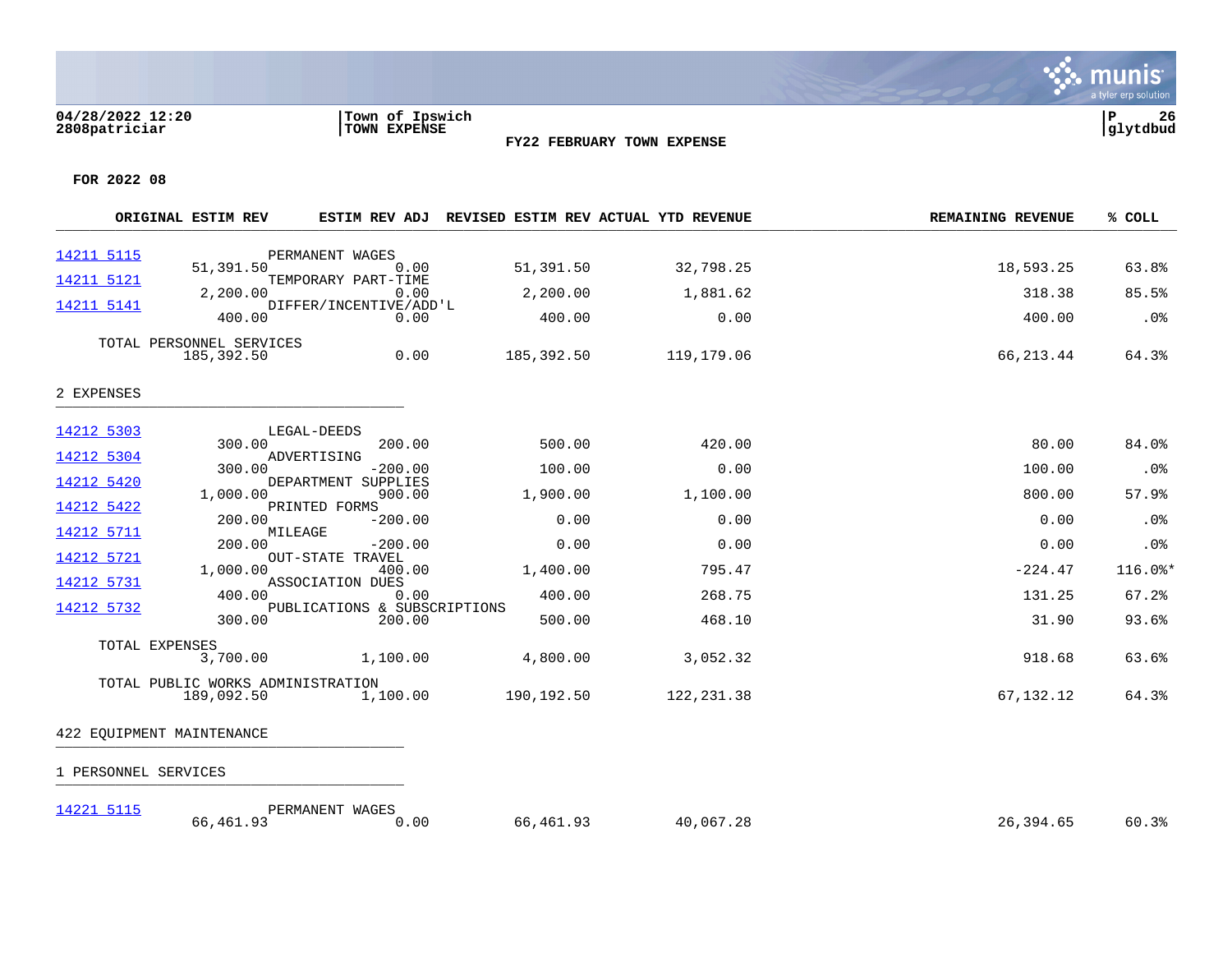### **04/28/2022 12:20 |Town of Ipswich |P 27 2808patriciar |TOWN EXPENSE |glytdbud**



**FY22 FEBRUARY TOWN EXPENSE**

|                          | ORIGINAL ESTIM REV                        |                                       | ESTIM REV ADJ REVISED ESTIM REV ACTUAL YTD REVENUE |             | <b>REMAINING REVENUE</b> | % COLL |
|--------------------------|-------------------------------------------|---------------------------------------|----------------------------------------------------|-------------|--------------------------|--------|
| 14221 5131               | OVERTIME<br>1,000.00                      | $-200.00$                             | 800.00                                             | 429.71      | 370.29                   | 53.7%  |
| 14221 5141               |                                           | DIFFER/INCENTIVE/ADD'L                |                                                    |             |                          |        |
| 14221 5197               | 544.00                                    | 0.00<br>UNIFORM ALLOWANCE             | 544.00                                             | 0.00        | 544.00                   | .0%    |
|                          | 400.00                                    | 0.00                                  | 400.00                                             | 0.00        | 400.00                   | .0%    |
| 14221 5198               | 700.00                                    | CDL STIPEND<br>0.00                   | 700.00                                             | 700.00      | 0.00                     | 100.0% |
|                          | TOTAL PERSONNEL SERVICES<br>69,105.93     | $-200.00$                             | 68,905.93                                          | 41,196.99   | 27,708.94                | 59.8%  |
| 2 EXPENSES               |                                           |                                       |                                                    |             |                          |        |
| 14222 5215               | GASOLINE                                  |                                       |                                                    |             |                          |        |
| 14222 5216               | 60,000.00                                 | 483.72<br>DIESEL FUEL                 | 60,483.72                                          | 24,601.49   | 35,398.51                | 41.5%  |
| 14222 5251               | 20,000.00                                 | 0.00<br>BUILDING MAINTENANCE & REPAIR | 20,000.00                                          | 17,871.55   | 2,128.45                 | 89.4%  |
|                          | 3,500.00                                  | 0.00                                  | 3,500.00                                           | 830.37      | 2,669.63                 | 23.7%  |
| 14222 5255<br>14222 5278 | 4,500.00                                  | OTHER REPAIRS/MAINTENANCE<br>0.00     | 4,500.00                                           | 601.99      | 3,898.01                 | 13.4%  |
|                          | 179.00                                    | OTHER RENTALS<br>0.00                 | 179.00                                             | 0.00        | 179.00                   | .0%    |
| 14222 5383               | 3,500.00                                  | OTHER PURCHASED SERVICES<br>$-498.79$ | 3,001.21                                           | 1,598.00    | 1,402.00                 | 53.3%  |
| 14222 5482               | TIRES<br>4,500.00                         | 2,000.00                              | 6,500.00                                           | 5,980.32    | 519.68                   | 92.0%  |
| 14222 5483               | 47,600.00                                 | PARTS IN-HOUSE REPAIRS<br>23,082.29   | 70,682.29                                          | 29,078.17   | 25,303.53                | 64.2%  |
| 14222 5486               | 5,500.00                                  | SWEEPER MAINTENANCE<br>$-343.69$      | 5,156.31                                           | 1,291.99    | 3,708.01                 | 28.1%  |
| 14222 5488               |                                           | TRUCK TOOLS                           |                                                    |             |                          |        |
| 14222 5536               | 2,500.00                                  | 0.00<br>SHOP SUPPLIES                 | 2,500.00                                           | 742.93      | 1,757.07                 | 29.7%  |
| 14222 5712               | 1,500.00                                  | 200.58<br>MEALS/LODGING               | 1,700.58                                           | 1,596.41    | 103.59                   | 93.9%  |
| 14222 5713               | 120.00                                    | 0.00<br>LICENSE REOUIREMENT           | 120.00                                             | 30.00       | 90.00                    | 25.0%  |
|                          | 40.00                                     | 0.00                                  | 40.00                                              | 0.00        | 40.00                    | .0%    |
|                          | TOTAL EXPENSES                            |                                       |                                                    |             |                          |        |
|                          | 153,439.00                                | 24,924.11                             | 178,363.11                                         | 84, 223. 22 | 77,197.48                | 47.2%  |
|                          | TOTAL EQUIPMENT MAINTENANCE<br>222,544.93 | 24,724.11                             | 247,269.04                                         | 125,420.21  | 104,906.42               | 50.7%  |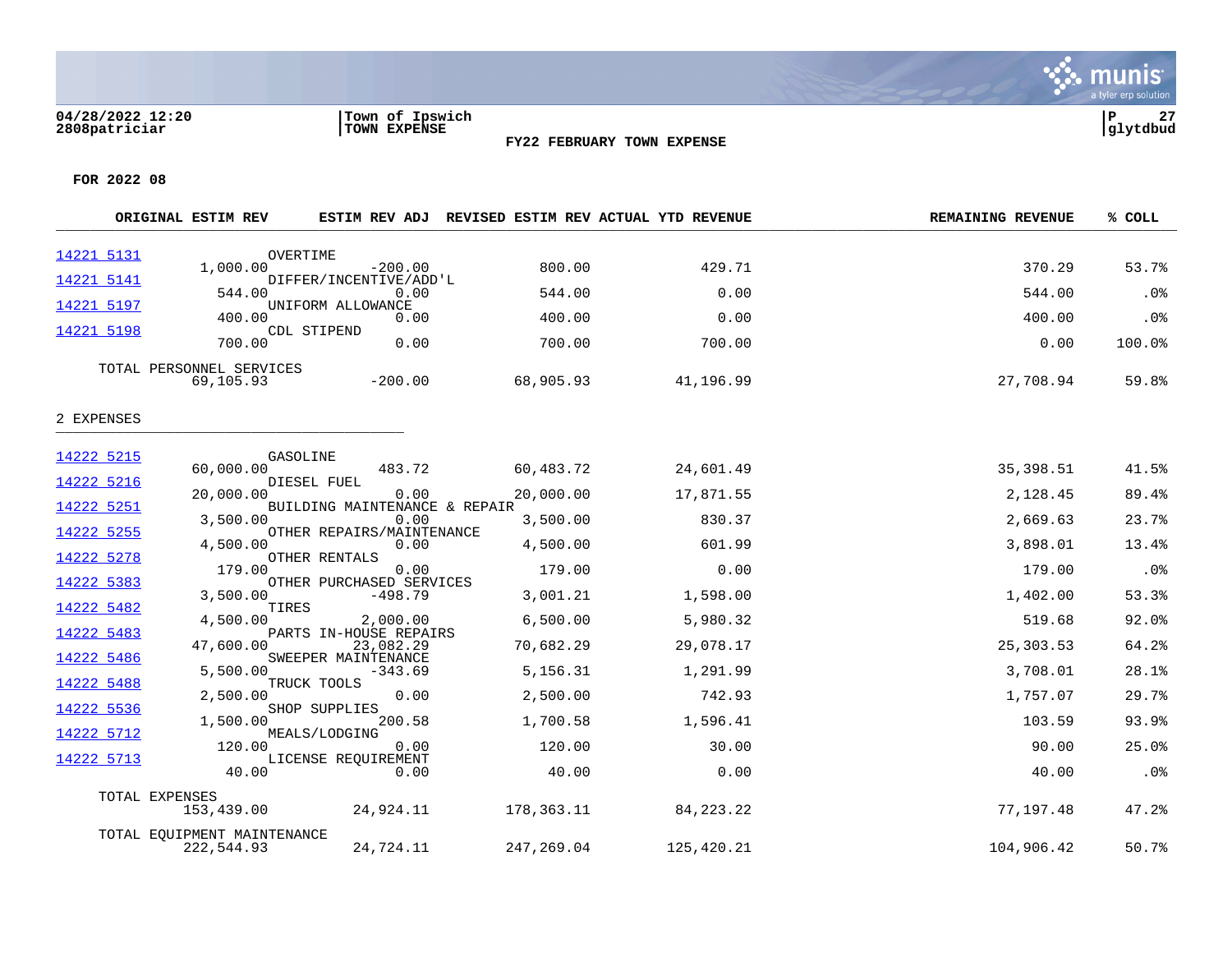|                                   |                                        |                                 |                                      |                            |                          | munis<br>a tyler erp solution |
|-----------------------------------|----------------------------------------|---------------------------------|--------------------------------------|----------------------------|--------------------------|-------------------------------|
| 04/28/2022 12:20<br>2808patriciar |                                        | Town of Ipswich<br>TOWN EXPENSE |                                      | FY22 FEBRUARY TOWN EXPENSE |                          | 28<br>∣₽<br>glytdbud          |
| FOR 2022 08                       |                                        |                                 |                                      |                            |                          |                               |
|                                   | ORIGINAL ESTIM REV                     | ESTIM REV ADJ                   | REVISED ESTIM REV ACTUAL YTD REVENUE |                            | <b>REMAINING REVENUE</b> | % COLL                        |
| 423 SNOW & ICE                    |                                        |                                 |                                      |                            |                          |                               |
| 1 PERSONNEL SERVICES              |                                        |                                 |                                      |                            |                          |                               |
| 14231 5131                        | OVERTIME<br>100,000.00                 | 0.00                            | 100,000.00                           | 67,832.53                  | 32,167.47                | 67.8%                         |
|                                   | TOTAL PERSONNEL SERVICES<br>100,000.00 | 0.00                            | 100,000.00                           | 67,832.53                  | 32, 167. 47              | 67.8%                         |
| 2 EXPENSES                        |                                        |                                 |                                      |                            |                          |                               |
| 14232 5215                        | GASOLINE<br>25,000.00                  | 0.00                            | 25,000.00                            | 15,453.85                  | 9,546.15                 | 61.8%                         |
| 14232 5216<br>14232 5272          | DIESEL FUEL<br>35,000.00               | 0.00<br>VEHICLE RENTAL          | 35,000.00                            | 15,029.31                  | 19,970.69                | 42.9%                         |
| 14232 5481                        | 90,000.00<br>OIL & LUBE                | 0.00                            | 90,000.00                            | 40,039.71                  | 49,960.29                | 44.5%                         |
| 14232 5484                        | 175.00                                 | 0.00<br>PARTS SNOW REPAIR       | 175.00                               | 0.00                       | 175.00                   | .0 <sub>8</sub>               |
| 14232 5539                        | 60,000.00                              | 30,801.22<br>OTHER PW SUPPLIES  | 90,801.22                            | 49, 227.31                 | 18,245.57                | 79.9%                         |
|                                   | 166,389.00                             | 44,937.62                       | 211,326.62                           | 138,886.47                 | 62,601.94                | 70.4%                         |
| 14232 5712                        | 6,000.00                               | MEALS/LODGING<br>0.00           | 6,000.00                             | 3,360.00                   | 2,640.00                 | 56.0%                         |
| TOTAL EXPENSES                    | 382,564.00                             | 75,738.84                       | 458,302.84                           | 261,996.65                 | 163, 139.64              | 57.2                          |
|                                   | TOTAL SNOW & ICE<br>482,564.00         | 75,738.84                       | 558,302.84                           | 329,829.18                 | 195,307.11               | 59.1%                         |
| 424 HIGHWAY                       |                                        |                                 |                                      |                            |                          |                               |
| 1 PERSONNEL SERVICES              |                                        |                                 |                                      |                            |                          |                               |

[14241 5113](https://yvwlndash063.tylertech.com/sites/mu2808/Live/_layouts/15/DashboardMunisV6.3/PassThru.aspx?-E=cb6kOZxyCQzjE7LKpBEzXO5/LnNNAW8Fb0Ut3rkgyib94HXcuBpvi7VmOHmXIg5N&) SALARY 106,000.00 0.00 106,000.00 67,651.32 38,348.68 63.8%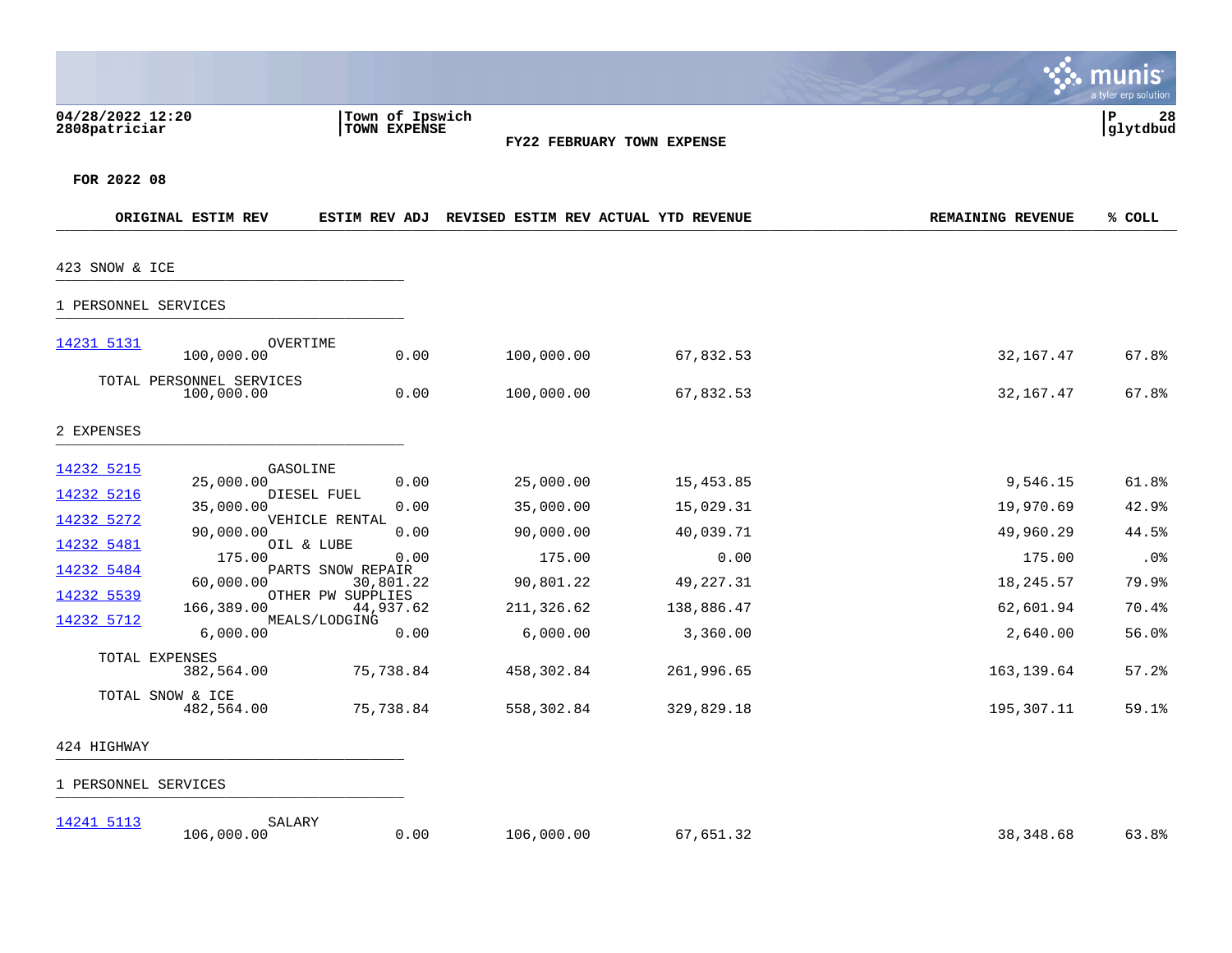

|            | ORIGINAL ESTIM REV       |                                          | ESTIM REV ADJ REVISED ESTIM REV ACTUAL YTD REVENUE |             | <b>REMAINING REVENUE</b> | % COLL |
|------------|--------------------------|------------------------------------------|----------------------------------------------------|-------------|--------------------------|--------|
| 14241 5115 |                          | PERMANENT WAGES                          |                                                    |             |                          |        |
| 14241 5121 | 372,420.49               | 0.00<br>TEMPORARY PART-TIME              | 372,420.49                                         | 237, 323.53 | 135,096.96               | 63.7%  |
|            | 2,200.00                 | 0.00                                     | 2,200.00                                           | 0.00        | 2,200.00                 | .0%    |
| 14241 5123 | 40,000.00                | OTHER PAY<br>$-25,000.00$                | 15,000.00                                          | 13, 111.82  | 1,888.18                 | 87.4%  |
| 14241 5131 | 29,000.00                | OVERTIME<br>0.00                         | 29,000.00                                          | 15,023.14   | 13,976.86                | 51.8%  |
| 14241 5133 | 1,000.00                 | OVERTIME-CIVIC EVENTS<br>$-1,000.00$     | 0.00                                               | 0.00        | 0.00                     | .0%    |
| 14241 5141 |                          | DIFFER/INCENTIVE/ADD'L                   |                                                    |             |                          |        |
| 14241 5197 | 3,224.00                 | 0.00<br>UNIFORM ALLOWANCE                | 3,224.00                                           | 1,600.00    | 1,624.00                 | 49.6%  |
| 14241 5198 | 2,436.00                 | 0.00<br>CDL STIPEND                      | 2,436.00                                           | 925.00      | 1,511.00                 | 38.0%  |
|            | 4,900.00                 | 0.00                                     | 4,900.00                                           | 3,500.00    | 1,400.00                 | 71.4%  |
|            | TOTAL PERSONNEL SERVICES |                                          |                                                    |             |                          |        |
|            | 561,180.49               | $-26,000.00$                             | 535,180.49                                         | 339,134.81  | 196,045.68               | 63.4%  |
| 2 EXPENSES |                          |                                          |                                                    |             |                          |        |
| 14242 5200 |                          | PURCHASE OF SERVICE                      |                                                    |             |                          |        |
|            | 0.00                     | 25,000.00                                | 25,000.00                                          | 16,287.47   | 8,712.53                 | 65.1%  |
| 14242 5214 | 55,000.00                | STREET LIGHTS<br>3,479.78                | 58,479.78                                          | 41,322.97   | 17,156.81                | 70.7%  |
| 14242 5241 | 25,000.00                | PAINT LINE SERVICE<br>0.00               | 25,000.00                                          | 0.00        | 25,000.00                | $.0\%$ |
| 14242 5242 |                          | ROAD TREATMENT                           |                                                    |             |                          |        |
| 14242 5243 | 345,000.00               | 302,283.68<br>DRAIN MAINTENANCE          | 647,283.68                                         | 385,669.93  | 171,520.83               | 73.5%  |
| 14242 5255 | 80,000.00                | 56,202.40<br>OTHER REPAIRS & MAINTENANCE | 136,202.40                                         | 52,455.08   | 49,971.49                | 63.3%  |
|            | 1,500.00                 | 0.00                                     | 1,500.00                                           | 812.79      | 687.21                   | 54.2%  |
| 14242 5272 | 4,200.00                 | VEHICLE RENTAL<br>0.00                   | 4,200.00                                           | 2,450.00    | 1,750.00                 | 58.3%  |
| 14242 5278 | 1,320.00                 | OTHER RENTALS<br>0.00                    | 1,320.00                                           | 1,077.89    | 242.11                   | 81.7%  |
| 14242 5315 |                          | OUTSIDE CONSULTANTS                      |                                                    |             |                          | 86.3%  |
| 14242 5340 | 60,000.00                | 80,259.28<br>REPAIR/REPLACE OFFICE EQUIP | 140,259.28                                         | 24,460.00   | 19,174.81                |        |
|            | 3,000.00                 | 1,007.87                                 | 4,007.87                                           | 1,796.13    | 1,992.60                 | 50.3%  |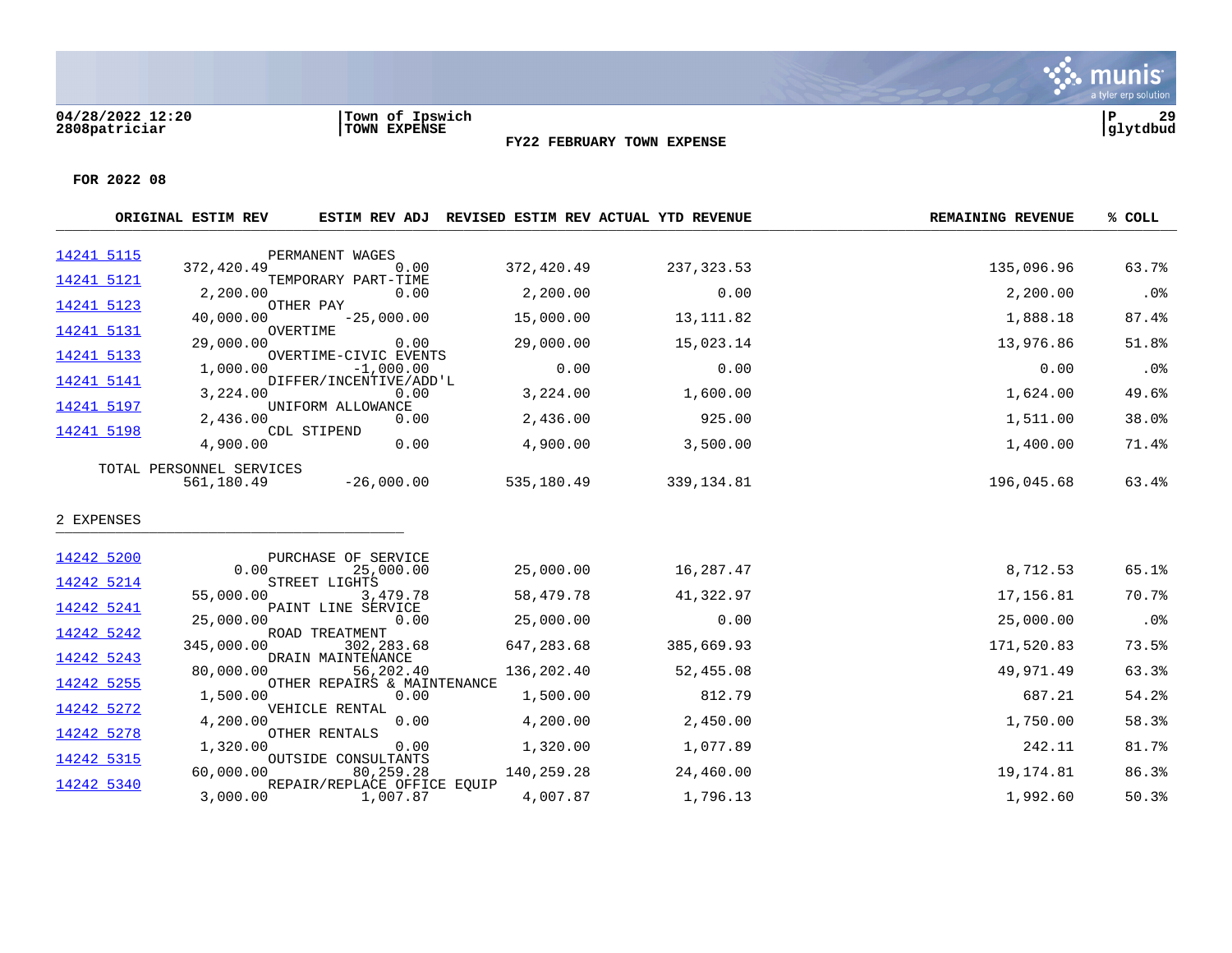

**FOR 2022 08**

|            | ORIGINAL ESTIM REV            |                                 |              | ESTIM REV ADJ REVISED ESTIM REV ACTUAL YTD REVENUE | <b>REMAINING REVENUE</b> | % COLL |
|------------|-------------------------------|---------------------------------|--------------|----------------------------------------------------|--------------------------|--------|
| 14242 5383 |                               | OTHER PURCHASED SERVICES        |              |                                                    |                          |        |
| 14242 5408 | 1,500.00                      | 1,000.60                        | 2,500.60     | 800.54                                             | 1,699.46                 | 32.0%  |
|            | 7,500.00                      | INFRASTRUCTURE ACTIVITY<br>0.00 | 7,500.00     | 0.00                                               | 7,500.00                 | .0%    |
| 14242 5511 | TRAINING<br>500.00            | 0.00                            | 500.00       | 0.00                                               | 500.00                   | .0%    |
| 14242 5531 | 6,000.00                      | PAINT LINE SUPPLIES<br>561.75   | 6,561.75     | 0.00                                               | 6,000.00                 | 8.6%   |
| 14242 5532 | 8,500.00                      | TRAFFIC SIGNS<br>3,927.47       | 12,427.47    | 5,329.59                                           | 969.39                   | 92.2%  |
| 14242 5533 | 37,250.00                     | PAVEMENT REPAIR<br>1,250.00     | 38,500.00    | 14,612.33                                          | 22,160.47                | 42.4%  |
| 14242 5534 | 3,500.00                      | RAILS & FENCES<br>0.00          | 3,500.00     | 29.19                                              | 3,470.81                 | .8%    |
| 14242 5535 | 55,000.00                     | SIDEWALK REPAIR<br>99,293.86    | 154,293.86   | 2,073.00                                           | 52,000.00                | 66.3%  |
| 14242 5536 | 2,000.00                      | SHOP SUPPLIES<br>0.00           | 2,000.00     | 887.94                                             | 1,112.06                 | 44.4%  |
| 14242 5539 | 1,500.00                      | OTHER PW SUPPLIES<br>0.17       | 1,500.17     | 1,274.48                                           | 225.52                   | 85.0%  |
| 14242 5711 | MILEAGE<br>100.00             | 0.00                            | 100.00       | 0.00                                               | 100.00                   | .0%    |
| 14242 5712 | 2,000.00                      | MEALS/LODGING<br>0.00           | 2,000.00     | 940.00                                             | 1,060.00                 | 47.0%  |
| 14242 5713 | 294.00                        | LICENSE REOUIREMENT<br>0.00     | 294.00       | 0.00                                               | 294.00                   | .0%    |
| 14242 5731 | 330.00                        | ASSOCIATION DUES<br>0.00        | 330.00       | 125.00                                             | 205.00                   | 37.9%  |
|            | TOTAL EXPENSES                |                                 |              |                                                    |                          |        |
|            | 700,994.00                    | 574,266.86                      | 1,275,260.86 | 552,404.33                                         | 393,505.10               | 43.3%  |
| 3 CAPITAL  |                               |                                 |              |                                                    |                          |        |
| 14243 5819 |                               | INFRASTRUCTURE                  |              |                                                    |                          |        |
|            | 0.00                          | 15,785.00                       | 15,785.00    | 0.00                                               | 15,785.00                | .0%    |
|            | TOTAL CAPITAL<br>0.00         | 15,785.00                       | 15,785.00    | 0.00                                               | 15,785.00                | .0%    |
|            | TOTAL HIGHWAY<br>1,262,174.49 | 564,051.86                      | 1,826,226.35 | 891,539.14                                         | 605, 335. 78             | 48.8%  |

425 FORESTRY \_\_\_\_\_\_\_\_\_\_\_\_\_\_\_\_\_\_\_\_\_\_\_\_\_\_\_\_\_\_\_\_\_\_\_\_\_\_\_\_\_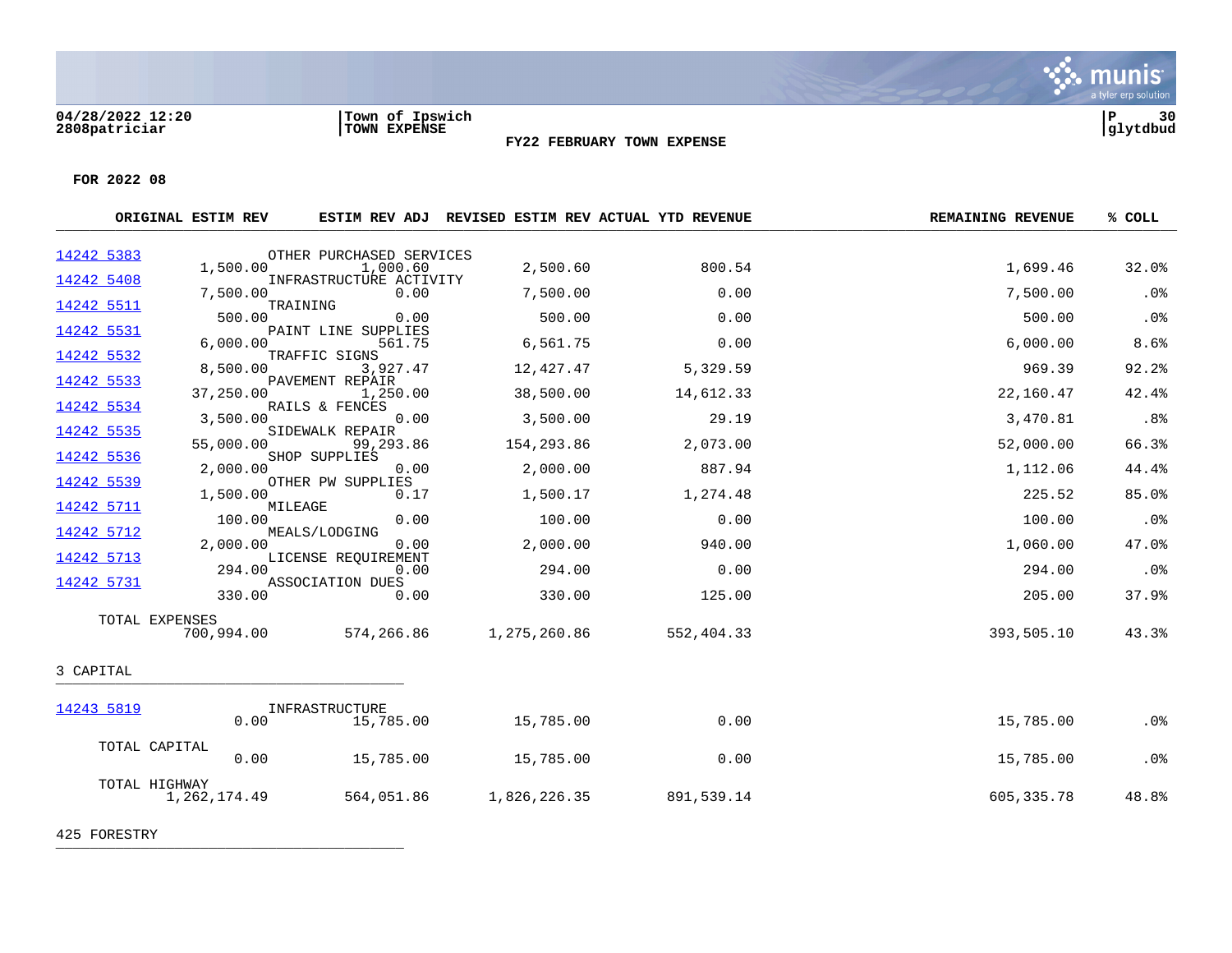**04/28/2022 12:20 |Town of Ipswich |P 31 2808patriciar |TOWN EXPENSE |glytdbud**



|                      | ORIGINAL ESTIM REV                     | <b>ESTIM REV ADJ</b>                | REVISED ESTIM REV ACTUAL YTD REVENUE |           | <b>REMAINING REVENUE</b> | % COLL  |
|----------------------|----------------------------------------|-------------------------------------|--------------------------------------|-----------|--------------------------|---------|
| 1 PERSONNEL SERVICES |                                        |                                     |                                      |           |                          |         |
| 14251 5115           | 128,789.11                             | PERMANENT WAGES<br>0.00             | 128,789.11                           | 64,841.84 | 63,947.27                | 50.3%   |
| 14251 5121           | 5,000.00                               | TEMPORARY PART-TIME<br>0.00         | 5,000.00                             | 8,904.00  | $-3,904.00$              | 178.1%* |
| 14251 5123           | 7,500.00                               | OTHER PAY<br>0.00                   | 7,500.00                             | 1,465.92  | 6,034.08                 | 19.5%   |
| 14251 5131           | 5,500.00                               | OVERTIME<br>0.00                    | 5,500.00                             | 3,848.31  | 1,651.69                 | 70.0%   |
| 14251 5141           | 1,080.00                               | DIFFER/INCENTIVE/ADD'L<br>0.00      | 1,080.00                             | 400.00    | 680.00                   | 37.0%   |
| 14251 5197           | 936.00                                 | UNIFORM ALLOWANCE<br>0.00           | 936.00                               | 341.20    | 594.80                   | 36.5%   |
| 14251 5198           | 1,400.00                               | CDL STIPEND<br>0.00                 | 1,400.00                             | 1,400.00  | 0.00                     | 100.0%  |
|                      | TOTAL PERSONNEL SERVICES<br>150,205.11 | 0.00                                | 150,205.11                           | 81,201.27 | 69,003.84                | 54.1%   |
| 2 EXPENSES           |                                        |                                     |                                      |           |                          |         |
| 14252 5276           | 10,500.00                              | EOUIPMENT RENTAL<br>8,413.00        | 18,913.00                            | 8,813.00  | 10,100.00                | 46.6%   |
| 14252 5278           | 420.00                                 | OTHER RENTALS<br>0.00               | 420.00                               | 0.00      | 420.00                   | .0%     |
| 14252 5383           | 5,500.00                               | OTHER PURCHASED SERVICES<br>500.00  | 6,000.00                             | 0.00      | 5,500.00                 | 8.3%    |
| 14252 5461           | 13,000.00                              | GROUNDSKEEPING SUPPLIES<br>1,513.25 | 14,513.25                            | 9,444.50  | 4,151.50                 | 71.4%   |
| 14252 5481           | 100.00                                 | OIL & LUBE<br>0.00                  | 100.00                               | 0.00      | 100.00                   | .0%     |
| 14252 5482           | TIRES<br>500.00                        | 0.00                                | 500.00                               | 0.00      | 500.00                   | .0%     |
| 14252 5483           | 5,500.00                               | PARTS IN-HOUSE REPAIRS<br>0.00      | 5,500.00                             | 70.69     | 5,429.31                 | 1.3%    |
| 14252 5511           | 1,000.00                               | TRAINING<br>0.00                    | 1,000.00                             | 0.00      | 1,000.00                 | .0%     |
| 14252 5539           | 1,000.00                               | OTHER PW SUPPLIES<br>0.00           | 1,000.00                             | 749.38    | 250.62                   | 74.9%   |
| 14252 5588           | 5,500.00                               | OTHER SUPPLIES<br>78.43             | 5,578.43                             | 408.44    | 5,091.56                 | 8.7%    |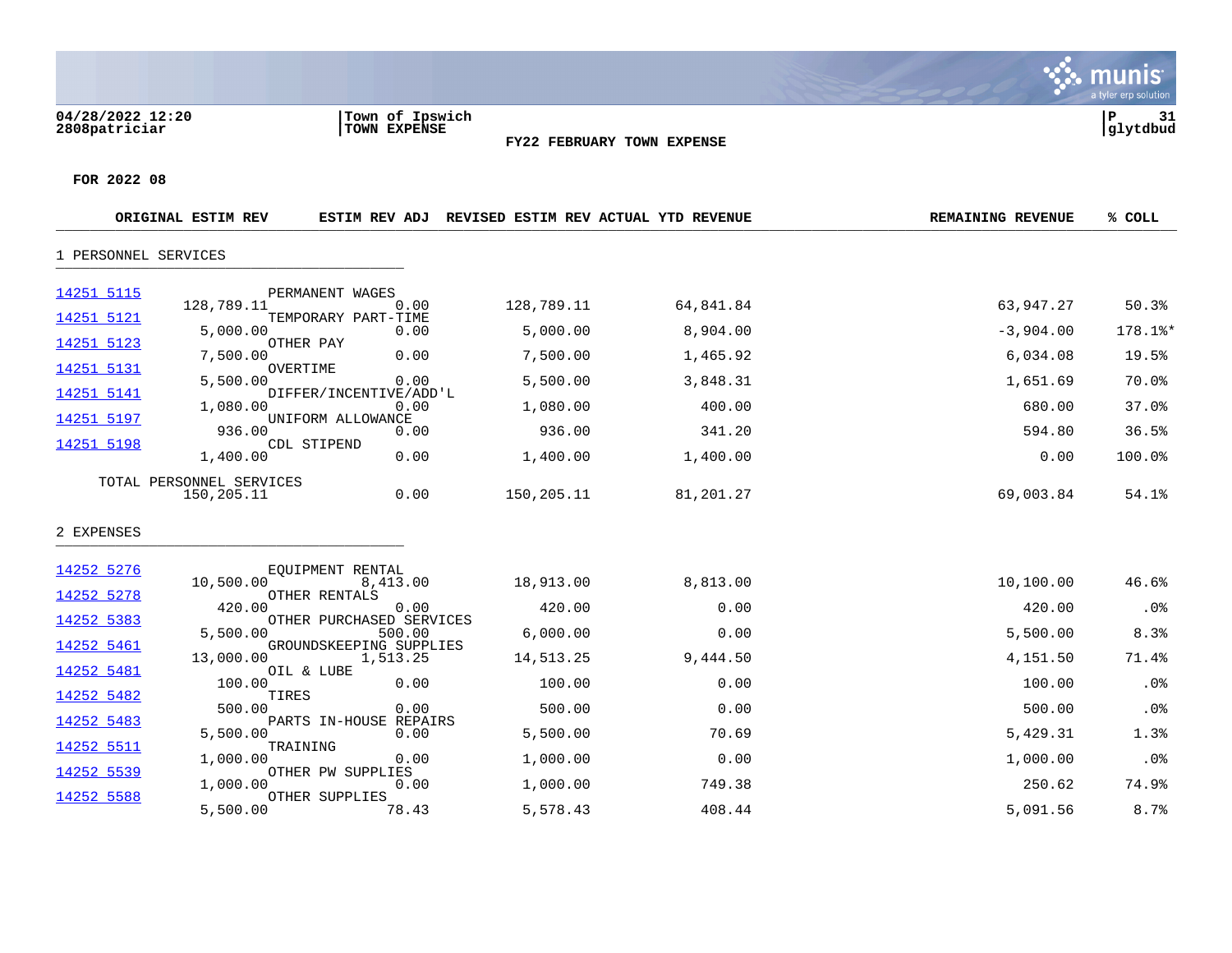### **04/28/2022 12:20 |Town of Ipswich |P 32 2808patriciar |TOWN EXPENSE |glytdbud**



a tyler erp solution

**∵∴** munis

|                      | ORIGINAL ESTIM REV                    |                             | ESTIM REV ADJ REVISED ESTIM REV ACTUAL YTD REVENUE |            | <b>REMAINING REVENUE</b> | % COLL |
|----------------------|---------------------------------------|-----------------------------|----------------------------------------------------|------------|--------------------------|--------|
| 14252 5712           | 500.00                                | MEALS/LODGING<br>0.00       | 500.00                                             | 281.60     | 218.40                   | 56.3%  |
| 14252 5713           |                                       | LICENSE REQUIREMENT         |                                                    |            |                          |        |
| 14252 5731           | 94.00                                 | 0.00<br>ASSOCIATION DUES    | 94.00                                              | 0.00       | 94.00                    | .0%    |
|                      | 450.00                                | 0.00                        | 450.00                                             | 0.00       | 450.00                   | .0%    |
| TOTAL EXPENSES       | 44,064.00                             | 10,504.68                   | 54,568.68                                          | 19,767.61  | 33,305.39                | 36.2%  |
| TOTAL FORESTRY       | 194,269.11                            | 10,504.68                   | 204,773.79                                         | 100,968.88 | 102,309.23               | 49.3%  |
| 431 SANITATION       |                                       |                             |                                                    |            |                          |        |
| 1 PERSONNEL SERVICES |                                       |                             |                                                    |            |                          |        |
| 14311 5121           | 36,540.00                             | TEMPORARY PART-TIME<br>0.00 | 36,540.00                                          | 29,150.00  | 7,390.00                 | 79.8%  |
|                      | TOTAL PERSONNEL SERVICES<br>36,540.00 | 0.00                        | 36,540.00                                          | 29,150.00  | 7,390.00                 | 79.8%  |
| 2 EXPENSES           |                                       |                             |                                                    |            |                          |        |
| 14312 5385           | 1,042,785.00                          | SANITARY COLLECTION<br>0.00 | 1,042,785.00                                       | 550,688.78 | 492,096.22               | 52.8%  |
|                      |                                       |                             |                                                    |            |                          |        |
| TOTAL EXPENSES       | 1,042,785.00                          | 0.00                        | 1,042,785.00                                       | 550,688.78 | 492,096.22               | 52.8%  |
| TOTAL SANITATION     | 1,079,325.00                          | 0.00                        | 1,079,325.00                                       | 579,838.78 | 499,486.22               | 53.7%  |
|                      | 432 SOLID WASTE TRANSFER STATION      |                             |                                                    |            |                          |        |
| 1 PERSONNEL SERVICES |                                       |                             |                                                    |            |                          |        |
| 14321 5131           | 19,500.00                             | OVERTIME<br>0.00            | 19,500.00                                          | 11,295.92  | 8,204.08                 | 57.9%  |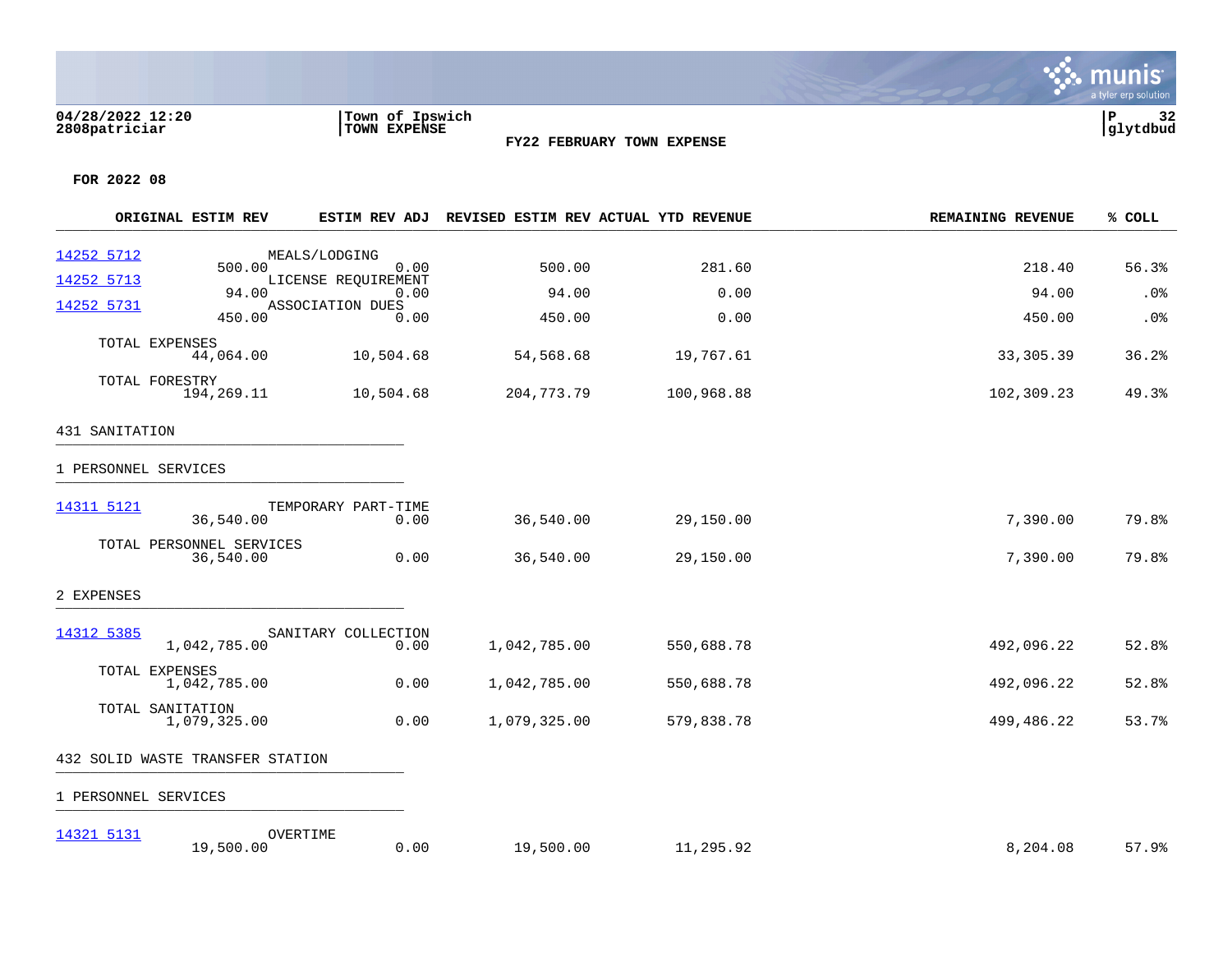## **04/28/2022 12:20 |Town of Ipswich |P 33 2808patriciar |TOWN EXPENSE |glytdbud**

**FY22 FEBRUARY TOWN EXPENSE**

Sive munis

a tyler erp solution

|                      | ORIGINAL ESTIM REV                              | <b>ESTIM REV ADJ</b>           |            | REVISED ESTIM REV ACTUAL YTD REVENUE | <b>REMAINING REVENUE</b> | % COLL    |
|----------------------|-------------------------------------------------|--------------------------------|------------|--------------------------------------|--------------------------|-----------|
| 14321 5141           | 0.00                                            | DIFFER/INCENTIVE/ADD'L<br>0.00 | 0.00       | 91.50                                | $-91.50$                 | $100.0$ * |
|                      | TOTAL PERSONNEL SERVICES<br>19,500.00           | 0.00                           | 19,500.00  | 11,387.42                            | 8,112.58                 | 58.4%     |
| 2 EXPENSES           |                                                 |                                |            |                                      |                          |           |
| 14322 5712           | 1,020.00                                        | MEALS/LODGING<br>0.00          | 1,020.00   | 740.00                               | 280.00                   | 72.5%     |
| TOTAL EXPENSES       | 1,020.00                                        | 0.00                           | 1,020.00   | 740.00                               | 280.00                   | 72.5%     |
|                      | TOTAL SOLID WASTE TRANSFER STATION<br>20,520.00 | 0.00                           | 20,520.00  | 12,127.42                            | 8,392.58                 | 59.1%     |
|                      | 472 FACILITIES MANAGEMENT                       |                                |            |                                      |                          |           |
| 1 PERSONNEL SERVICES |                                                 |                                |            |                                      |                          |           |
| 14721 5112           | 54,649.00                                       | APPOINTED SALARY<br>0.00       | 54,649.00  | 29, 248.33                           | 25,400.67                | 53.5%     |
| 14721 5115           | 221, 354. 34                                    | PERMANENT WAGES<br>0.00        | 221,354.34 | 140,642.44                           | 80,711.90                | 63.5%     |
| 14721 5131           | OVERTIME<br>26,000.00                           | 0.00                           | 26,000.00  | 12,856.79                            | 13, 143. 21              | 49.4%     |
| 14721 5141           | 6,000.00                                        | DIFFER/INCENTIVE/ADD'L<br>0.00 | 6,000.00   | 3,337.16                             | 2,662.84                 | 55.6%     |
| 14721 5197           | 1,800.00                                        | UNIFORM ALLOWANCE<br>0.00      | 1,800.00   | 0.00                                 | 1,800.00                 | .0%       |
|                      | TOTAL PERSONNEL SERVICES                        |                                |            |                                      |                          |           |
|                      | 309,803.34                                      | 0.00                           | 309,803.34 | 186,084.72                           | 123,718.62               | 60.1%     |
| 2 EXPENSES           |                                                 |                                |            |                                      |                          |           |
| 14722 5211           | 139,490.00                                      | ELECTRICITY<br>0.00            | 139,490.00 | 89,055.36                            | 50,434.64                | 63.8%     |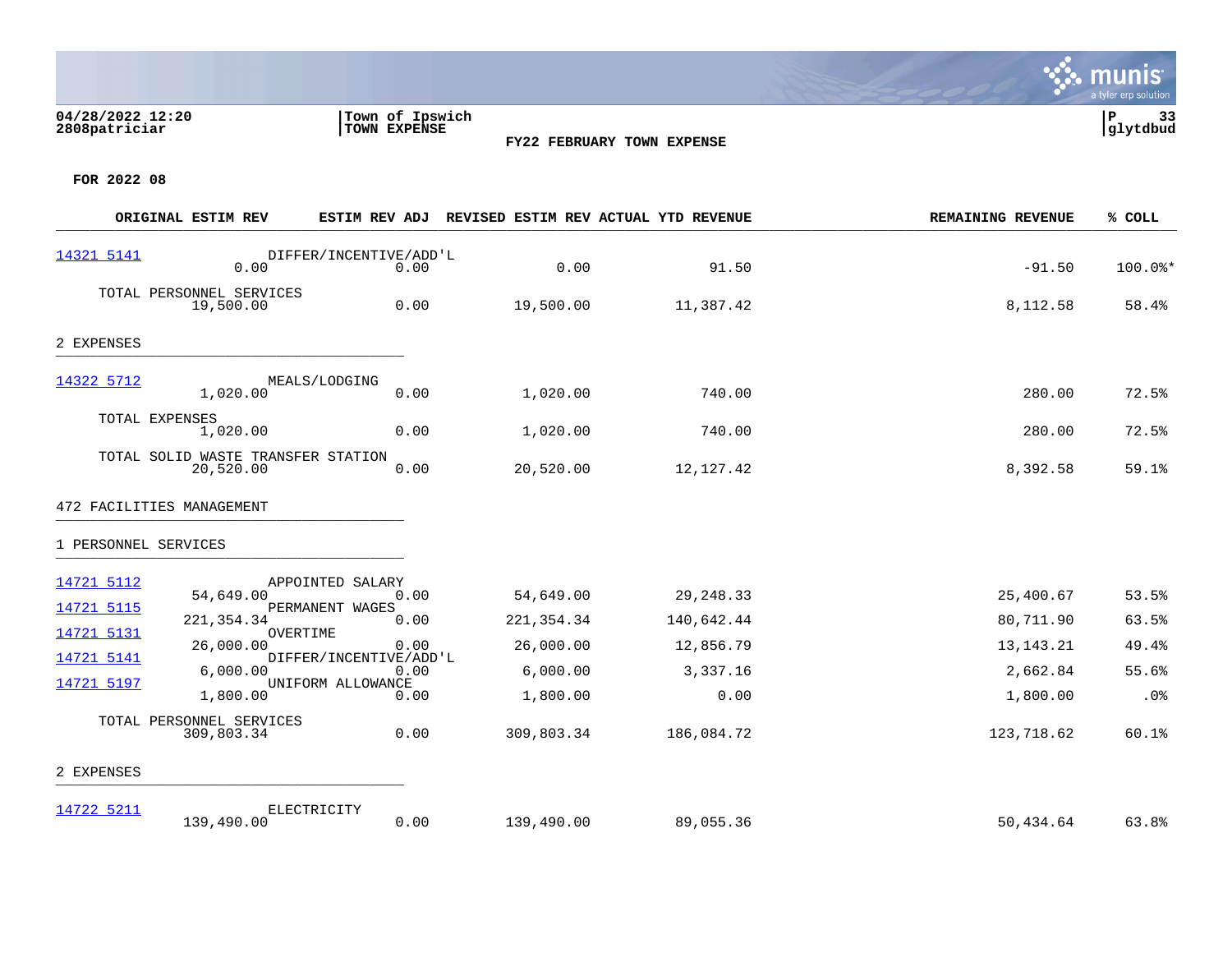

**FOR 2022 08**

|            | ORIGINAL ESTIM REV                        |                                        |              | ESTIM REV ADJ REVISED ESTIM REV ACTUAL YTD REVENUE | <b>REMAINING REVENUE</b> | % COLL |
|------------|-------------------------------------------|----------------------------------------|--------------|----------------------------------------------------|--------------------------|--------|
| 14722 5212 |                                           | <b>GAS HEAT</b>                        |              |                                                    |                          |        |
| 14722 5213 | 53,500.00                                 | 1,305.90<br>OIL HEAT                   | 54,805.90    | 21,400.55                                          | 16,957.69                | 69.1%  |
| 14722 5231 | 8,000.00                                  | 1,245.00<br>W&S UTILITIES              | 9,245.00     | 1,759.05                                           | 6,240.95                 | 32.5%  |
| 14722 5251 | 13,653.00                                 | 0.00<br>BUILDING MAINTENANCE & REPAIR  | 13,653.00    | 7,495.52                                           | 6,157.48                 | 54.9%  |
| 14722 5278 | 155,000.00                                | 16,015.29<br>OTHER RENTALS             | 171,015.29   | 49,051.52                                          | 105,080.56               | 38.6%  |
| 14722 5304 | 870.00                                    | 0.00<br>ADVERTISING                    | 870.00       | 276.20                                             | 593.80                   | 31.7%  |
| 14722 5311 | 900.00                                    | 0.00<br>OTHER CONSULTANTS              | 900.00       | 0.00                                               | 900.00                   | .0%    |
| 14722 5341 | 3,500.00                                  | 3,000.00<br>TELEPHONE                  | 6,500.00     | 6,500.00                                           | 0.00                     | 100.0% |
| 14722 5383 | 0.00                                      | 2,200.00<br>OTHER PURCHASED SERVICES   | 2,200.00     | 1,077.47                                           | 0.00                     | 100.0% |
| 14722 5423 | 114,000.00                                | 19,613.32<br>SPECIAL PRINTING          | 133,613.32   | 51, 123.66                                         | 46,059.95                | 65.5%  |
| 14722 5431 | 1,050.00                                  | 0.00<br>BUILDING REPAIR SUPPLIES       | 1,050.00     | 0.00                                               | 1,050.00                 | .0%    |
| 14722 5451 | 20,000.00                                 | 24,356.40<br>BLDG MAINTENANCE SUPPLIES | 44,356.40    | $-13, 402.95$                                      | 35,853.54                | 19.2%  |
| 14722 5511 | 30,000.00                                 | 0.00<br>TRAINING                       | 30,000.00    | 18,110.66                                          | 5,261.21                 | 82.5%  |
| 14722 5588 | 3,250,00                                  | 0.00<br>OTHER SUPPLIES                 | 3,250.00     | 895.00                                             | 2,355.00                 | 27.5%  |
| 14722 5711 | 500.00                                    | 0.00<br>MILEAGE                        | 500.00       | 328.06                                             | 171.94                   | 65.6%  |
| 14722 5712 | 200.00                                    | 0.00<br>MEALS/LODGING                  | 200.00       | 0.00                                               | 200.00                   | .0%    |
| 14722 5731 | 3,600.00                                  | 0.00<br>ASSOCIATION DUES               | 3,600.00     | 904.60                                             | 1,795.40                 | 50.1%  |
| 14722 5733 | 900.00                                    | 0.00<br>CONFERENCE REGISTRATION        | 900.00       | 0.00                                               | 900.00                   | $.0\%$ |
|            | 250.00                                    | 0.00                                   | 250.00       | 0.00                                               | 250.00                   | .0%    |
|            | TOTAL EXPENSES<br>548,663.00              | 67,735.91                              | 616,398.91   | 234,574.70                                         | 280, 262. 16             | 38.1%  |
|            | TOTAL FACILITIES MANAGEMENT<br>858,466.34 | 67,735.91                              | 926, 202. 25 | 420,659.42                                         | 403,980.78               | 45.4%  |

491 CEMETERY \_\_\_\_\_\_\_\_\_\_\_\_\_\_\_\_\_\_\_\_\_\_\_\_\_\_\_\_\_\_\_\_\_\_\_\_\_\_\_\_\_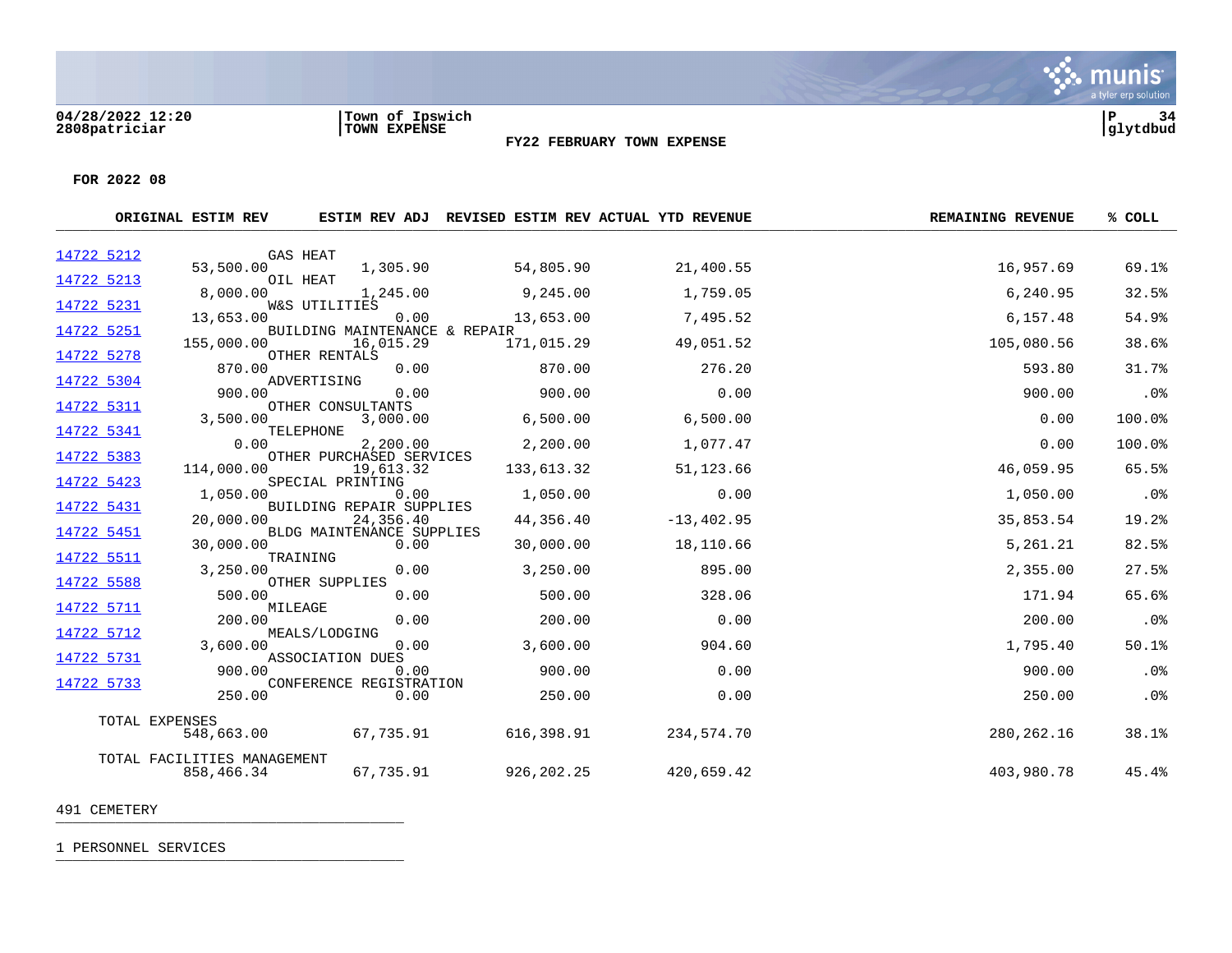**04/28/2022 12:20 |Town of Ipswich |P 35 2808patriciar |TOWN EXPENSE |glytdbud**



**FY22 FEBRUARY TOWN EXPENSE**

|            | ORIGINAL ESTIM REV       | ESTIM REV ADJ                   |            | REVISED ESTIM REV ACTUAL YTD REVENUE | <b>REMAINING REVENUE</b> | % COLL  |
|------------|--------------------------|---------------------------------|------------|--------------------------------------|--------------------------|---------|
| 14911 5112 |                          | APPOINTED SALARY                |            |                                      |                          |         |
|            | 98,435.00                | 0.00                            | 98,435.00  | 62,983.59                            | 35, 451. 41              | 64.0%   |
| 14911 5114 | 70,261.00                | PERMANENT OTHER<br>0.00         | 70,261.00  | 60,983.09                            | 9,277.91                 | 86.8%   |
| 14911 5115 | 214,330.00               | PERMANENT WAGES<br>$-7,000.00$  | 207,330.00 | 106,074.94                           | 101,255.06               | 51.2%   |
| 14911 5121 | 22,000.00                | TEMPORARY PART-TIME<br>7,000.00 | 29,000.00  | 29,337.00                            | $-337.00$                | 101.2%* |
| 14911 5131 | 21,000.00                | OVERTIME<br>0.00                | 21,000.00  | 12,559.86                            | 8,440.14                 | 59.8%   |
| 14911 5141 | 2,000.00                 | DIFFER/INCENTIVE/ADD'L<br>0.00  | 2,000.00   | 2,000.00                             | 0.00                     | 100.0%  |
| 14911 5197 | 800.00                   | UNIFORM ALLOWANCE<br>0.00       | 800.00     | 359.99                               | 440.01                   | 45.0%   |
| 14911 5198 | 2,800.00                 | CDL STIPEND<br>0.00             | 2,800.00   | 2,800.00                             | 0.00                     | 100.0%  |
|            | TOTAL PERSONNEL SERVICES |                                 |            |                                      |                          |         |
|            | 431,626.00               | 0.00                            | 431,626.00 | 277,098.47                           | 154,527.53               | 64.2%   |
| 2 EXPENSES |                          |                                 |            |                                      |                          |         |
| 14912 5231 |                          | W&S UTILITIES                   |            |                                      |                          |         |
| 14912 5245 | 2,300.00                 | 0.00<br>MOTOR VEHICLES          | 2,300.00   | 1,578.54                             | 721.46                   | 68.6%   |
|            | 6,500.00                 | 0.00                            | 6,500.00   | 5,208.43                             | 1,291.57                 | 80.1%   |
| 14912 5278 | 720.00                   | OTHER RENTALS<br>0.00           | 720.00     | 316.12                               | 403.88                   | 43.9%   |
| 14912 5315 | 3,000.00                 | OUTSIDE CONSULTANTS<br>0.00     | 3,000.00   | 3,000.00                             | 0.00                     | 100.0%  |
| 14912 5354 | 4,600.00                 | CIVIC OBSERVANCES<br>0.00       | 4,600.00   | 2,456.46                             | 2,143.54                 | 53.4%   |
| 14912 5422 | 150.00                   | PRINTED FORMS<br>0.00           | 150.00     | 18.00                                | 132.00                   | 12.0%   |
| 14912 5431 |                          | BUILDING REPAIR SUPPLIES        |            |                                      |                          |         |
| 14912 5432 | 1,200.00                 | 0.00<br>OTHER STRUCTURES        | 1,200.00   | 132.45                               | 1,067.55                 | 11.0%   |
| 14912 5461 | 6.550.00                 | 0.00<br>GROUNDSKEEPING SUPPLIES | 6,550.00   | 3,991.70                             | 2,558.30                 | 60.9%   |
|            | 29,000.00                | 0.00                            | 29,000.00  | 13,406.45                            | 15,593.55                | 46.2%   |
| 14912 5481 | 600.00                   | OIL & LUBE<br>200.00            | 800.00     | 678.41                               | 121.59                   | 84.8%   |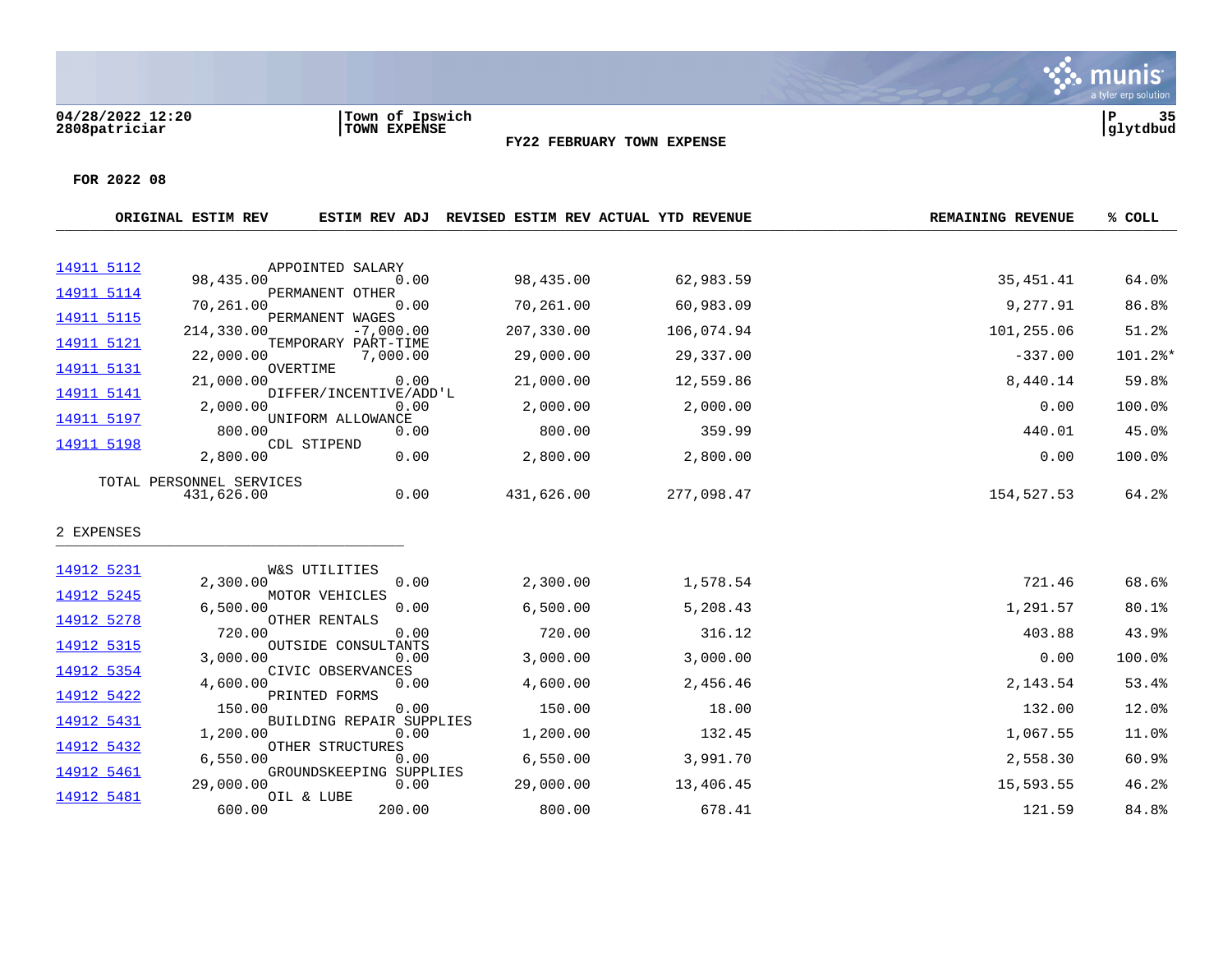

**FOR 2022 08**

|            | ORIGINAL ESTIM REV | <b>ESTIM REV ADJ</b>    |            | REVISED ESTIM REV ACTUAL YTD REVENUE | <b>REMAINING REVENUE</b> | % COLL |
|------------|--------------------|-------------------------|------------|--------------------------------------|--------------------------|--------|
|            |                    |                         |            |                                      |                          |        |
| 14912 5482 | TIRES              |                         |            |                                      |                          |        |
|            | 1,300.00           | 0.00                    | 1,300.00   | 848.96                               | 451.04                   | 65.3%  |
| 14912 5483 |                    | PARTS IN-HOUSE REPAIRS  |            |                                      |                          |        |
|            | 5,750.00           | 0.00                    | 5,750.00   | 3,751.56                             | 1,998.44                 | 65.2%  |
| 14912 5485 | 7,000.00           | OTHER EQUIPMENT<br>0.00 | 7,000.00   | 3,067.31                             | 3,932.69                 | 43.8%  |
| 14912 5505 |                    | MEDICAL SUPPLIES        |            |                                      |                          |        |
|            | 250.00             | 0.00                    | 250.00     | 0.00                                 | 250.00                   | .0%    |
| 14912 5534 |                    | RAILS & FENCES          |            |                                      |                          |        |
|            | 1,000.00           | $-200.00$               | 800.00     | 0.00                                 | 800.00                   | $.0\%$ |
| 14912 5539 |                    | OTHER PW SUPPLIES       |            |                                      |                          |        |
|            |                    | 13,100.00 1,511.00      | 14,611.00  | 8,843.65                             | 5,767.35                 | 60.5%  |
| 14912 5711 |                    | MILEAGE                 |            |                                      |                          |        |
|            | 500.00             | 500.00                  | 1,000.00   | 553.28                               | 446.72                   | 55.3%  |
| 14912 5712 |                    | MEALS/LODGING           |            |                                      |                          |        |
|            | 800.00             | 0.00                    | 800.00     | 350.00                               | 450.00                   | 43.8%  |
| 14912 5713 |                    | LICENSE REQUIREMENT     |            |                                      |                          |        |
|            | 160.00             | 0.00                    | 160.00     | 0.00                                 | 160.00                   | $.0\%$ |
|            | TOTAL EXPENSES     |                         |            |                                      |                          |        |
|            | 84,480.00          | 2,011.00                | 86,491.00  | 48,201.32                            | 38,289.68                | 55.7%  |
|            |                    |                         |            |                                      |                          |        |
|            | TOTAL CEMETERY     |                         |            |                                      |                          |        |
|            | 516,106.00         | 2,011.00                | 518,117.00 | 325,299.79                           | 192,817.21               | 62.8%  |
|            |                    |                         |            |                                      |                          |        |
|            |                    |                         |            |                                      |                          |        |

**FY22 FEBRUARY TOWN EXPENSE**

### 512 HEALTH \_\_\_\_\_\_\_\_\_\_\_\_\_\_\_\_\_\_\_\_\_\_\_\_\_\_\_\_\_\_\_\_\_\_\_\_\_\_\_\_\_

# 1 PERSONNEL SERVICES \_\_\_\_\_\_\_\_\_\_\_\_\_\_\_\_\_\_\_\_\_\_\_\_\_\_\_\_\_\_\_\_\_\_\_\_\_\_\_\_\_

| 15121 5112 |                          | APPOINTED SALARY    |            |            |           |           |
|------------|--------------------------|---------------------|------------|------------|-----------|-----------|
|            | 103,418.96               | 0.00                | 103,418.96 | 71,478.96  | 31,940.00 | 69.1%     |
| 15121 5115 |                          | PERMANENT WAGES     |            |            |           |           |
|            | 51,991.49                | 0.00                | 51,991.49  | 33,181.20  | 18,810.29 | 63.8%     |
| 15121 5116 |                          | PERMANENT PART-TIME |            |            |           |           |
|            | 20,044.80                | 0.00                | 20,044.80  | 14,844.00  | 5,200.80  | 74.1%     |
| 15121 5121 |                          | TEMPORARY PART-TIME |            |            |           |           |
|            | 0.00                     | 2,171.25            | 2,171.25   | 2,171.25   | 0.00      | $100.0$ % |
|            |                          |                     |            |            |           |           |
|            | TOTAL PERSONNEL SERVICES |                     |            |            |           |           |
|            | 175,455.25               | 2,171.25            | 177,626.50 | 121,675.41 | 55,951.09 | 68.5%     |
|            |                          |                     |            |            |           |           |

2 EXPENSES \_\_\_\_\_\_\_\_\_\_\_\_\_\_\_\_\_\_\_\_\_\_\_\_\_\_\_\_\_\_\_\_\_\_\_\_\_\_\_\_\_

[15122 5304](https://yvwlndash063.tylertech.com/sites/mu2808/Live/_layouts/15/DashboardMunisV6.3/PassThru.aspx?-E=9y2MhPRGDuN9v9cuFEwE407NA1gzNs/sPik6YHdZFh6jOI4He5NT5/YtoAXoYJhL&) ADVERTISING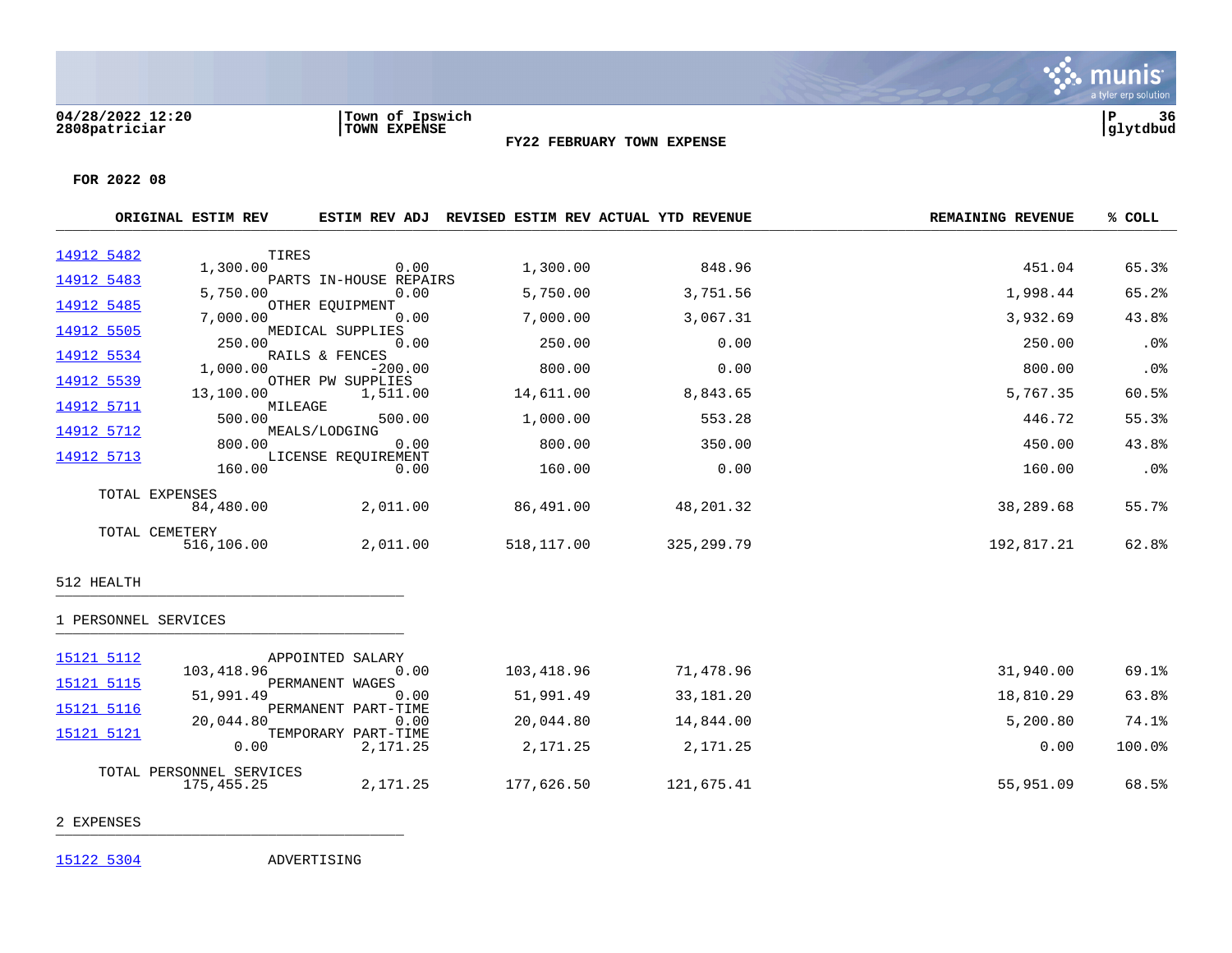

**FOR 2022 08**

|            | ORIGINAL ESTIM REV | <b>ESTIM REV ADJ</b>         |            | REVISED ESTIM REV ACTUAL YTD REVENUE | <b>REMAINING REVENUE</b> | % COLL   |
|------------|--------------------|------------------------------|------------|--------------------------------------|--------------------------|----------|
|            |                    |                              |            |                                      |                          |          |
| 15122 5311 | 400.00             | 0.00<br>OTHER CONSULTANTS    | 400.00     | 0.00                                 | 400.00                   | $.0\%$   |
|            | 20,543.00          | 102.50                       | 20,645.50  | 12,907.00                            | 6,948.50                 | 66.3%    |
| 15122 5383 |                    | OTHER PURCHASED SERVICES     |            |                                      |                          |          |
|            | 16,400.00          | 0.00                         | 16,400.00  | 16,400.00                            | 0.00                     | 100.0%   |
| 15122 5422 | 450.00             | PRINTED FORMS<br>0.00        | 450.00     | 357.78                               | 92.22                    | 79.5%    |
| 15122 5501 | DRUGS              |                              |            |                                      |                          |          |
|            | 50.00              | $-50.00$                     | 0.00       | 0.00                                 | 0.00                     | $.0\%$   |
| 15122 5583 |                    | PROGRAM SUPPLIES             |            |                                      |                          |          |
|            | 100.00             | 155.00                       | 255.00     | 175.00                               | 80.00                    | 68.6%    |
| 15122 5711 | MILEAGE            |                              |            |                                      |                          |          |
|            | 800.00             | $-580.00$                    | 220.00     | 0.00                                 | 220.00                   | $.0\%$   |
| 15122 5731 | 675.00             | ASSOCIATION DUES<br>$-30.00$ | 645.00     | 480.55                               | 164.45                   | 74.5%    |
| 15122 5733 |                    | CONFERENCE REGISTRATION      |            |                                      |                          |          |
|            | 650.00             | $-475.00$                    | 175.00     | 0.00                                 | 175.00                   | $.0\%$   |
|            | TOTAL EXPENSES     |                              |            |                                      |                          |          |
|            | 40,068.00          | -877.50                      | 39,190.50  | 30,320.33                            | 8,080.17                 | $77.4\%$ |
|            | TOTAL HEALTH       |                              |            |                                      |                          |          |
|            | 215,523.25         | 1,293.75                     | 216,817.00 | 151,995.74                           | 64,031.26                | 70.1%    |

# 541 COUNCIL ON AGING \_\_\_\_\_\_\_\_\_\_\_\_\_\_\_\_\_\_\_\_\_\_\_\_\_\_\_\_\_\_\_\_\_\_\_\_\_\_\_\_\_

# 1 PERSONNEL SERVICES \_\_\_\_\_\_\_\_\_\_\_\_\_\_\_\_\_\_\_\_\_\_\_\_\_\_\_\_\_\_\_\_\_\_\_\_\_\_\_\_\_

| 15411 5112 | APPOINTED SALARY    |      |            |            |           |       |
|------------|---------------------|------|------------|------------|-----------|-------|
|            | 70,403.87           | 0.00 | 70,403.87  | 47,988.46  | 22,415.41 | 68.2% |
| 15411 5113 | SALARY              |      |            |            |           |       |
|            | 47,682.63           | 0.00 | 47,682.63  | 30,372.53  | 17,310.10 | 63.7% |
| 15411 5116 | PERMANENT PART-TIME |      |            |            |           |       |
| 15411 5125 | 63,456.24<br>WAGES  | 0.00 | 63,456.24  | 42,463.22  | 20,993.02 | 66.9% |
|            | 20,250.00           | 0.00 | 20,250.00  | 4,050.00   | 16,200.00 | 20.0% |
|            |                     |      |            |            |           |       |
| TOTAL      | PERSONNEL SERVICES  |      |            |            |           |       |
|            | 201,792.74          | 0.00 | 201,792.74 | 124,874.21 | 76,918.53 | 61.9% |
|            |                     |      |            |            |           |       |
| 2 EXPENSES |                     |      |            |            |           |       |
|            |                     |      |            |            |           |       |

[15412 5351](https://yvwlndash063.tylertech.com/sites/mu2808/Live/_layouts/15/DashboardMunisV6.3/PassThru.aspx?-E=IZOBtYudbSmSj1zlDHPBYg4ey/DMEWkvuz0ODRhILAPHZgzG3TORWUwBRQwuJKAf&) PROGRAM SERVICES<br>1,333.00 0. 1,333.00 0.00 1,333.00 1,333.00 0.00 100.0%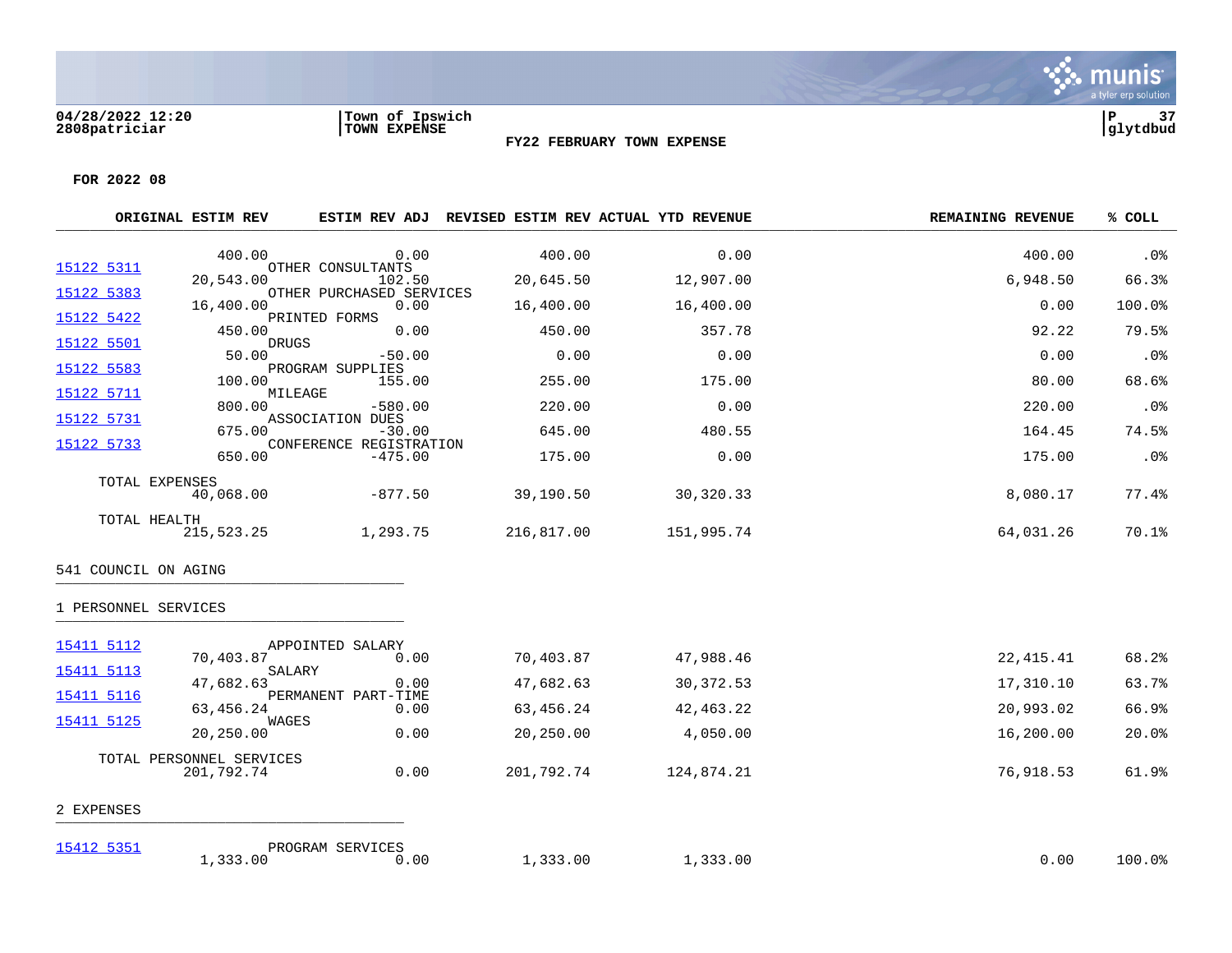### **04/28/2022 12:20 |Town of Ipswich |P 38 2808patriciar |TOWN EXPENSE |glytdbud**



**FY22 FEBRUARY TOWN EXPENSE**

**FOR 2022 08**

[16101 5112](https://yvwlndash063.tylertech.com/sites/mu2808/Live/_layouts/15/DashboardMunisV6.3/PassThru.aspx?-E=CwUHccNJ5/0RE7DjD%2BLeKNmIl/FCJyoG568Tz%2B0G/HAtD/RYrfYsHibLbUcwr8vJ&) APPOINTED SALARY

|             | ORIGINAL ESTIM REV                     |                                 |            | ESTIM REV ADJ REVISED ESTIM REV ACTUAL YTD REVENUE | <b>REMAINING REVENUE</b> | % COLL |
|-------------|----------------------------------------|---------------------------------|------------|----------------------------------------------------|--------------------------|--------|
| 15412 5583  |                                        | PROGRAM SUPPLIES                |            |                                                    |                          |        |
| 15412 5711  | 906.00<br>MILEAGE                      | 0.00                            | 906.00     | 906.00                                             | 0.00                     | 100.0% |
| 15412 5731  | 50.00                                  | 0.00<br>ASSOCIATION DUES        | 50.00      | 31.36                                              | 18.64                    | 62.7%  |
|             | 825.00                                 | 0.00<br>CONFERENCE REGISTRATION | 825.00     | 824.64                                             | 0.36                     | 100.0% |
| 15412 5733  | 100.00                                 | 0.00                            | 100.00     | 0.00                                               | 100.00                   | .0%    |
|             | TOTAL EXPENSES<br>3,214.00             | 0.00                            | 3,214.00   | 3,095.00                                           | 119.00                   | 96.3%  |
|             | TOTAL COUNCIL ON AGING<br>205,006.74   | 0.00                            | 205,006.74 | 127,969.21                                         | 77,037.53                | 62.4%  |
|             | 543 VETERANS' SERVICES                 |                                 |            |                                                    |                          |        |
| 2 EXPENSES  |                                        |                                 |            |                                                    |                          |        |
| 15432 5771  |                                        | CASH ALLOCATION                 |            |                                                    |                          |        |
| 15432 5772  | 109,000.00                             | 0.00<br>VETERANS MEDICAL        | 109,000.00 | 55,606.60                                          | 53,393.40                | 51.0%  |
|             | 105,000.00                             | 0.00                            | 105,000.00 | 26,430.39                                          | 78,569.61                | 25.2%  |
| 15432 5773  | 4,000.00                               | VETS SUPPLIES<br>0.00           | 4,000.00   | 0.00                                               | 4,000.00                 | .0%    |
| 15432 5774  | 21,000.00                              | VETERANS FUEL<br>0.00           | 21,000.00  | 10,883.40                                          | 10,116.60                | 51.8%  |
|             | TOTAL EXPENSES                         |                                 |            |                                                    |                          |        |
|             | 239,000.00                             | 0.00                            | 239,000.00 | 92,920.39                                          | 146,079.61               | 38.9%  |
|             | TOTAL VETERANS' SERVICES<br>239,000.00 | 0.00                            | 239,000.00 | 92,920.39                                          | 146,079.61               | 38.9%  |
| 610 LIBRARY |                                        |                                 |            |                                                    |                          |        |
|             | 1 PERSONNEL SERVICES                   |                                 |            |                                                    |                          |        |

96,673.56 0.00 96,673.56 45,977.04 50,696.52 47.6%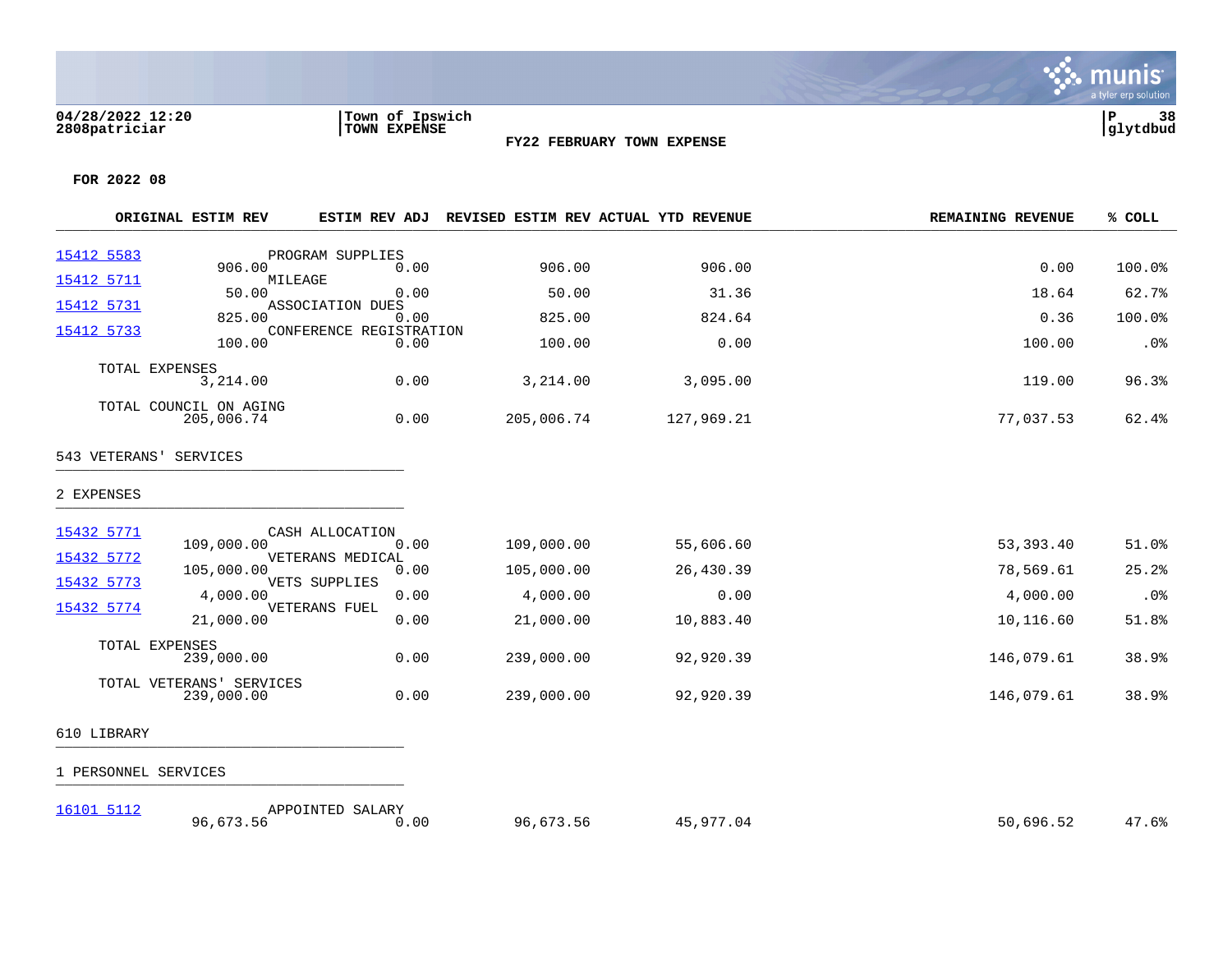### **04/28/2022 12:20 |Town of Ipswich |P 39 2808patriciar |TOWN EXPENSE |glytdbud**



**FY22 FEBRUARY TOWN EXPENSE**

|            | ORIGINAL ESTIM REV           | ESTIM REV ADJ                         |            | REVISED ESTIM REV ACTUAL YTD REVENUE | <b>REMAINING REVENUE</b> | % COLL |
|------------|------------------------------|---------------------------------------|------------|--------------------------------------|--------------------------|--------|
| 16101 5113 |                              |                                       |            |                                      |                          |        |
|            | SALARY<br>71,400.00          | 0.00                                  | 71,400.00  | 37,334.93                            | 34,065.07                | 52.3%  |
| 16101 5115 | 414,660.00                   | PERMANENT WAGES<br>0.00               | 414,660.00 | 260,177.29                           | 154,482.71               | 62.7%  |
| 16101 5116 | 73,141.00                    | PERMANENT PART-TIME<br>0.00           | 73,141.00  | 32,531.01                            | 40,609.99                | 44.5%  |
| 16101 5131 | 1,000.00                     | OVERTIME<br>0.00                      | 1,000.00   | 40.00                                | 960.00                   | 4.0%   |
|            | TOTAL PERSONNEL SERVICES     |                                       |            |                                      |                          |        |
|            | 656,874.56                   | 0.00                                  | 656,874.56 | 376,060.27                           | 280,814.29               | 57.2%  |
| 2 EXPENSES |                              |                                       |            |                                      |                          |        |
|            |                              |                                       |            |                                      |                          |        |
| 16102 5244 |                              | MAINTENANCE CONTRACTS                 |            |                                      |                          |        |
| 16102 5340 | 37,993.00                    | 0.00<br>REPAIR & REPLACE OFFICE EQUIP | 37,993.00  | 37,993.00                            | 0.00                     | 100.0% |
|            | 3,464.00                     | 0.00                                  | 3,464.00   | 1,708.37                             | 1,755.63                 | 49.3%  |
| 16102 5342 | 300.00                       | POSTAGE<br>0.00                       | 300.00     | 189.00                               | 111.00                   | 63.0%  |
| 16102 5420 | 6.000.00                     | DEPARTMENT<br>SUPPLIES<br>2,190.00    | 8,190.00   | 6,425.14                             | 1,764.86                 | 78.5%  |
| 16102 5511 | 3,000.00                     | TRAINING<br>0.00                      | 3,000.00   | 0.00                                 | 3,000.00                 | .0%    |
| 16102 5512 | <b>BOOKS</b>                 |                                       |            |                                      |                          |        |
| 16102 5711 | 92,000.00<br>MILEAGE         | 0.00                                  | 92,000.00  | 62,344.23                            | 11,876.93                | 87.1%  |
|            | 600.00                       | 0.00                                  | 600.00     | 0.00                                 | 600.00                   | .0%    |
| 16102 5731 | 610.00                       | ASSOCIATION DUES<br>0.00              | 610.00     | 0.00                                 | 610.00                   | .0%    |
|            |                              |                                       |            |                                      |                          |        |
|            | TOTAL EXPENSES<br>143,967.00 | 2,190.00                              | 146,157.00 | 108,659.74                           | 19,718.42                | 74.3%  |
|            | TOTAL LIBRARY<br>800,841.56  | 2,190.00                              | 803,031.56 | 484,720.01                           | 300,532.71               | 60.4%  |

- 620 RECREATION \_\_\_\_\_\_\_\_\_\_\_\_\_\_\_\_\_\_\_\_\_\_\_\_\_\_\_\_\_\_\_\_\_\_\_\_\_\_\_\_\_
- 1 PERSONNEL SERVICES \_\_\_\_\_\_\_\_\_\_\_\_\_\_\_\_\_\_\_\_\_\_\_\_\_\_\_\_\_\_\_\_\_\_\_\_\_\_\_\_\_

| 16201 5112 | APPOINTED SALARY      |      |              |                                                        |           |                                       |
|------------|-----------------------|------|--------------|--------------------------------------------------------|-----------|---------------------------------------|
|            | EEE 70<br>- 555<br>64 | 0.00 | 555 79<br>n4 | 227 15<br>. .<br>$\overline{\phantom{a}}$<br>ر ۲۰۰۰ می | 17,328.64 | $\mathbf{z}$<br>$\cap$ 0.<br>ه ۲۰ د ب |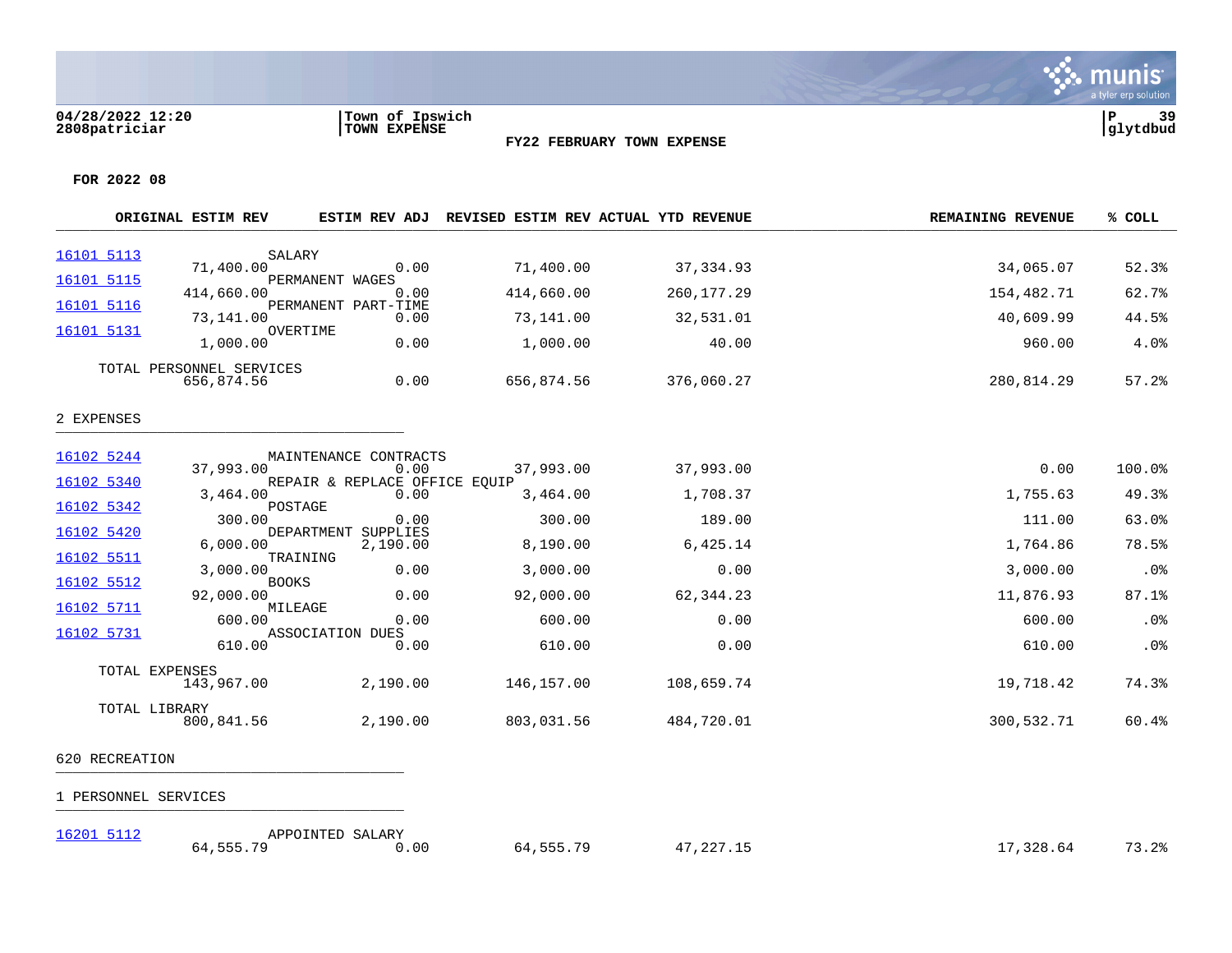## **04/28/2022 12:20 |Town of Ipswich |P 40 2808patriciar |TOWN EXPENSE |glytdbud**



, munis a tyler erp solution

**FOR 2022 08**

[17002 5930](https://yvwlndash063.tylertech.com/sites/mu2808/Live/_layouts/15/DashboardMunisV6.3/PassThru.aspx?-E=2cb%2BvJc4NhA0DUlqUAlT0poiKQiDUZf/MkOAc62zHk187l6jGHR7ezfp9aR/wk4U&) DEBT ISSUE EXP

|                          | ORIGINAL ESTIM REV                    | ESTIM REV ADJ                                               | REVISED ESTIM REV ACTUAL YTD REVENUE |                   | <b>REMAINING REVENUE</b> | % COLL          |
|--------------------------|---------------------------------------|-------------------------------------------------------------|--------------------------------------|-------------------|--------------------------|-----------------|
| 16201 5121               | 13,000.00                             | TEMPORARY PART-TIME<br>$-11, 200.44$                        | 1,799.56                             | 737.35            | 1,062.21                 | 41.0%           |
|                          | TOTAL PERSONNEL SERVICES<br>77,555.79 | $-11, 200.44$                                               | 66,355.35                            | 47,964.50         | 18,390.85                | 72.3%           |
| 2 EXPENSES               |                                       |                                                             |                                      |                   |                          |                 |
| 16202 5351<br>16202 5354 | 21,950.00                             | PROGRAM SERVICES<br>$-9,898.83$<br>CIVIC OBSERVANCES        | 12,051.17                            | 12,051.17         | 0.00                     | 100.0%          |
| 16202 5583               | 3,000.00<br>7,500.00                  | $-3,000.00$<br>PROGRAM SUPPLIES<br>34,549.27                | 0.00<br>42,049.27                    | 0.00<br>23,538.85 | 0.00<br>9,165.54         | $.0\%$<br>78.2% |
| 16202 5731<br>16202 5733 | 200.00                                | ASSOCIATION DUES<br>$-200.00$<br>CONFERENCE REGISTRATION    | 0.00                                 | 0.00              | 0.00                     | .0%             |
| 16202 5798               | 250.00<br>2,750.00                    | $-250.00$<br>GRANT LOCAL MATCH<br>3,000.00                  | 0.00<br>5,750.00                     | 0.00<br>2,774.33  | 0.00<br>2,975.67         | .0%<br>48.2%    |
|                          | TOTAL EXPENSES<br>35,650.00           | 24,200.44                                                   | 59,850.44                            | 38,364.35         | 12,141.21                | 64.1%           |
|                          | TOTAL RECREATION<br>113,205.79        | 13,000.00                                                   | 126,205.79                           | 86,328.85         | 30,532.06                | 68.4%           |
| 700 DEBT SERVICE         |                                       |                                                             |                                      |                   |                          |                 |
| 2 EXPENSES               |                                       |                                                             |                                      |                   |                          |                 |
| 17002 5910               | 734,017.28                            | LONG TERM DEBT PRINCIPAL<br>0.00                            | 734,017.28                           | 368,789.50        | 365, 227. 78             | 50.2%           |
| 17002 5915<br>17002 5916 | 205,624.19                            | LONG TERM DEBT INTEREST<br>0.00<br>SHORT TERM DEBT INTEREST | 205,624.19                           | 111,364.76        | 94,259.43                | 54.2%           |
|                          | 12,600.00                             | 86,053.34                                                   | 98,653.34                            | 0.00              | 12,600.00                | 87.2%           |

5,000.00 0.00 5,000.00 0.00 5,000.00 .0%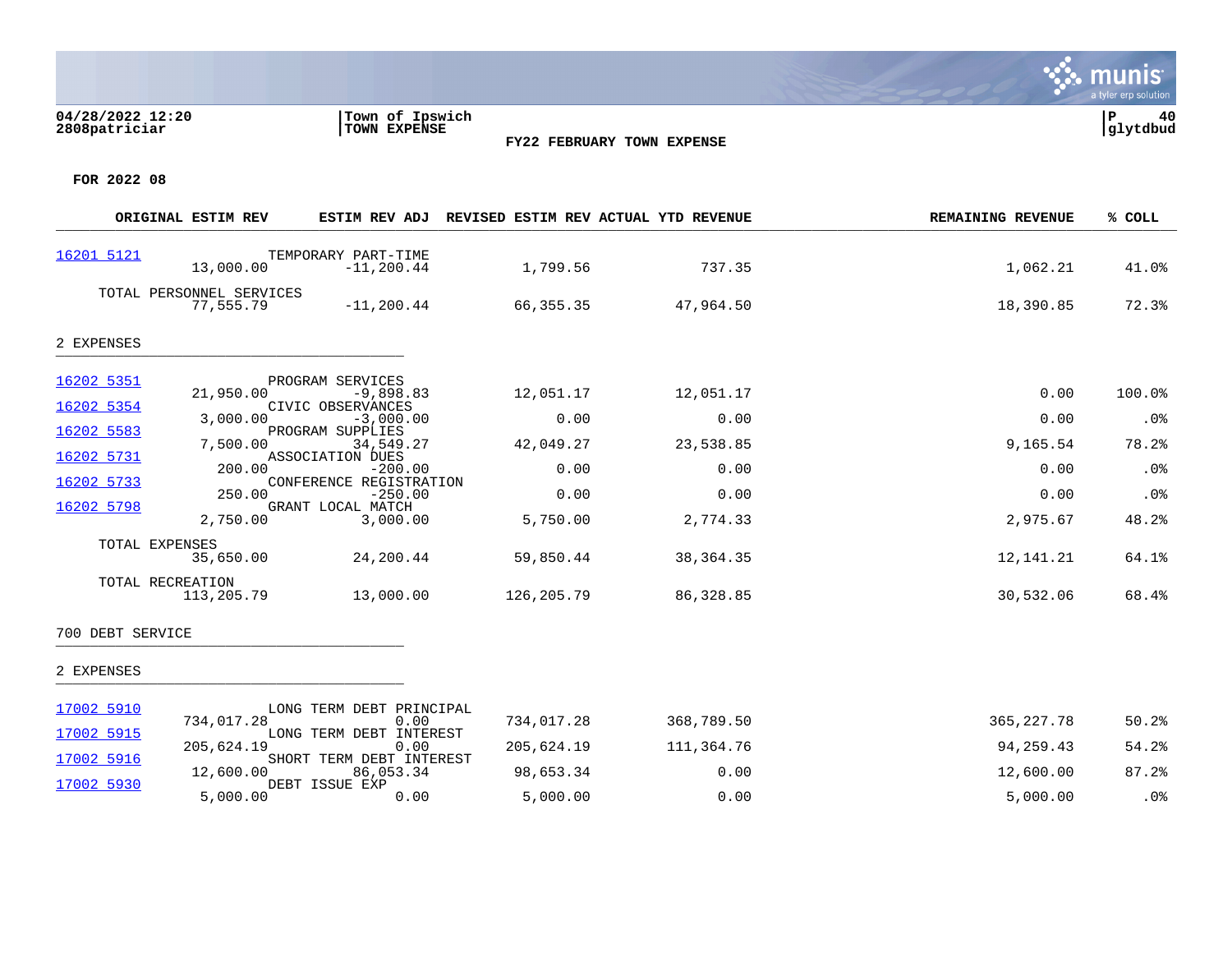## **04/28/2022 12:20 |Town of Ipswich |P 41 2808patriciar |TOWN EXPENSE |glytdbud**





**∵∴** munis

**FOR 2022 08**

| ORIGINAL ESTIM REV |             | <b>ESTIM REV ADJ</b>                        | REVISED ESTIM REV ACTUAL YTD REVENUE |            | <b>REMAINING REVENUE</b> | % COLL |
|--------------------|-------------|---------------------------------------------|--------------------------------------|------------|--------------------------|--------|
|                    |             |                                             |                                      |            |                          |        |
| TOTAL EXPENSES     | 957, 241.47 | 86,053.34                                   | 1,043,294.81                         | 480,154.26 | 477,087.21               | 46.0%  |
| TOTAL DEBT SERVICE | 957, 241.47 | 86,053.34                                   | 1,043,294.81                         | 480,154.26 | 477,087.21               | 46.0%  |
| 810 ASSESSMENTS    |             |                                             |                                      |            |                          |        |
| 2 EXPENSES         |             |                                             |                                      |            |                          |        |
| 18102 5621         | 0.00        | VOCATIONAL SCHOOL<br>590,000.00             | 590,000.00                           | 458,653.00 | 131,347.00               | 77.7%  |
| 18102 5622         | 0.00        | ESSEX AGGIE ASSESSMENT<br>335,000.00        | 335,000.00                           | 162,377.00 | 172,623.00               | 48.5%  |
| 18102 5623         | 0.00        | VETERANS DISTRCT ASSESSMENT<br>68,017.99    | 68,017.99                            | 68,017.99  | 0.00                     | 100.0% |
| 18102 5631         | 0.00        | C/S RMV NON-RENEWAL SURCHARGE<br>10,380.00  | 10,380.00                            | 5,552.00   | 4,828.00                 | 53.5%  |
| 18102 5632         | 0.00        | C/S AIR POLLUTION DISTRICT<br>5,356.00      | 5,356.00                             | 3,576.00   | 1,780.00                 | 66.8%  |
| 18102 5633         | 0.00        | C/S METRO AREA PLAN COUNCIL<br>7,754.00     | 7,754.00                             | 5,176.00   | 2,578.00                 | 66.8%  |
| 18102 5634         | 0.00        | C/S REGIONAL TRANSIT AUTHORITY<br>99,192.00 | 99,192.00                            | 66,128.00  | 33,064.00                | 66.7%  |
| 18102 5637         | 0.00        | SCHOOL CHOICE ASSESSMENT<br>107,102.00      | 107,102.00                           | 0.00       | 107,102.00               | .0%    |
| 18102 5641         | 0.00        | C/S MOSQUITO CONTROL<br>121,340.00          | 121,340.00                           | 80,904.00  | 40,436.00                | 66.7%  |
| 18102 5644         |             | C/S SPECIAL ED ASSESSMENT                   |                                      |            |                          |        |
|                    | 0.00        | 2,150.00                                    | 2,150.00                             | 0.00       | 2,150.00                 | .0%    |
| TOTAL EXPENSES     | 0.00        | 1,346,291.99                                | 1,346,291.99                         | 850,383.99 | 495,908.00               | 63.2%  |
| TOTAL ASSESSMENTS  | 0.00        | 1,346,291.99                                | 1,346,291.99                         | 850,383.99 | 495,908.00               | 63.2%  |

910 OTHER MISCELLANEOUS \_\_\_\_\_\_\_\_\_\_\_\_\_\_\_\_\_\_\_\_\_\_\_\_\_\_\_\_\_\_\_\_\_\_\_\_\_\_\_\_\_

2 EXPENSES \_\_\_\_\_\_\_\_\_\_\_\_\_\_\_\_\_\_\_\_\_\_\_\_\_\_\_\_\_\_\_\_\_\_\_\_\_\_\_\_\_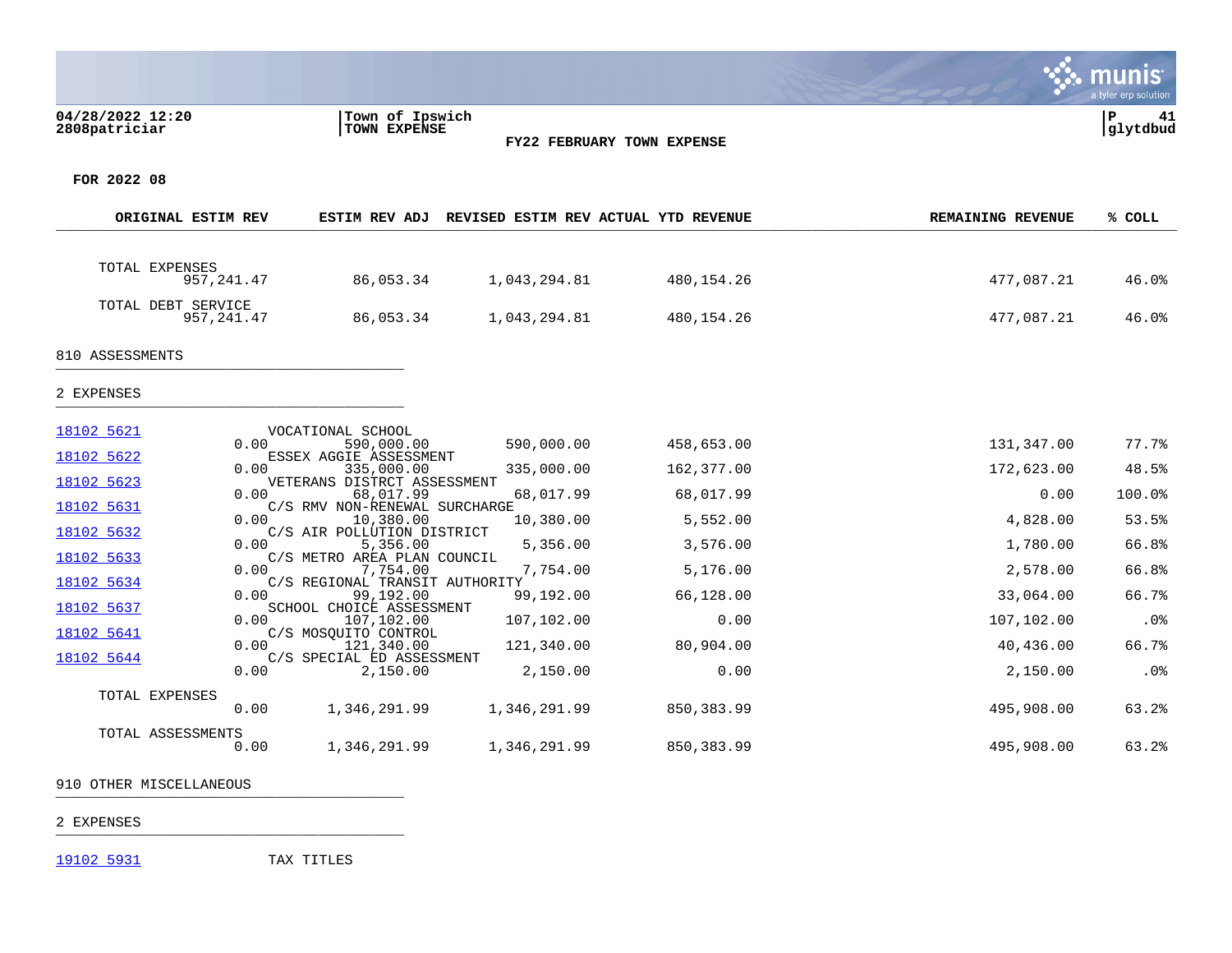

**FOR 2022 08**

|            | ORIGINAL ESTIM REV                    | <b>ESTIM REV ADJ</b>                         |                    | REVISED ESTIM REV ACTUAL YTD REVENUE | <b>REMAINING REVENUE</b> | % COLL            |
|------------|---------------------------------------|----------------------------------------------|--------------------|--------------------------------------|--------------------------|-------------------|
|            | 0.00                                  | 5,000.00                                     | 5,000.00           | 0.00                                 | 5,000.00                 | .0%               |
|            | TOTAL EXPENSES<br>0.00                | 5,000.00                                     | 5,000.00           | 0.00                                 | 5,000.00                 | .0%               |
|            | TOTAL OTHER MISCELLANEOUS<br>0.00     | 5,000.00                                     | 5,000.00           | 0.00                                 | 5,000.00                 | .0%               |
|            | 950 OTHER FINANCING USES              |                                              |                    |                                      |                          |                   |
| 2 EXPENSES |                                       |                                              |                    |                                      |                          |                   |
| 19502 5952 |                                       | TRANSFER TO CAPITAL PROJECTS                 |                    |                                      |                          |                   |
| 19502 5955 | 0.00<br>0.00                          | 0.00<br>TRANSFER TO TRUST FUND<br>569,900.00 | 0.00<br>569,900.00 | 1,519,742.00<br>569,900.00           | $-1,519,742.00$<br>0.00  | 100.0%*<br>100.0% |
|            | TOTAL EXPENSES<br>0.00                | 569,900.00                                   | 569,900.00         | 2,089,642.00                         | $-1,519,742.00$          | 366.7%            |
|            | TOTAL OTHER FINANCING USES<br>0.00    | 569,900.00                                   | 569,900.00         | 2,089,642.00                         | $-1,519,742.00$          | 366.7%            |
|            | TOTAL GENERAL FUND<br>20, 224, 387.54 | 2,971,994.18                                 | 23, 196, 381. 72   | 16,368,451.16                        | 6,135,004.68             | 70.6%             |
|            | 20, 224, 387.54                       | TOTAL EXPENSES<br>2,971,994.18               | 23, 196, 381. 72   | 16,368,451.16                        | 6,135,004.68             |                   |
|            | 20, 224, 387.54                       | GRAND TOTAL<br>2,971,994.18                  | 23, 196, 381. 72   | 16,368,451.16                        | 6,135,004.68             | 70.6%             |

**FY22 FEBRUARY TOWN EXPENSE**

\*\* END OF REPORT - Generated by Patricia Rogers \*\*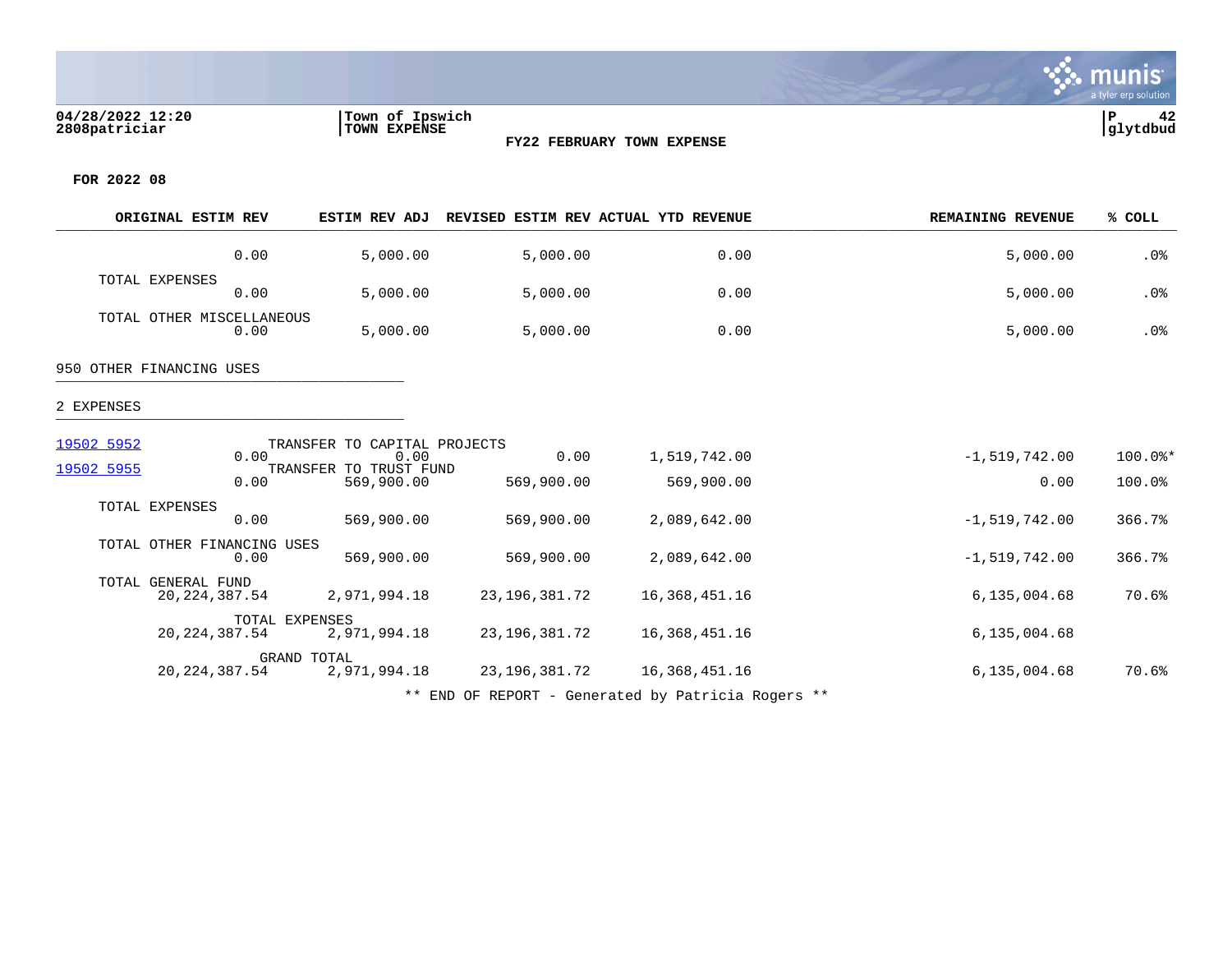**04/28/2022 12:20 |Town of Ipswich |P 43 2808patriciar |TOWN EXPENSE |glytdbud**

Account type Expense

**FY22 FEBRUARY TOWN EXPENSE**

a tyler erp solutior

mu

**REPORT OPTIONS**  \_\_\_\_\_\_\_\_\_\_\_\_\_\_\_\_\_\_\_\_\_\_\_\_\_\_\_\_\_\_\_\_\_\_\_\_\_\_\_\_\_\_\_\_\_\_\_\_\_\_\_\_\_\_\_\_\_\_\_\_\_\_\_\_\_\_\_\_\_\_\_\_\_\_\_\_\_\_\_\_\_\_\_\_\_\_\_\_\_\_\_\_\_\_\_\_\_\_\_\_\_\_\_\_\_\_\_\_\_\_\_\_\_\_\_\_\_\_\_\_\_\_\_\_\_\_\_\_\_\_\_\_

Field # Total Page Break<br>1 Y N Sequence 1 1 1 Y N<br>Sequence 2 4 Y N Sequence 2  $\begin{array}{ccc} 4 & & Y & N \\ 2 & & 8 & Y & N \\ 3 & & 8 & & Y & N \end{array}$ Sequence 3 8 Y N<br>Sequence 4 0 N N  $Sequence 4$ Report title: TOWN EXPENSE Includes accounts exceeding 0% of budget. Print totals only: N Year/Period: 2022/ 8 Print Full or Short description: F Print MTD Version: N Print full GL account: N<br>Format type: 1 Format type: 1 Roll projects to object: N<br>
Double space: N<br>
Carry forward code: 1  $Carry$  forward code:  $1$ Suppress zero bal accts: Y Include requisition amount: N Print Revenues-Version headings: Y Print revenue as credit: Y Print revenue budgets as zero: N Include Fund Balance: N Print journal detail: N From Yr/Per: 2022/ 8 To Yr/Per: 2022/ 8 Include budget entries: Y Incl encumb/liq entries: Y Sort by JE # or PO #: J Detail format option: 1 Include additional JE comments: N Multiyear view: F Amounts/totals exceed 999 million dollars: N Find Criteria<br>Field Name Fiel Field Value Fund 100 Function Town Func Department School DOE Program Location Type Character Code Org Object 5\* Project